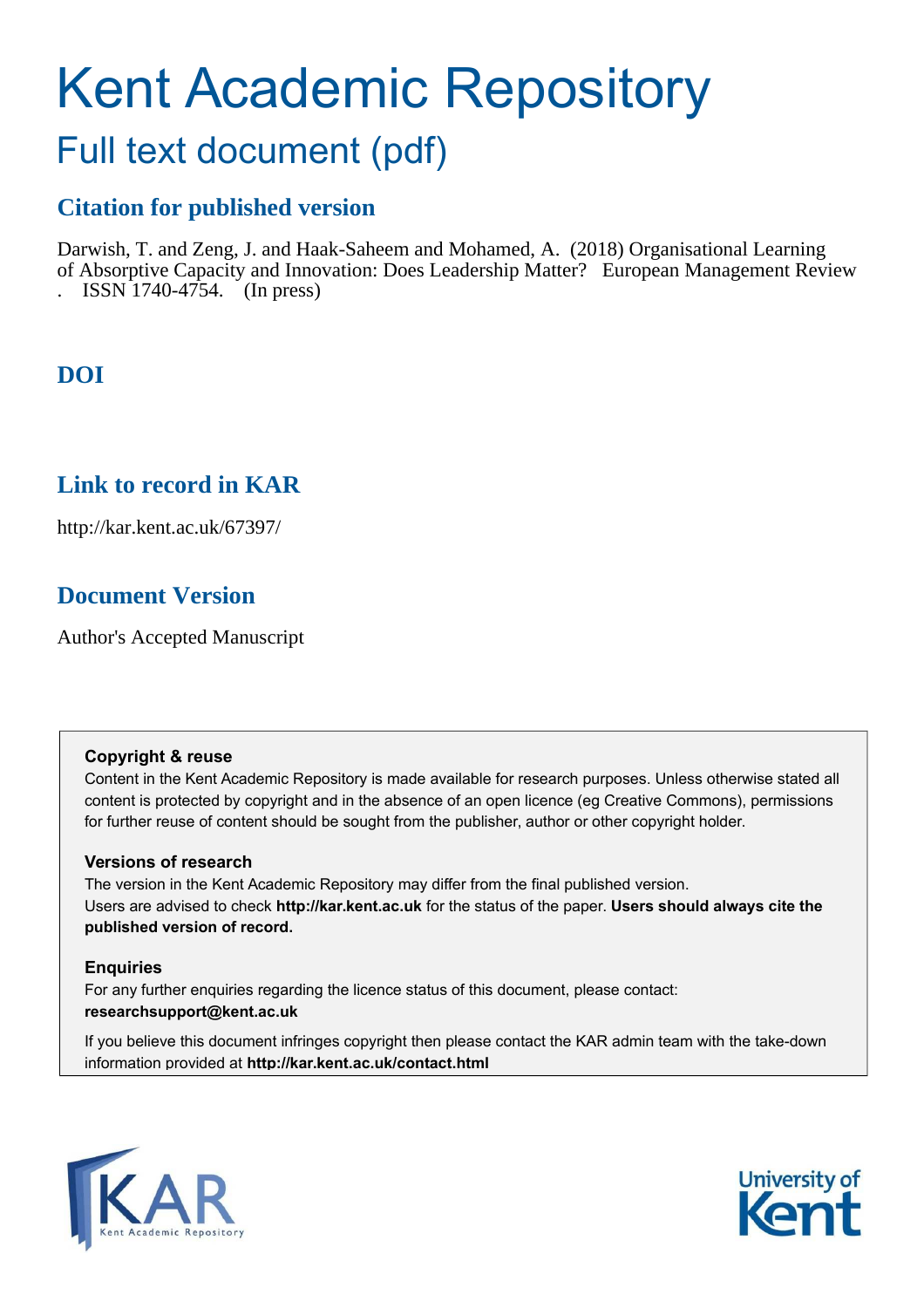### **Organisational Learning of Absorptive Capacity and Innovation: Does Leadership Matter?**

#### **Abstract**

Following the process-based definition of absorptive capacity, this study seeks to explore the mediating role of transformational and transactional leadership styles in the relationship between the three learning processes of absorptive capacity and innovation. Based on a survey in the United Arab Emirates (UAE), it was found that transformational leadership mediates the relationship between exploratory and transformational learning processes and innovation. It was also found that transactional leadership did not mediate the relationship between the internal exploitative learning process and innovation. Whilst several researchers have noted a need to develop a better theoretical understanding of the mechanisms explaining the interplay between absorptive capacity and innovation, we provide theoretical explanations of the underlying mechanism and further offer explanations as to why some firms are better able to convert external knowledge into strategic innovations when compared with others. The implications of these findings for theory and practice are delineated.

Keywords: Absorptive capacity, learning processes, transformational leadership, transactional leadership, innovation.

#### **Introduction**

The increasing complexity and high-velocity business environment has ensured focused attention on innovation as the key drivers of a company's long-term success (see Tzokas and Saren, 1997; Baker and Sinkula, 2002; Lyon and Ferrier, 2002; Bruni and Verona, 2009; Trantopoulos, Krogh, Wallin and Woerter, 2017). Many firms are increasingly seeking external knowledge to foster innovation in an effort to enhance their competitive advantage (Ireland, Hitt and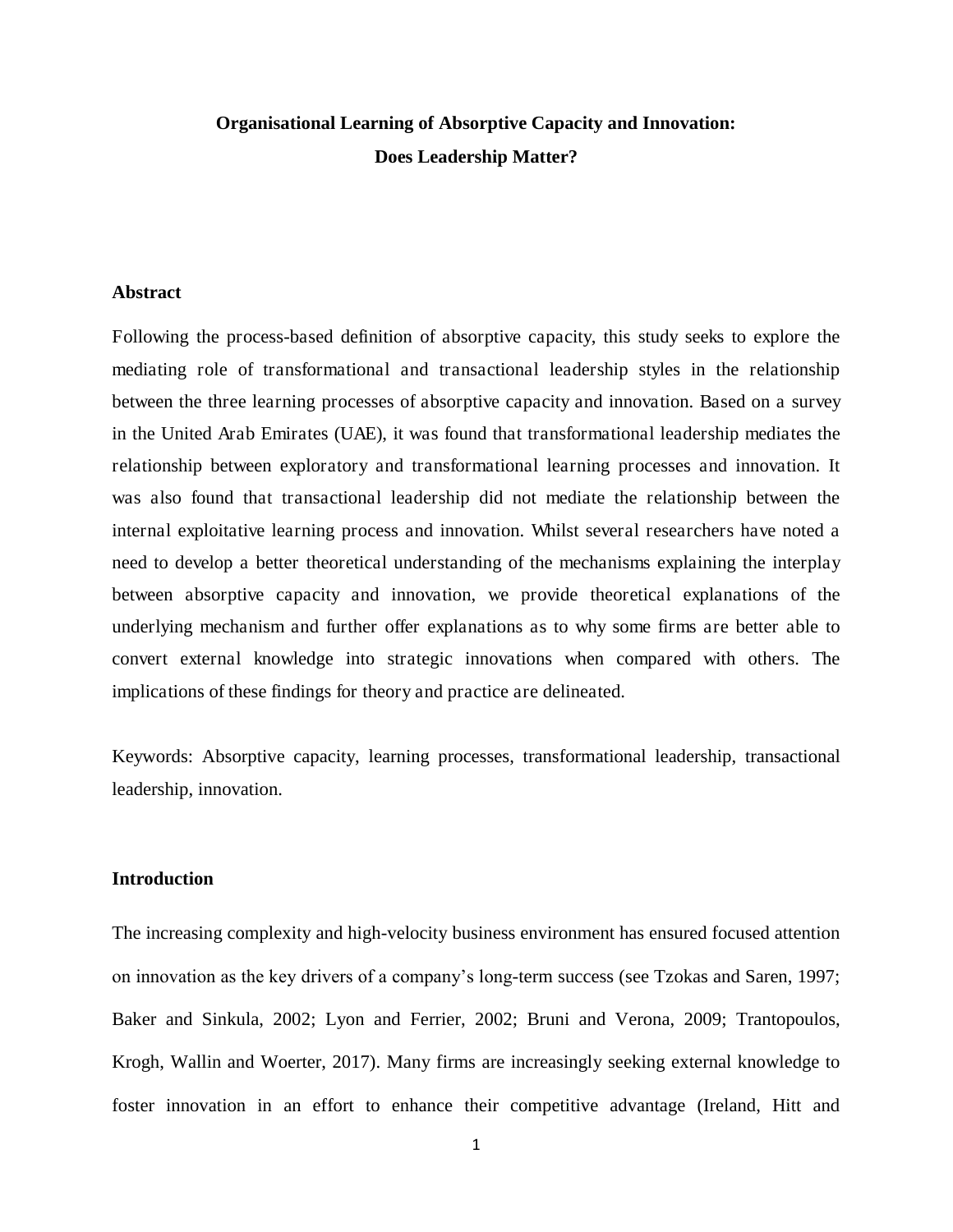Vaidyanath, 2002; Zollo, Reuer and Singh, 2002; Chesbrough and Appleyard, 2007; Nonaka and von Krogh 2009). Absorptive capacity has emerged as a crucial source to assist firms in recognising new external knowledge, completing its assimilation and applying it to commercial ends (Cohen and Levinthal, 1990; Bongsun, Kim and Foss, 2016), which is the key to innovation success (Lynn, Reilly and Akgun, 2000; Chang and Cho, 2008; Rezaei-Zadeh and Darwish, 2016). Through departure from the original definition, various conceptualisations of absorptive capacity have emerged (Lane and Lubatkin, 1998; Nahapiet and Ghoshal, 1998; Lane, Koka and Pathak, 2006). This paper adopts the process-based definition, where absorptive capacity refers to a firm's ability to utilise external knowledge through the three sequential processes of exploratory, transformative and exploitative learning (Lane, Koka, and Pathak, 2006). Exploratory learning relates to the acquisition of external knowledge and corresponds with the notion of potential absorptive capacity (Zahra and George, 2002). Exploitative learning refers to applying acquired knowledge, and accordingly reflects the concept of realised absorptive capacity (Zahra and George, 2002; Xia and Roper, 2016). Transformative learning bridges these two processes, making reference to retaining knowledge over time (Garud and Nayyar, 1994; Lane et al., 2006). Accordingly, absorptive capacity is not static, but rather evolves through learning processes [\(Todorova and Durisin, 2007\)](http://www.sciencedirect.com/science/article/pii/S0263237311000740#b0175).

Although the impact of absorptive capacity on innovation is controversial, organisational mechanisms affecting the relationship between absorptive capacities and innovation is not well understood (see, for example: Jansen, Bosch and Volberda, 2005; Lane, Salk, and Lyles, 2001). In other words, a firm's ability to absorb new external knowledge can create significant benefits, such as innovation (Cockburn, Henderson and Stern, 2000); however, organisational mechanisms may have a different effect on the learning process of absorptive capacity and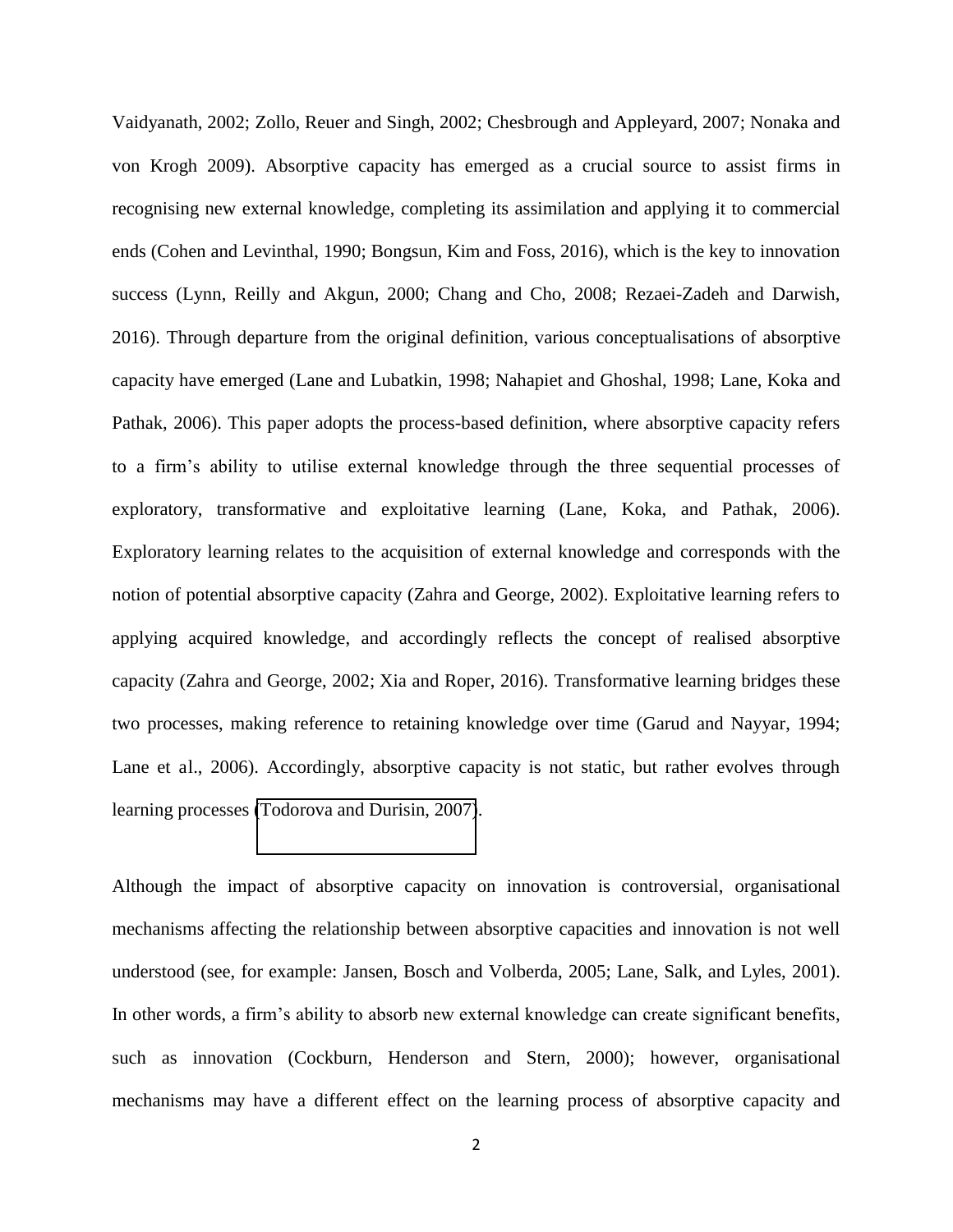subsequently lead to different innovation performance outcomes (Zollo and Winter, 2002). This limited attention is remarkable, especially since Cohen and Levinthal (1990) highlight the importance of organisational mechanism in influencing the effectiveness of absorptive capacity in contributing firms' innovative performance.

Although few studies trace the path of organisational mechanisms such as organisational culture, strategy, structure, coordination capabilities and environmental factors (see, for example, Fiol and Lyles, 1985; Carroll, 1998; Jansen et al., 2005), understanding of this particular relationship remains limited and largely conceptual (see, for example, Lane et al., 2001; Van Den Bosch, Volberda and De Boer, 1999). To date, limited attention has been directed towards linking leadership with the relationship between different dimensions of absorptive capacity and innovation. The lack of research regarding this particular link is also surprising, especially considering leaders are 'ultimately, account for what happens to the organisation' (Hambrick, 1989:5) and act as the guiding force behind organisational learning (Lahteenmaki, Toivonen and Mattila, 2001; Vera and Crossan, 2004). There is a growing literature emphasizing that leadership is one of the most important individual influential predictors of innovation and learning as they can directly decide to introduce new ideas into organization, set specific goals, and encourage innovation initiative from subordinates (Chen and Hou, 2016; Flatten, Adams and Brettel, 2015; Rosing, Frese and Bausch, 2011; Liu, et al., 2014; Jansen, Vera and Crossan, 2009; Nemanich and Vera, 2009). Creating an understanding of the mediating role of leadership in the interaction between organisational learning process of absorptive capacity and innovation can explain why, in a similar business environment, some firms are able to generate greater competitive advantages than others, through converting external knowledge into strategic innovations.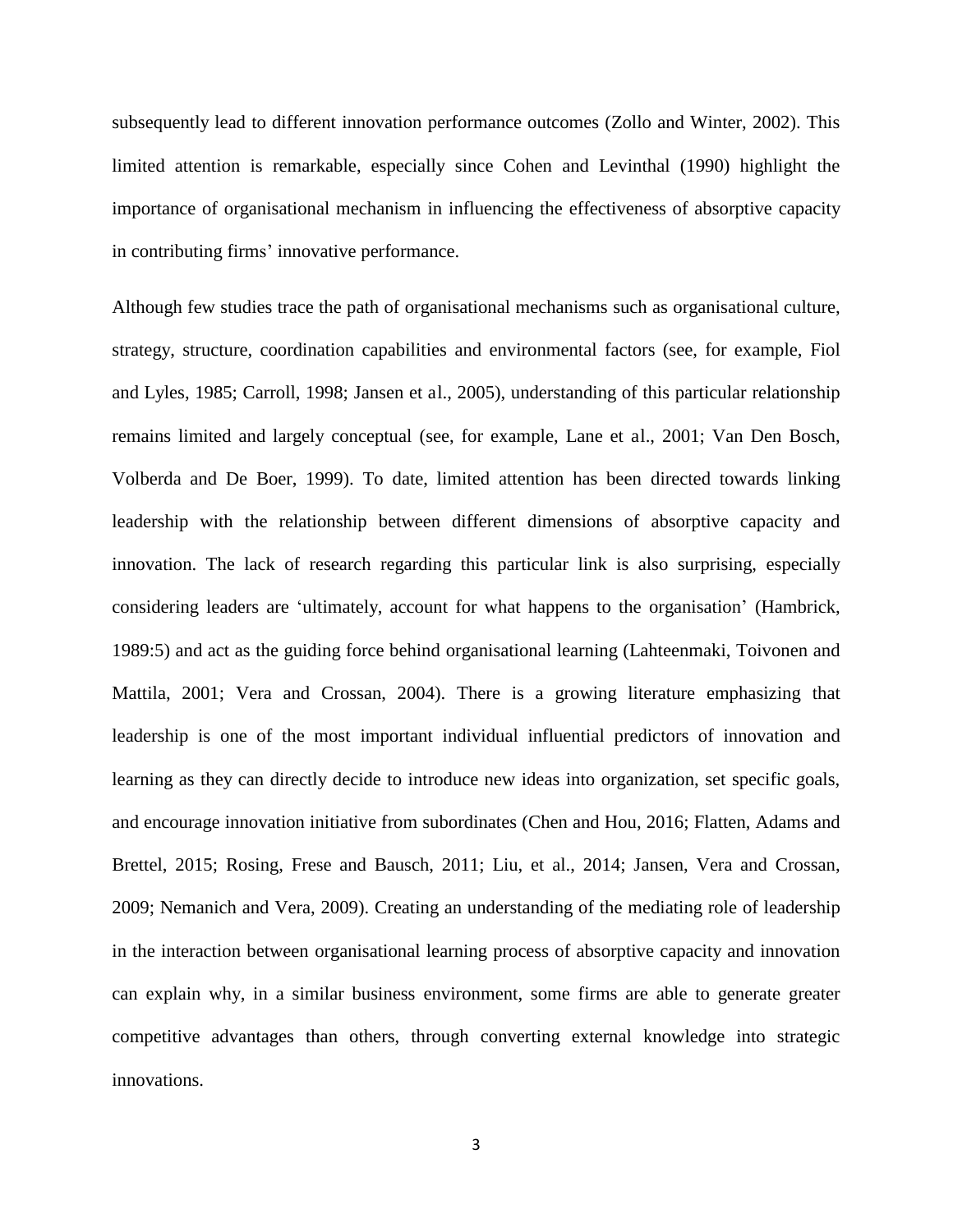Therefore, the objective of this study is to address the following question: To what extent do different leadership styles, particularly transformational and transactional leadership styles, affect the relationship between different learning processes of absorptive capacity and innovation in the context of an Arabian Gulf Country? There is some evidence which suggests transformational and transactional leadership styles facilitate absorptive capacity and innovation (Chang et al., 2015), although these results about the transactional leadership style are controversial. Additionally, most of these studies were conducted in Western context with limited reference to emerging economies. Hence, the institutional setting under study is of particular interest to probe our research question.

Like countries such as Bahrain, Kuwait, Oman, Qatar and Saudi Arabia, the United Arab Emirates (UAE) is a member of the Gulf Cooperation Council (GCC). In addition, it is a member of the Organization of Petroleum Exporting Countries (OPEC), and about 40 per cent of the country's gross domestic product is based directly on oil and gas output (The World Bank, 2012). Since the discovery of oil in the UAE, the country has become a modern state with a high standard of living, rooted in deep Islamic based societal structures. Further, over the last few decades, the UAE has applied an economic developmental model that strongly emphasizes market liberalism and economic openness, embracing globalization while at the same time refraining from challenging the traditional neo-patrimonial leadership structure in the country (Hvidt, 2009). Furthermore, expatriates form the majority of the population in the UAE; notably, recent research reveals that, 99% of the employees in the private sector are expatriates (Al Waqfi and Forstenlechner, 2014). Therefore, the dominance of the international workforce across a wide range of jobs constitutes a unique environment challenging existing theories and concepts on leadership, learning processes, absorptive capacity and innovation. Moreover, the rapid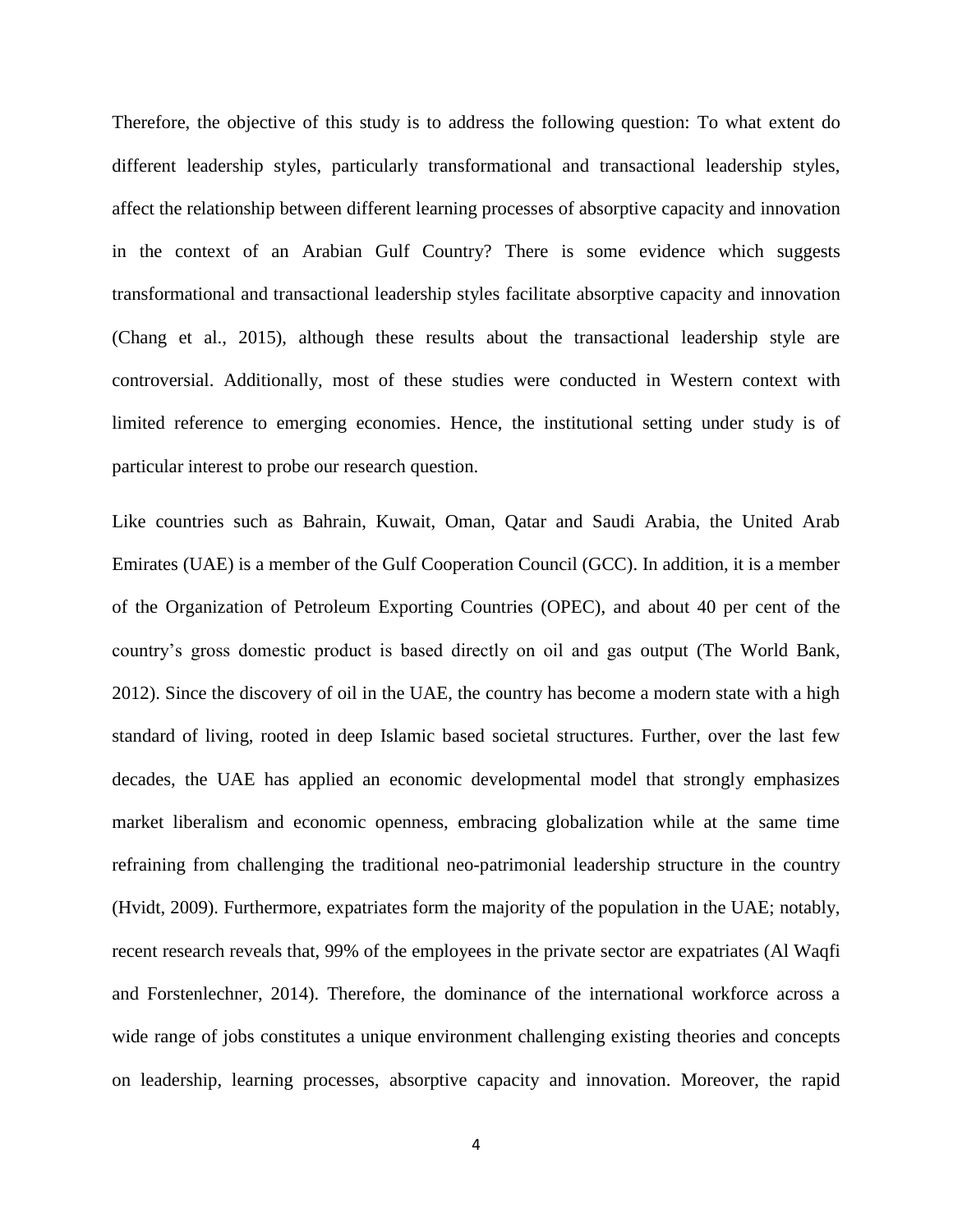economic and social development has created a large demand for foreign employees. Given the rapid emerging economy of the UAE and its demographic and social characteristics, organizations offer very different nature of jobs to a wide breath of expatriates (Haak-Saheem and Brewster, 2017). However, the government aims to enhance the national participation in the workforce by enforcing localization policies (UAE Vision 2021). Similar to localization policies in other GCC countries, the UAE has embraced Emiratization to reduce reliance on foreign and increase local participation in the workforce. The impact of these and associated challenges on leadership, learning processes, absorptive capacity and innovation is not fully understood.

This study contributes to the existing literature in both theory and practice. Whilst scholarly work has noted the need to develop a better theoretical understanding of the mechanisms explaining the interplay between absorptive capacity and innovation (see, for example, Cockburn et al., 2000; Zollo and Winter, 2002; Jansen et al., 2005), we advance research on leadership and absorptive capacity by theoretically extending and empirically testing the role of different leadership styles in mediating the relationship between three different learning processes of absorptive capacity and innovation in an unconventional setting (Meyer and Peng, 2006). Notably, the context of an emerging market pushes for further contextualization to advance existing knowledge on the determinants of innovation such as leadership, learning processes, absorptive capacity. Hence, this study adds to the existing literature through providing new evidence from an Arabian Gulf emerging market setting.

This paper is structured as follows: firstly, we highlight key strands and current understating of the existing literature that seeks to link together leadership styles, learning processes of absorptive capacity and innovation, and, in the process, develop our hypotheses; secondly, we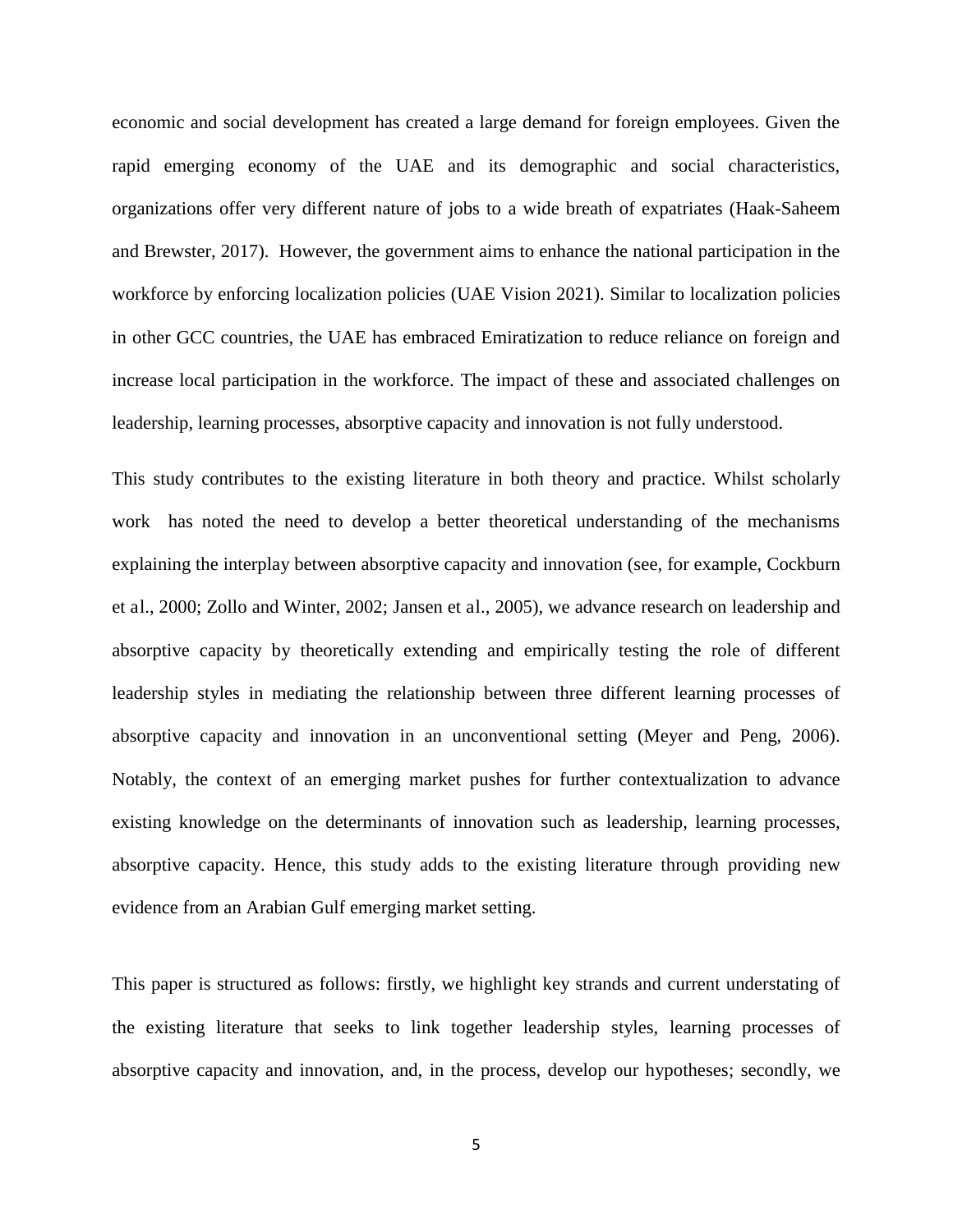describe our methods, followed by providing an analysis and corresponding results; finally, we move on to our conclusions, discuss their broad relevance, and accordingly draw out the implications for theory and practice.

#### **Literature Review and Hypotheses**

#### Absorptive Capacity

The importance of absorptive capacity has been noted across the field of strategic management (Lane and Lubatkin, 1998; Nahapiet and Ghoshal, 1998) as a main source of competitive advantage (Tsai, 2001; Zahra and George, 2002) and the key to innovation success (Lynn et al., 2000; Chang and Cho, 2008). The level of prior related knowledge determines a firm's level of absorptive capacity (Cohen and Levinthal, 1990; Lane et al., 2006). Firms need to possess relevant prior knowledge in order to successfully absorb new knowledge (Tsai, 2001). This path dependent understanding is the key to determining a firm's absorptive capacity. Cohen and Levinthal (1990:135) also point out that it is 'useful to consider what aspects of absorptive capacity are distinctly organisational' as 'internal mechanisms that influence the organisation's absorptive capacity'. This suggests that mere exposure to relevant external knowledge is not sufficient in ensuring a firm's innovation success. Therefore, scholars have begun to consider the relationship of organisational mechanisms with different dimensions of absorptive capacity (for example: Lane, Salk and Lyles, 2001; Van Den Bosch et al., 1999). For example, [Bosch et al.](http://www.sciencedirect.com/science/article/pii/S0263237311000740#b0005)  [\(1999\)](http://www.sciencedirect.com/science/article/pii/S0263237311000740#b0005) propose business strategy in an effort to explain whether it can strengthen or weaken the relationships between absorptive capacity and innovation outcomes. The outcome states that a first-mover strategy yields advantages when it comes to building-up absorptive capacity, whilst a follower strategy requires lower absorptive capacity.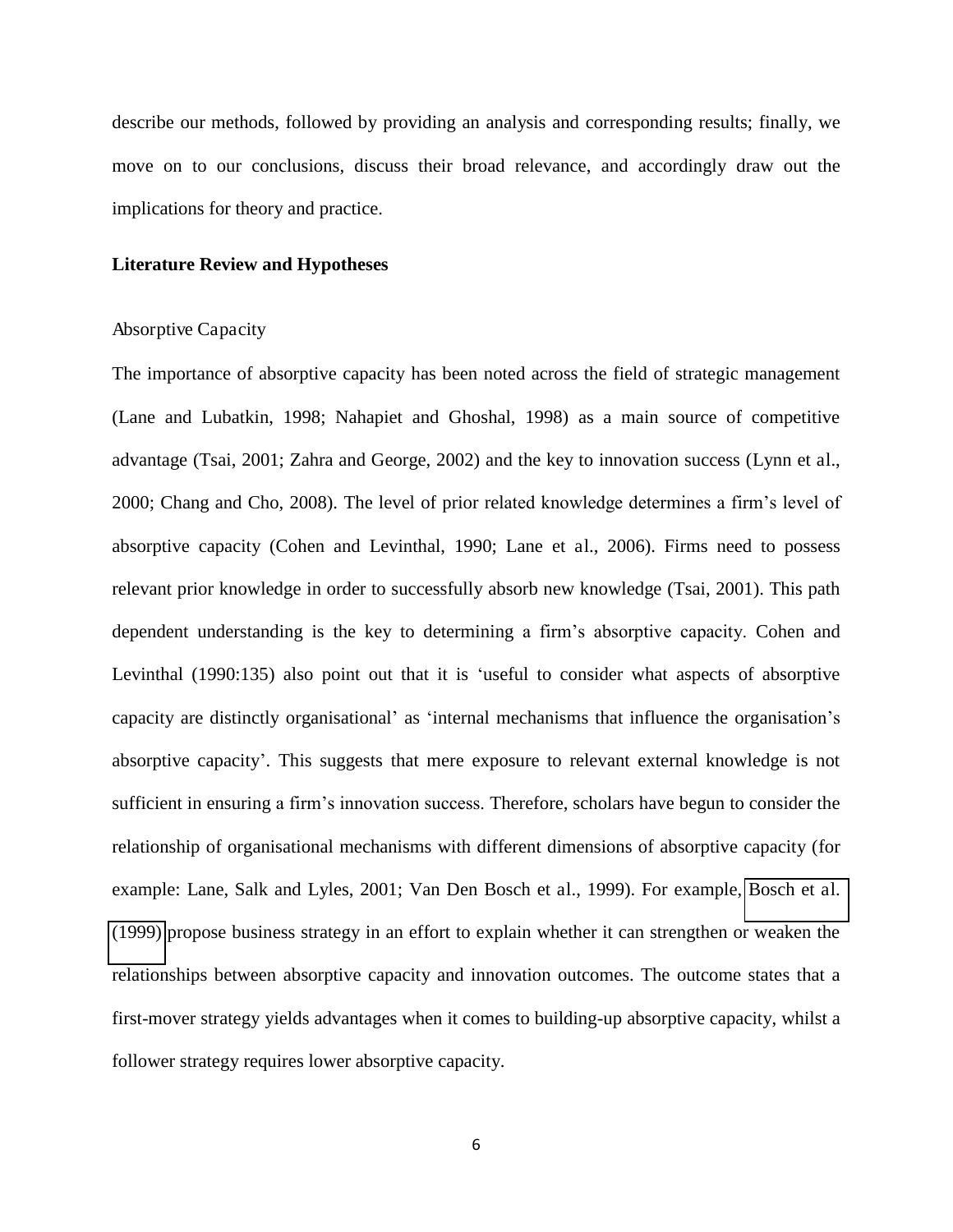A growing stream of research attempted to investigate the organizational mechanisms affecting learning (see, for example, Crossan, Lane and White, 1999; Lipshitz, Popper and Friedman, 2002; Lipshitz, Popper and Oz, 1996; Popper and Lipshitz, 2000). For instance, Crossan, Lane and White (1999) proposed the "4I framework" accentuating four key processes, namely intuiting, interpreting, integrating and institutionalizing, as being critical to organizational learning. However, this 4I model does not explicitly address leadership. Popper and Lipshitz (2000) identified four specific roles for managers to facilitate organizational learning such as making learning as the central theme in the organization's strategy, institutionalizing organization learning mechanisms, introducing a learning culture, and creating conditions that support psychological safety and organizational commitment. Lipshitz and his colleagues (Lipshitz, Popper and Friedman, 2002) further proposed an integrative multifaceted model highlighting five organizational arrangements including structural, cultural, psychological, policy and contextual facet that are necessary for contributing learning to organization.

Yet, many aspects of institutions influencing absorptive capacity and innovation remain unexplored, notably how business processes engage with existing institutions in the context of an emerging market. Hence, absorptive capacity and innovation are critical to the social and economic development (Tödtling and Trippl, 2005). According to the national agenda of the UAE, a knowledge-based economy is key agenda of the government (UAE Vision, 2021). Rapid change and economic growth initiatives aim to replace oil dependency by diversifying the economy and build knowledge based infrastructure to ensure sustainable growth. However, at the outset many of the formal rules of the game were not clearly defined, resulting in tremendous uncertainty (Aulakh and Kotabe, 2008). In contrast to the Western countries, most large incumbent firms were in state ownership, while the private sector follows the lead of the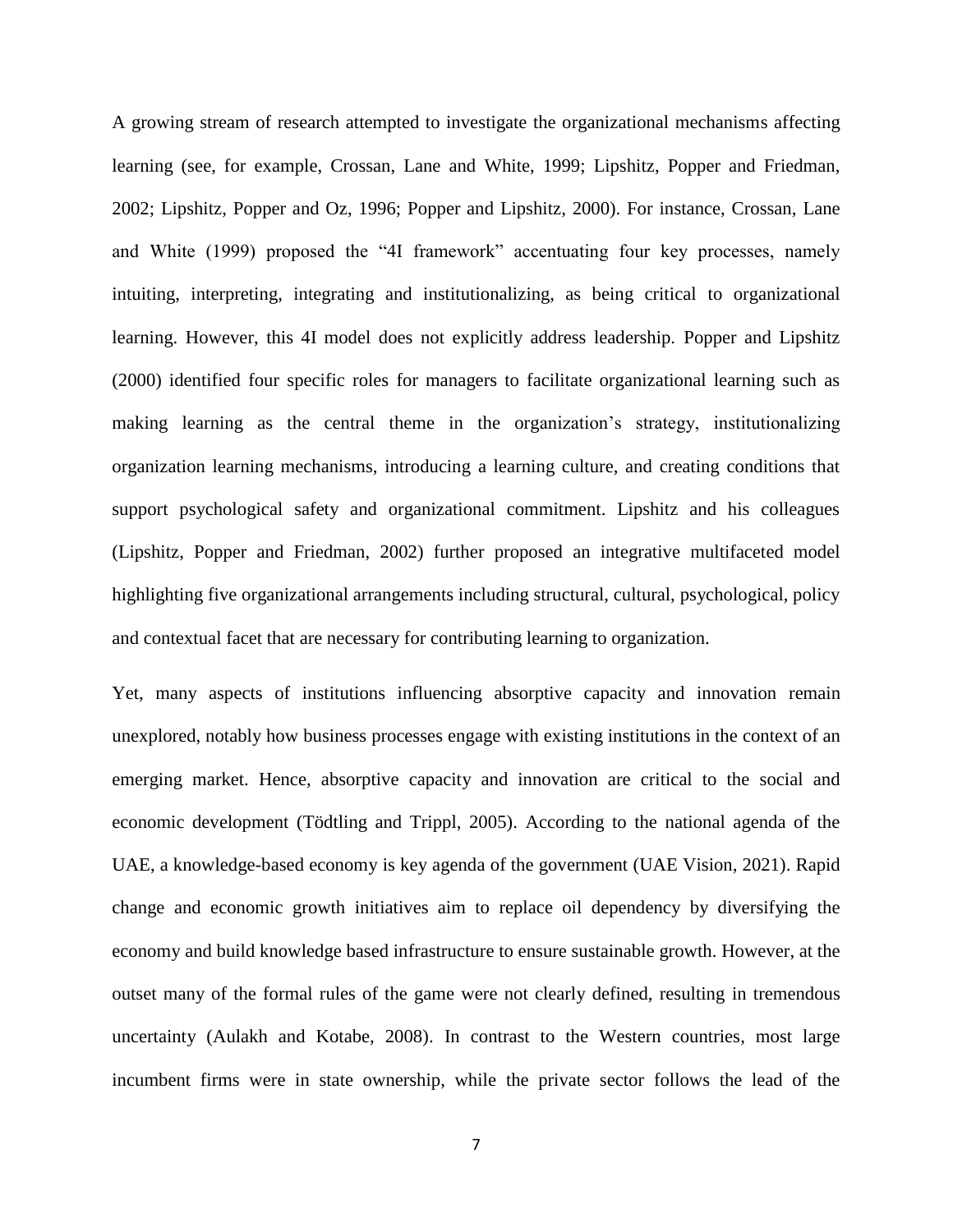government sector (Haak-Saheem, Festing and Darwish, 2016). This rapidly changing environment raises some important questions on the absorptive capacity of firms within this institutional context.

As the managerial challenges posed by the learning processes of absorptive capacity differ, different leadership styles may be critical in affecting the effectiveness of the three learning processes of absorptive capacity on innovation (Berson, Nemanich, Waldman, Galvin and Keller, 2006; Waldman, Berson and Keller, 2009). Managing exploratory and transformative learning processes of absorptive capacity effectively requires openness and flexibility, while effective management of exploitative learning process of absorptive capacity depends on imposing control and mechanistic structure (Cepeda-Carrion et al. 2012; Rezaei-Zadeh and Darwish, 2016). The difference between the management of learning processes of absorptive capacity resides in the dynamic nature of it. Exploratory and transformative learning processes of absorptive capacity involve organisational change which demands flexibility and freedom (Todorova and Durisin, 2007). On the other hand, exploitative learning involves reusing external knowledge which can be addressed through control mechanisms (Sun and Anderson, 2012l; Zahra and George, 2002; Rezaei-Zadeh and Darwish, 2016).

As leaders act as the guiding force behind organisational learning (Lahteenmaki et al., 2001; Vera and Crossan, 2004), firms' absorptive capacity is no longer restricted to only the prior related knowledge, but also is largely influenced by different leadership styles. Absorptive capacity is a multidimensional construct (Volberda et al., 2010; Lane et al., 2006; Zahara and George, 2001) and it involves learning processes at individual, group and organizational levels (Sun and Anderson, 2010; 2012). Valuing, acquiring and assimilating external knowledge demands individual and group learning which occurs through a social process; i.e., group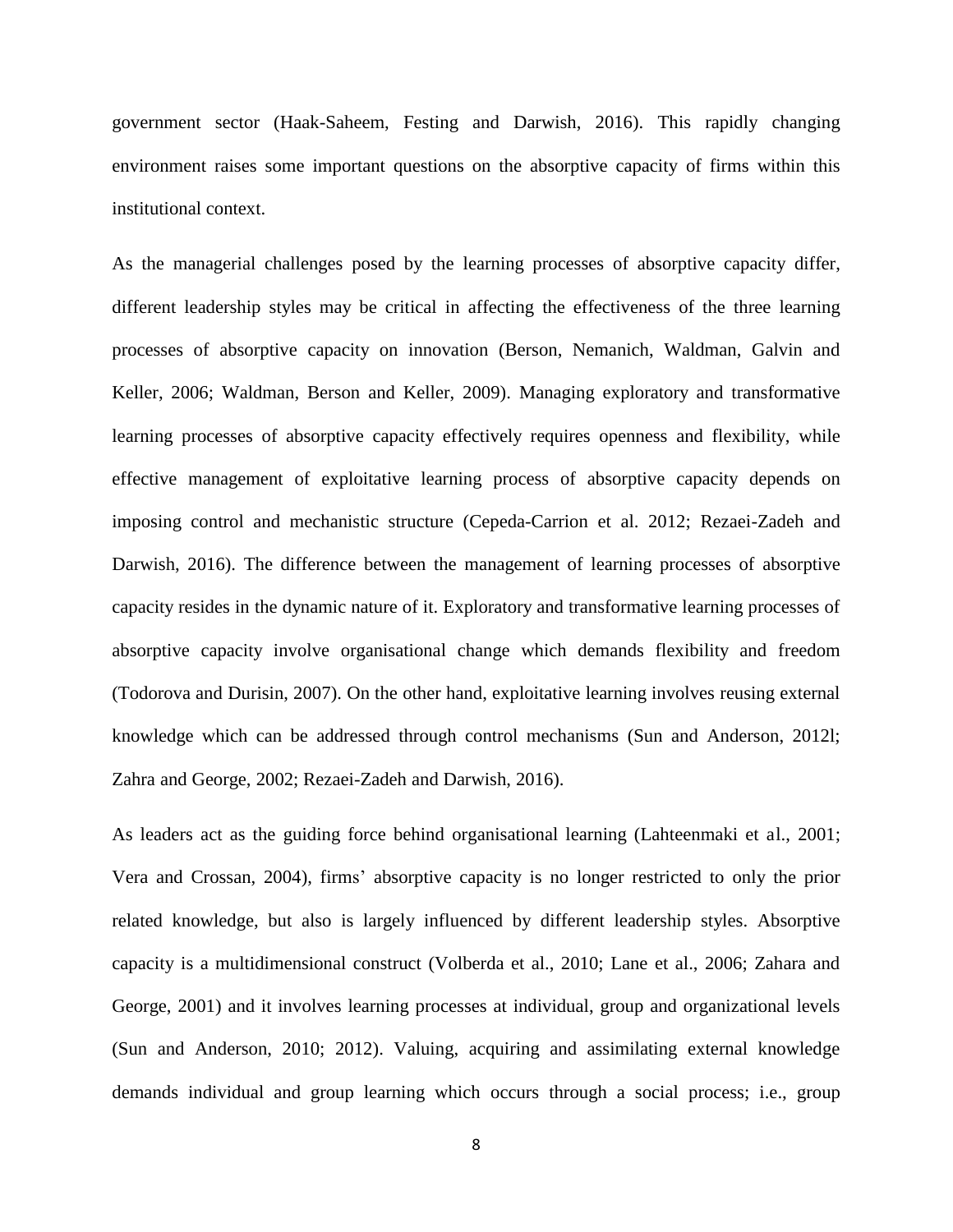interaction and dialogue; individual and group level learning can turn into organizational level learning when organizations institutionalize new structures, systems, processes and routines (Sun and Anderson, 2010).

Throughout our analysis, the focus will be directed towards leadership style as one of important organisational determinant of absorptive capacity, simply because leaders play a role in forming the context that affects the organisational learning, which fosters innovation (e.g., Hurley and Hult, 1998; McGill and Slocum, 1993; Mumford et al., 2002; Shalley and Gilson, 2004). Indeed, as Popper and Lipshitz (2000) rightfully pointed out that managers cannot only make learning a central element in the organization's strategy, but also instilling and institutionalizing learning culture. Different leadership is also crucial in determining a firm's expectation, aspirational level and motivation to innovate for emerging opportunities in the environment (McGrath, 2001; Berson, et al., 2006), which is key in contributing to the effectiveness of organisational learning (Vera and Crossan, 2004). In order to construct our analysis, we discuss two types of leadership: transformational leadership and transactional leadership (Avolio and Bass, 1991) as these two types of leadership paves the way to explore the most appropriate leadership styles for enabling absorptive capacity (Méndez et al., 2017). This analysis aims to deliver new evidence from an institutional stetting in which leadership has a multidimensional function. The leadership of the country, in particular the leadership style of the ruler on the Emirate Dubai has been identified as the main engine of the rapid growth and prosperity in the UAE (see e.g. Hvidt, 2009). The centralized approach—one of the defining characteristics of the developmental state paradigm in the UAE—has been reinforced by the traditional tribal (patrimonial) leadership style.

Transformational and Transactional Leadership Styles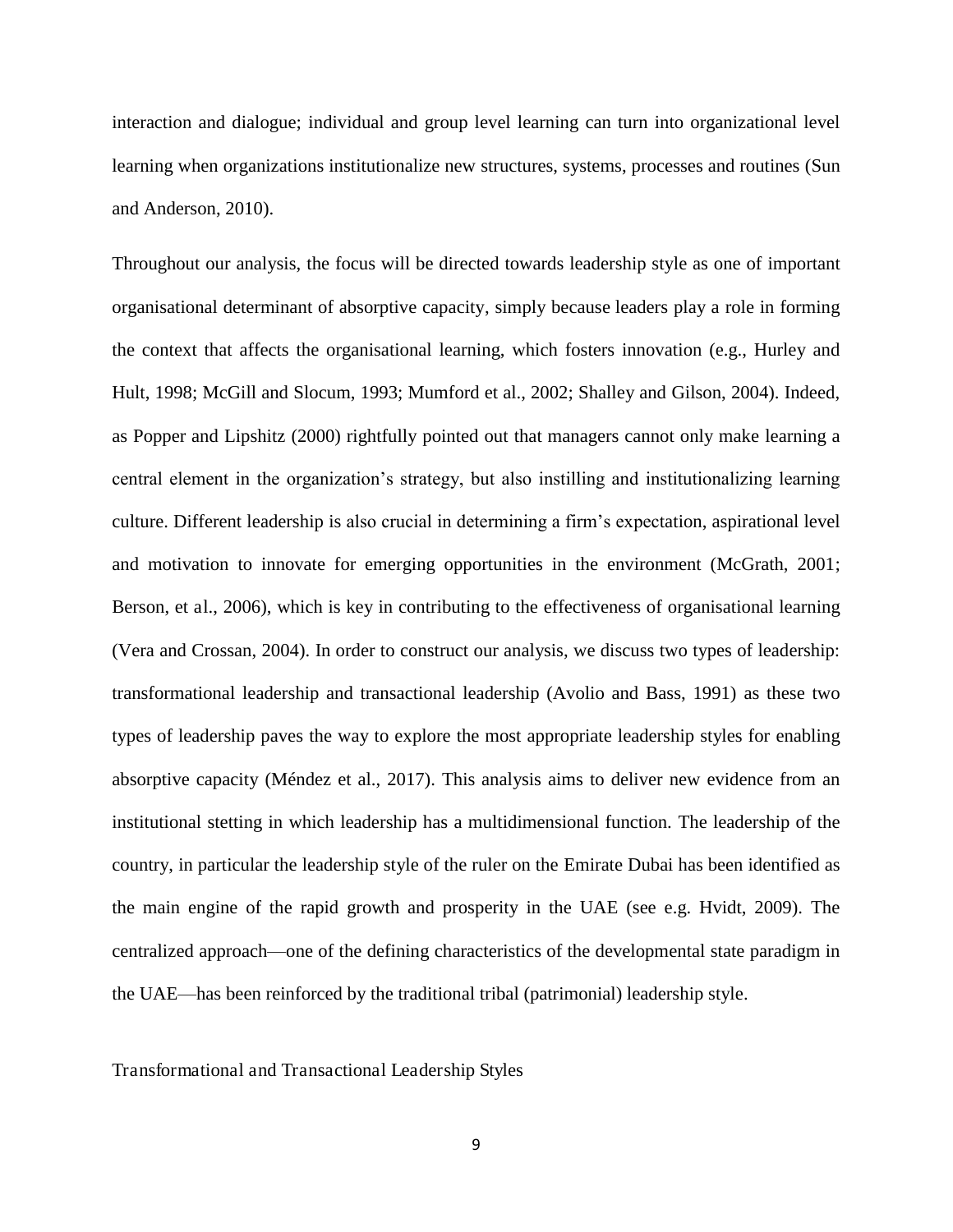Leadership style has been emphasised as the strategic factor shaping firms' potential to generate innovations by encouraging and cultivating an appropriate environment that promotes successful generation and the implementation of knowledge (Van de Ven, 1993; Nonaka and Takeuchi, 1995; Kavanagh and Ashkanasy, 2006). The role of leadership is critical in guiding strategy formulation and subsequent implementation in firms (Shrivastava and Nachman, 1989). This study applies the 'full-range leadership theory' conceptualised by Bass (1985) and developed by Avolio and Bass (1991), focusing on transformational and transactional leadership.

Transformational leadership embodies intellectual stimulation, individualised consideration, idealised influence and inspirational motivation (Avolio, Bass and Jung, 1999; Deichmann and Stam, 2015), a wide strategic vision about advantages of change and adaptation (Dess and Picken, 2000), transmits the importance of having a shared mission and infusing a sense of purpose, and has charisma (Bass, 1999; Bass and Avolio, 2000). Such leaders encourage good communication networks and a spirit of trust, enabling the transmission and sharing of knowledge and the generation of knowledge slack (Senge, 1990; Slater and Naver, 1995). Through inspirational motivation, the leader broadens and accordingly elevates the interest of his or her employees (Bass, 1990), and thus stimulates followers to think about old problems in new ways (Bass, 1985). Through their vision, values, role-modelling behaviour and use of other symbolic means, transformational leaders provide a focus point not only in facilitating the intraorganisational integration, but also in facilitating the level of cohesiveness between organisational members and the organisational unit (Boehm, Dwertmann, Bruch and Shamir, 2015). In the context of the UAE, empirical research supports the role of transformational leadership in influencing positively employees' attitudes towards work and performance (Awamleh, Evans and Mahate, 2005). Moreover, transformational leadership becomes a critical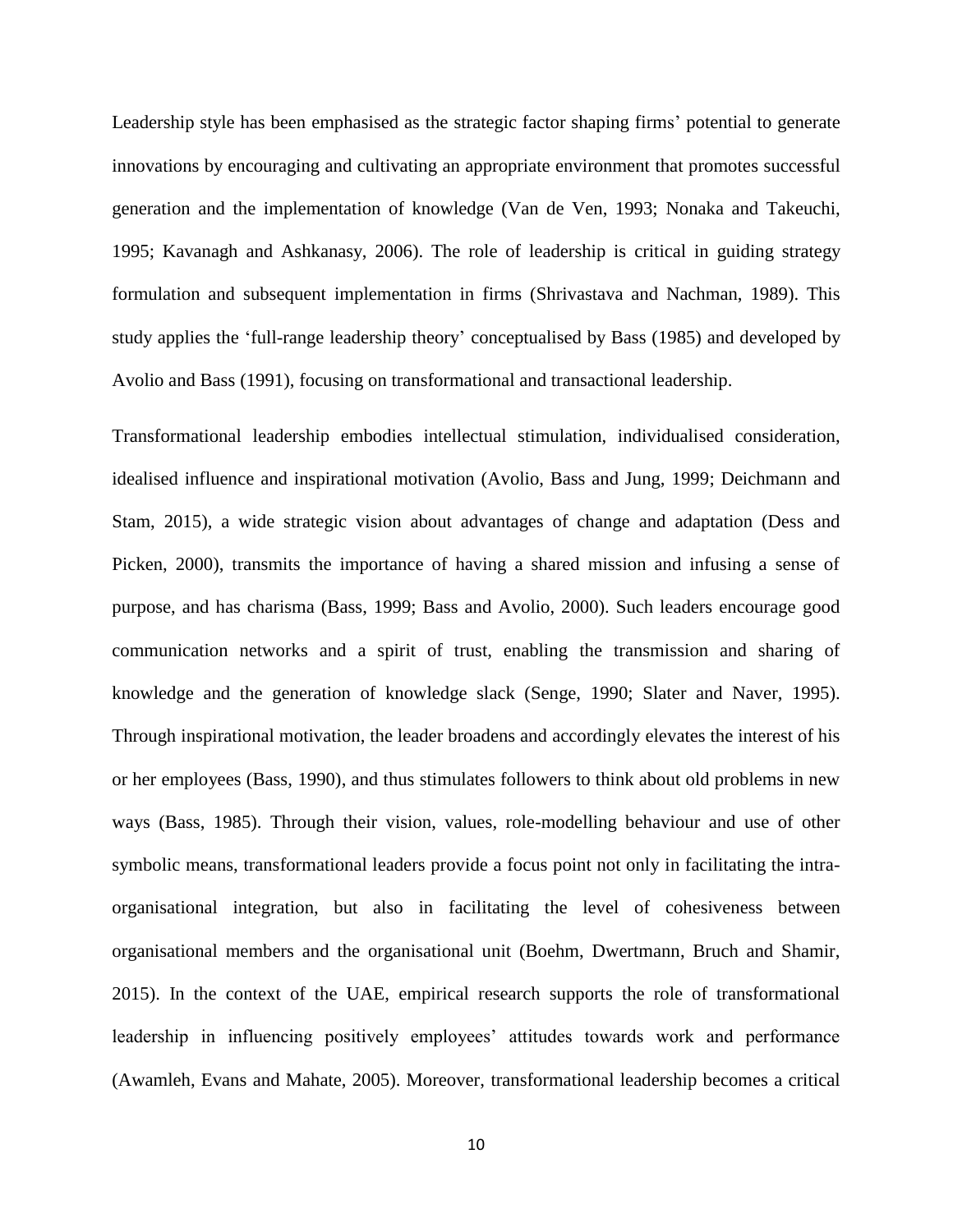factor in two ways. First, transformational is important to push the developmental agenda of the organizations and the country further by initiating and encouraging change (Haak-Saheem and Festing, 2017). Second, the management of the highly cultural diverse workforce require the leadership style which facilitates the intra-organisational integration, and the level of cohesiveness between organisational members and the organisational unit (Boehm et al., 2015).

In contrast, transactional leadership focus on promoting the individual interests of leaders and followers, and attaining the satisfaction of contractual obligations on the part of by both establishing objectives, and monitoring and controlling the results (Bass and Avolio, 2000). In transactional leadership, leader–follower relationships are based on a series of exchanges or bargains made between leaders and followers (Bass, 1985). Transactional leaders have a preference of risk avoidance, emphasising process rather than substance as a means of maintaining control (Epitropaki and Martin, 2005), and are more likely to be effective in a stable and predictable environment in which the monitoring of current activities against prior performance is the most effective strategy (Lowe, Kroeck and Sivasubramanian, 1996).

Although many scholars shed light on the impact of absorptive capacity on innovation, these researches tend to overlook an important question that spans beyond the issue of the relationship, such as leadership with different dimensions of absorptive capacity (Jansen et al., 2005). Ample evidence reveals that leaders exert a significant influence on performance and absorptive capacity (see Table 1); however, understanding relating to the different learning processes of absorptive capacity and the influence exerted that ultimately affects innovation is rather limited and largely speculative (Garcia-Morales, Lorens-Monthes and Verdu-Jover, 2008). In a turbulent business environment, leaders are perceived as the key drivers enabling firm to recognise, assimilate and apply external knowledge so as to create superior organisational innovative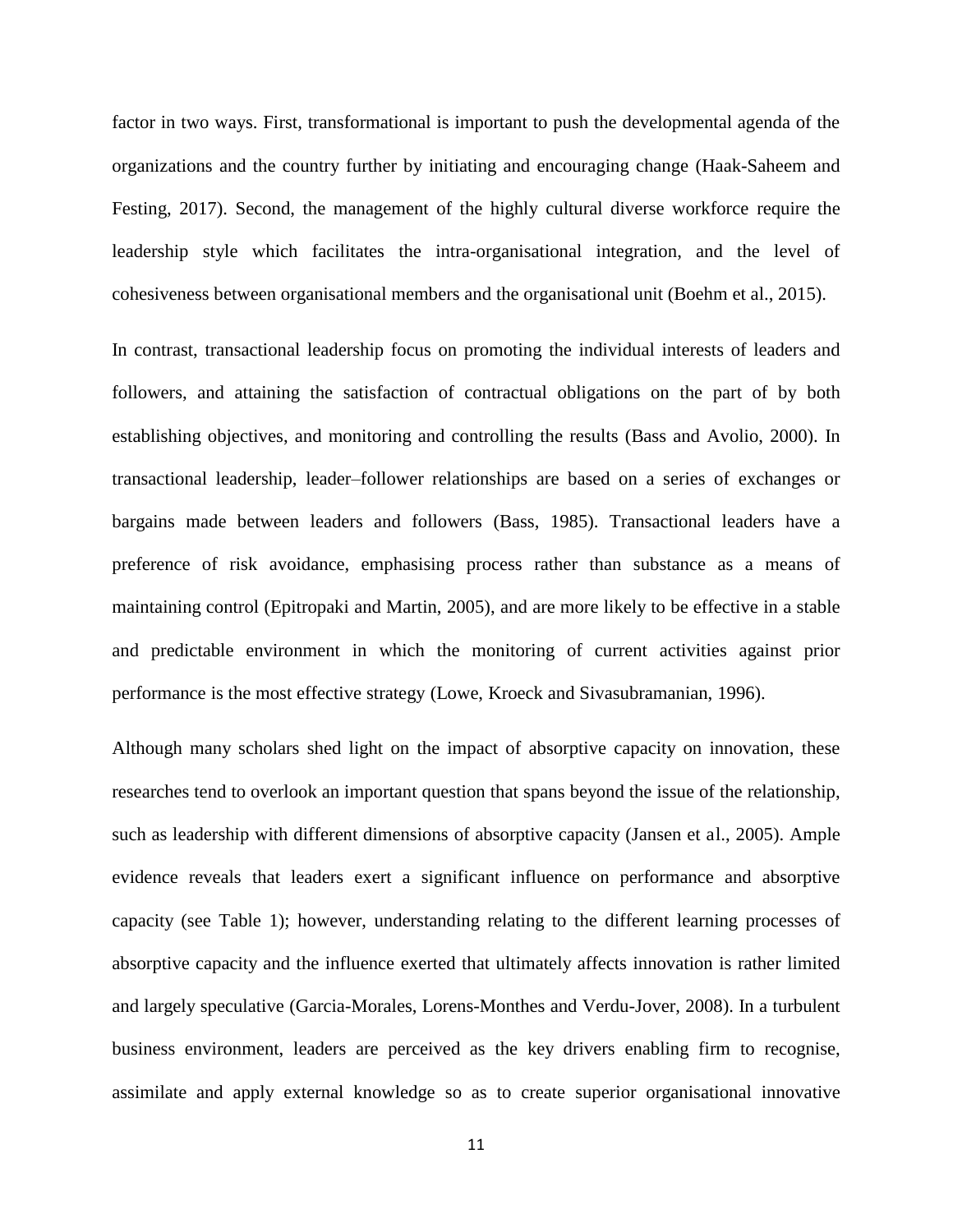performance (Barrett and Sexton, 2006; Grant, 1996). This becomes even more critical in the context of a rapid changing and growing environment of an emerging economy (Rettab, Brik and Mellahi, 2009). We take a fine-grained look at process-based absorptive capacity-organisational learning in an effort to understand questions, such as 'to what extent does leadership affect the different organisational learning processes of absorptive capacity?' and the related query of 'whether or not leadership plays an important role in the relationship between absorptive capacity and firm's innovation in the context of the UAE. Therefore, we specify the influence of different leadership styles in the following analysis of the three learning processes of absorptive capacity.

#### **INSERT TABLE 1 ABOUT HERE**

#### Exploratory Learning Process

Based on the process-based definition of absorptive capacity, exploratory learning process refers to the acquisition of external knowledge and accordingly corresponds to the notion of potential absorptive capacity (Lane et al., 2006). Exploratory learning is frequently cited as a crucial source of innovation success (McGrath, 2001; Jansen, Van den Bosch and Volberda, 2006; Nooteboom, Vanhaverbeke, Duysters, Gilsing and van den Oord, 2007) which motivates by the need for change or exploiting an existing market opportunity (Zahra and George, 2002). Individuals have significant roles in facilitating the exploratory learning process of absorptive capacity (Sun and Anderson, 2012) and their abilities and motivation to value and acquire external knowledge (Martinkenaite and Breunig, 2016). Leaders establish scanning mechanisms in order to recognise external knowledge sources (Cohen and Levinthal, 1990; Elenkov, 1997)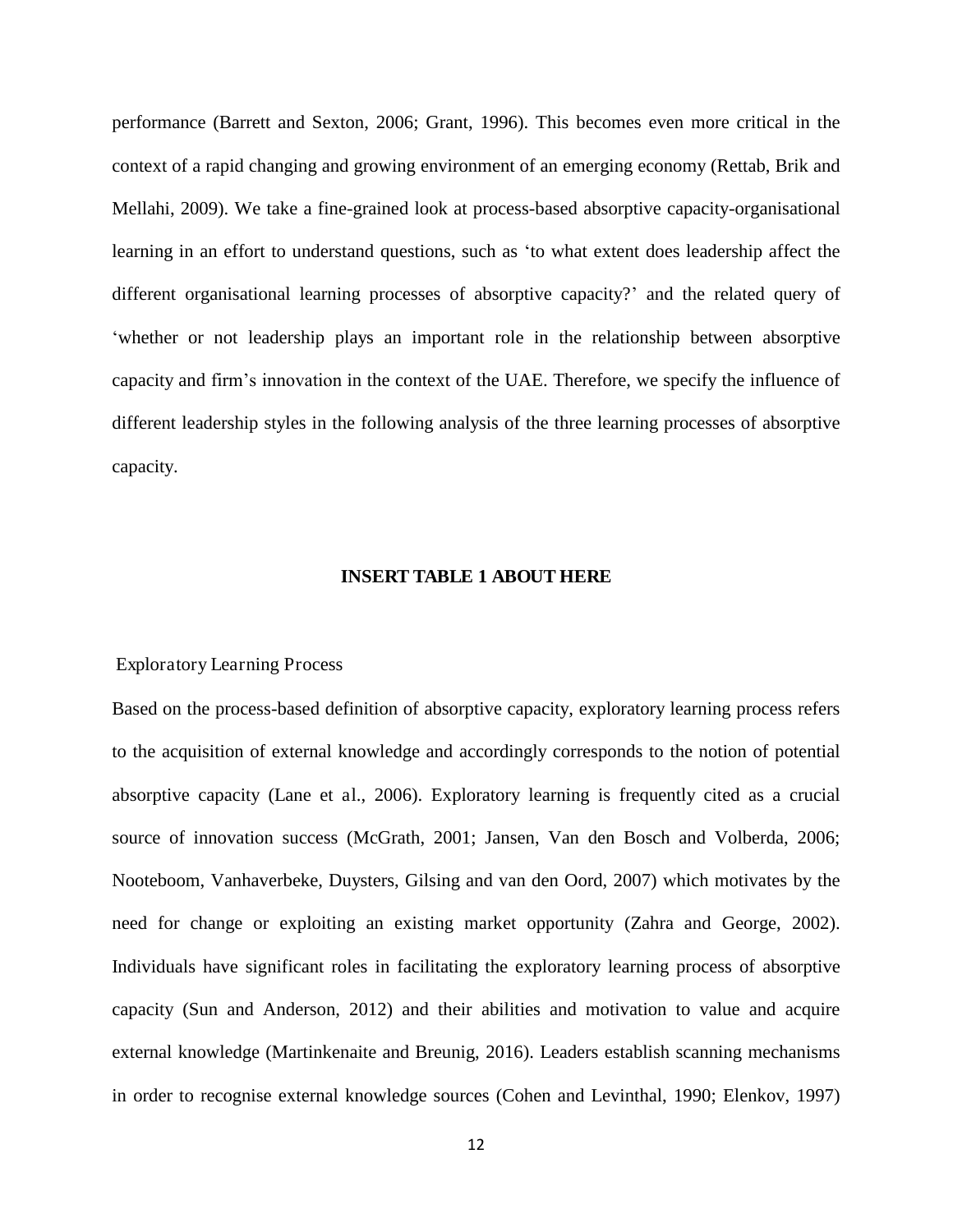where valuing new external knowledge depends on individual motivation and ability (Martinkenaite and Breunig, 2016). This mechanism enables firms to assimilate knowledge by integrating it within their existing knowledge base (Lenox and King, 2004). According to Arbussa and Coenders (2007), the exploratory learning process in the context of absorptive capacity constitutes two essential stages: recognise and acquire external knowledge.

Existing research on knowledge sources suggests that exploratory learning processes begin with individuals' intuitive insights and experience, in which they see novel connections (Behling and Eckel, 1991). Scholarly discussion highlights the role of transformational leadership in affecting followers' performance by influencing their self-identity, self-construal, self-efficacy, selfesteem, and self-consistency at multiple levels (Shamir et al., 1993; Van Knippenberg et al., 2004, Awamleh et al., 2005). Such explorative learning process can be facilitated by transformational leaders (Flatten, Adams and Brettel, 2015), who not only can create a vision of change and searching for new opportunities (Tichy and Ulrich, 1984; MacKenzie et al., 2001), but also facilitate such learning processes by broadening and elevating the interests of the employees and enabling them to think about old problems in new ways (Bass, 1990; 1995). By providing intellectual stimulation, transformational leadership encourages individuals to look at problems from different angles, and adopt generative and exploratory thinking processes (Sosik, Avolio, & Kahai, 1997; Deichmann and Stam, 2015). Acting as a role model in this respect, employees become more confident in their abilities generate new ideas through observational learning from such leaders (Bass & Avolio, 1990). Similarly, when leaders provide individualized consideration, they show empathy and support for individual concerns and openness to new suggestions and approaches (Shin & Zhou, 2003). In such a leadership environment, employees may feel free to think in new ways, go beyond standard practices, and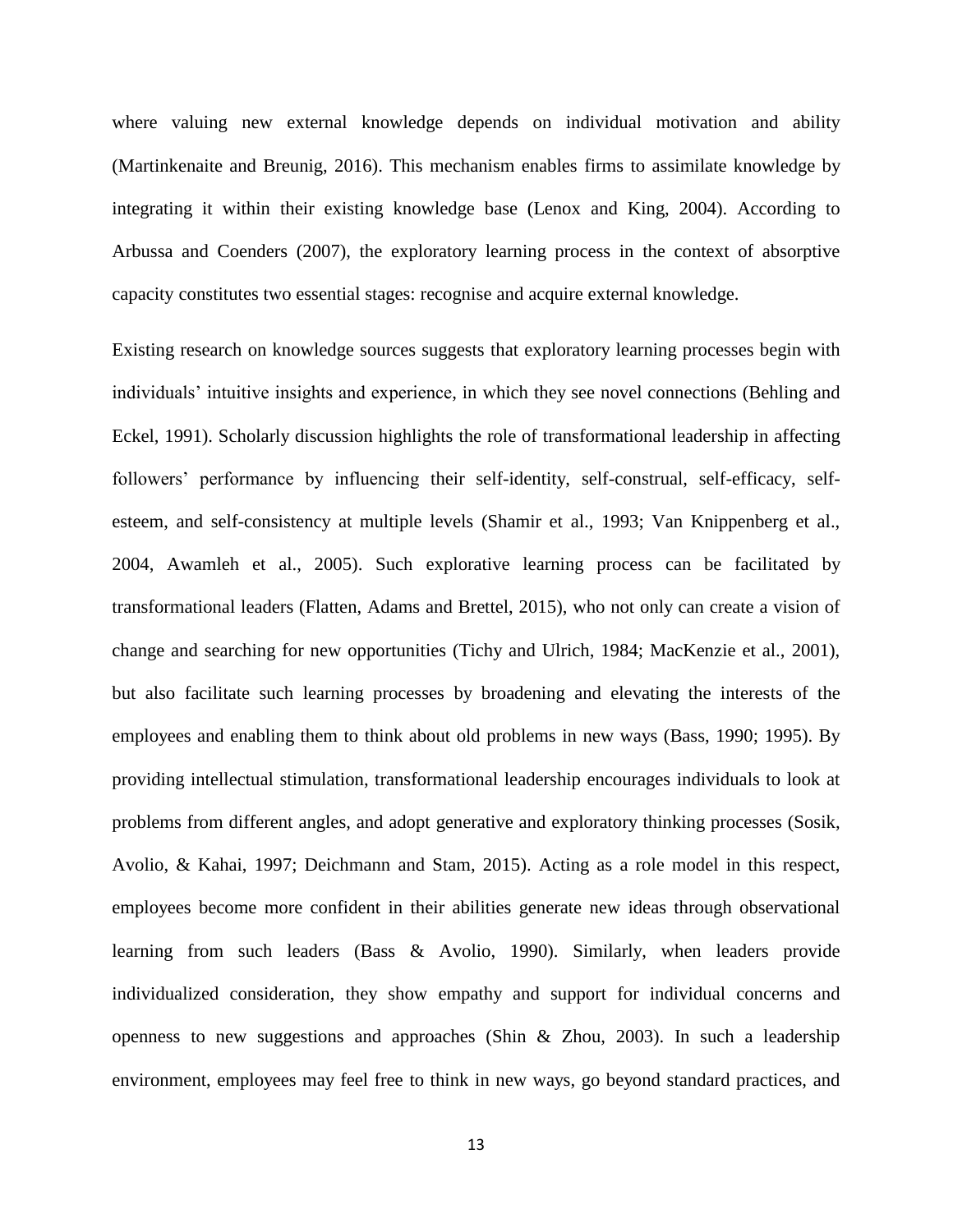proceed with creativity without fear of penalties (Frese et al., 1999, Shin and Zhou, 2007). In this context, transformational leaders encourage individual and group learning by encouraging assumptions to be questioned, by motivating individuals to be inquisitive, take 'intelligent' risks and devise creative observations (Bass, 1998; Qu, Janssen and Shi, 2015), all of which play an important role in directly affecting creative individuals (for example: Amabile, Conti, Coon, Lazenby and Heron, 1996; Vera and Crossan, 2004) and challenging the existing level to influence organizational innovation (Hurley and Hult, 1998; Senge et al., 1994). However, existing research reflects on the role of leadership styles in mainly Western economically well developed countries. As the argument of contextual scholarly work matters (Pfeffer, 1993, Bamberger, 2008), we seek to examine the effect of transformational leadership on exploratory learning in the context of the UAE. Hence, we argue that this environment is of particular interest as it represents a larger cluster of emerging countries (GCC) and all of these countries are in the process of fast growth and development. Further, the given workforce composition (overreliance on expatriates on the one hand and localization forces on the other hand) challenges the boundary assumptions of the paradigms within which the theories on leadership and absorptive capacity are nested. Thus, we suggest:

H1: Transformational leadership mediates the effect of exploratory learning process on innovation.

#### Transformative Learning Process

Transformative learning is about assimilating external knowledge (Lane et al., 2006). It is held that transformative learning process is a key to maintain and reactivate knowledge over time. Many scholars argue that exploratory and exploitative learning processes are necessary but

14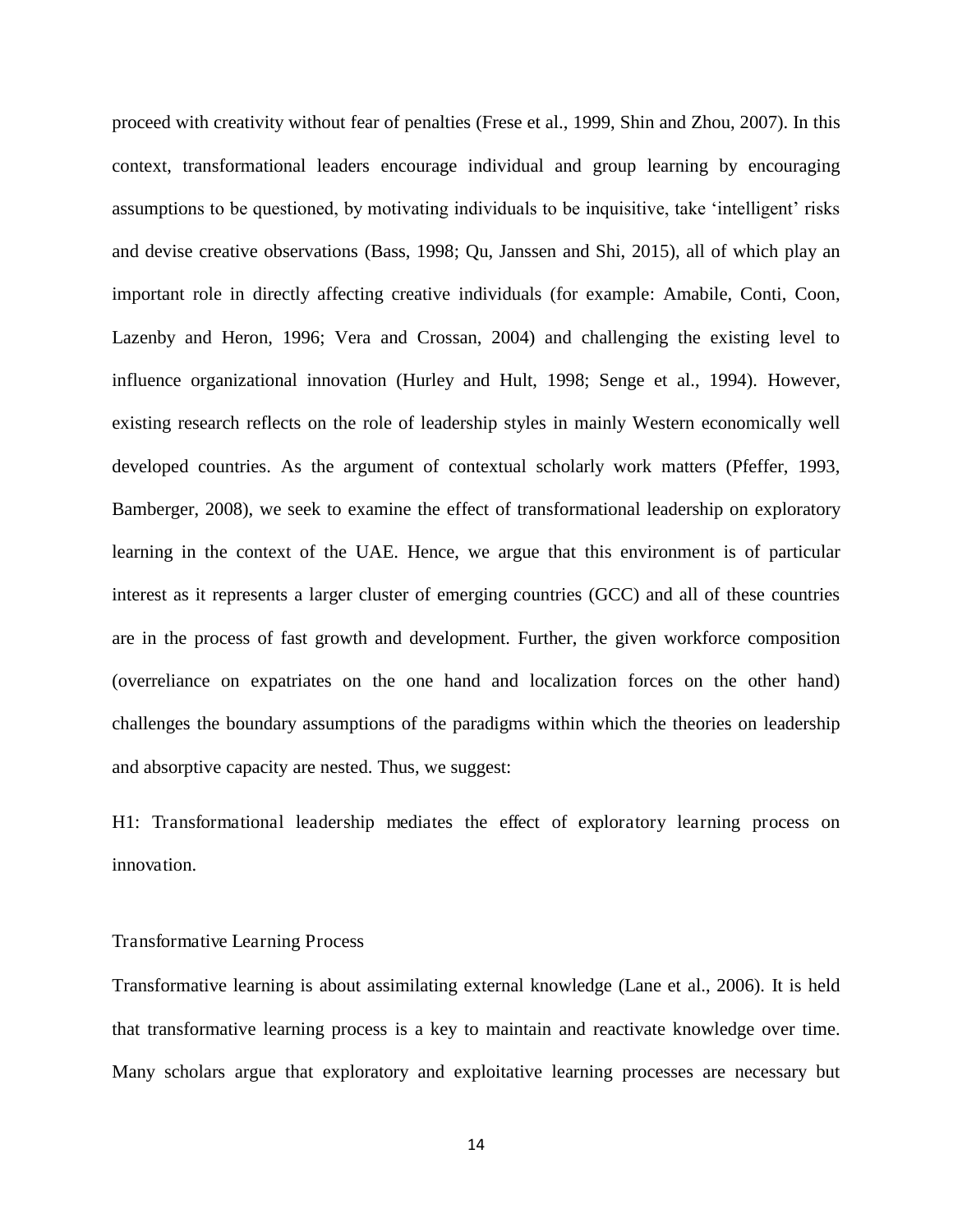insufficient for sustaining superior firm performance as the timing for exploratory learning process depends on the time and dynamic environment (Argote, McEvily and Reagans, 2003; Garud and Nayyar, 1994). The accumulated knowledge generated from exploratory learning could also experience a short lifecycle due to employee turnover and the passage of time (Gold, Malhotra and Segars, 2001). Firms that are unable to maintain and reactivate knowledge could have effects that are as detrimental as the complete lack of assimilated knowledge (Argote et al., 2003; Marsh and Stock, 2006). Building a link between exploratory learning and exploitative learning, the transformative learning process enables firms to continuously manage knowledge retention in order to keep assimilated knowledge 'alive' (Lane et al., 2006; Marsh & Stock, 2006). Like exploratory learning, individual motivation and ability are essential to assimilate knowledge effectively (Martinkenaite and Breunig, 2016). Therefore, transformative learning process is essential to enabling firms to assimilate and reactivate knowledge for sustaining organisational performance (Rothaermel and Deeds, 2004).

In order to keep the accumulated knowledge 'active', firms need to add, eliminate, interpret and combine accumulated knowledge in different ways (Marsh & Stock, 2006). However, this process might be problematic due to various factors, including timing, a dynamic environment and employee turnover (Argote et al., 2003; Garud & Nayyar, 1994; Gold, Malhotra and Segars, 2001).

Open discussions and knowledge-sharing to stimulate the knowledge flow within the firm (Lane et al., 2006) becomes challenging in the context of fast changing and growing environments with a highly fluctuated workforce (Haak-Saheem, 2016). For example, recent research argues that knowledge sharing in Saudi Arabia is influenced by the fast economic growth and the high turnover in organizations (Youssef, Haak-Saheem, Youssef, 2017). These conditions influence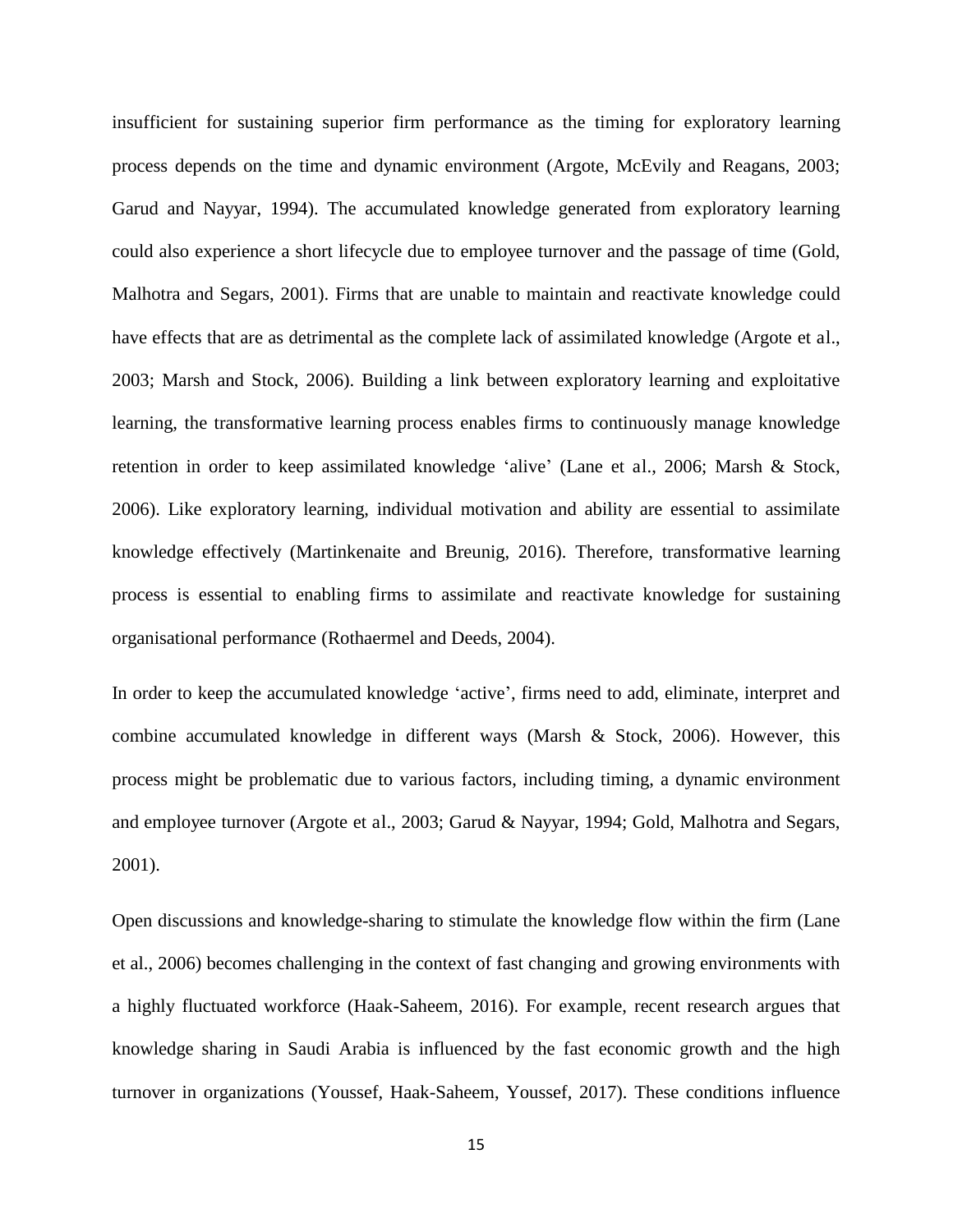learning flow from an individual level to a group level; firm needs to build an organizational learning culture that promotes and encourages good communication networks. Furthermore, in such an environment, it is more challenging to develop trustful relationship which is critical to knowledge sharing within and across organizational units (Senge, 1990; Slater and Naver, 1995; Youssef et al., 2017).

However, transformative learning can be supported by transformational leadership (Bass, 1985). The recognised individual knowledge then can be converted into a shared institutional knowledge through group conversation, which then can be integrated into a sense of collective actions. Under such leadership, the assimilated knowledge kept in the organisational repository system can be openly discussed, shared and used to experiment with different tasks. Transformational leaders also foster a learning orientation where errors and concerns can be openly discussed (Goleman et al., 2001), encourage the expression of different views and ideas (Bass, 1999; Bass and Avolio, 2000), which is crucial to encourage learning flow from an individual level to an institutional level.

Compared with the transactional leadership style, which is closed and rule-bound (Nahavandi, 1993), transformational leadership allows employees to adapt to organisational culture, to break through learning boundaries, to share their learning experiences in such a way so as to transfer learning, and to realign it with the new vision as and when needed (Bass, 1998; To, Tse and Ashkanasy, 2015). Such knowledge flow and the presence of an open learning culture cultivated from transformational leaders is the key to retaining assimilated knowledge and accordingly enabling firms to re-activate when needed. By serving as 'falsifiability models' (Goleman et al., 2001) and being accessible, transformational leaders generate positive attributions towards the transfer of learning within the organization. This behaviour can cascade down to middle or lower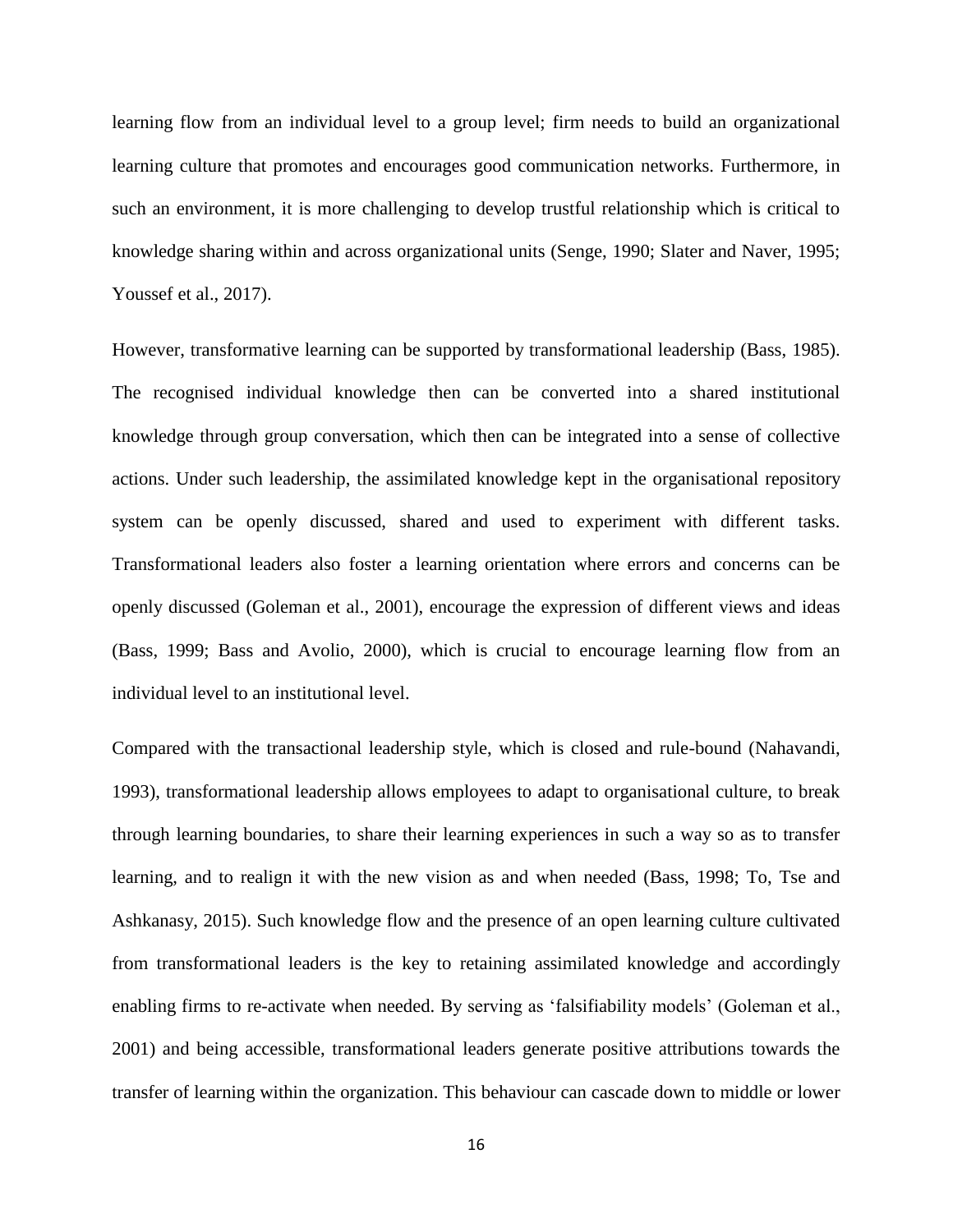levels of management, which is essential in facilitating knowledge-sharing between different organisational units (Waldman and Yammarino, 1999; Jin, Seo and Shapiro, 2016). This crosslearning network accelerates the transfer of learning and accordingly facilitates the learning flow from the individual to the group, which is essential when aiming to achieve firms' facilitation of knowledge assimilation. Therefore, transformative learning process could lead to organisational innovation (Ali and Park, 2016; Ali et al., 2017) in the context of absorptive capacity when transformational leadership style is considered (Flatten, Adams and Brettel, 2015; Waddell and Pio, 2015; Sun and Anderson, 2012). The above discussion implies that the impact of transformational leadership on innovation is rather indirect, and that the relationship could be mediated by transformative learning process. In line with existing theoretical discussions (Bass, 1985; Awamleh et al. 2005), we argue that transformational leadership can support transformative learning in the context of the UAE and suggest the following:

H2: Transformational leadership mediates the effect of transformative learning process on innovation.

#### Exploitative Learning Process

In the process-based view, the exploitative learning process relates to applying acquired knowledge, and reflects the concept of realised absorptive capacity (Zahra and George, 2002). After evaluating potential applications, a firm applies the knowledge, which constitutes the actual exploitation step (Smith, Collins and Clark, 2005). Whilst the exploratory learning process focuses on recognising and assimilating external knowledge, the exploitative learning process emphasises the application and develops new perceptual schemata (Jansen et al., 2005), which assists firms in converting acquired knowledge with the refinement and extensions of existing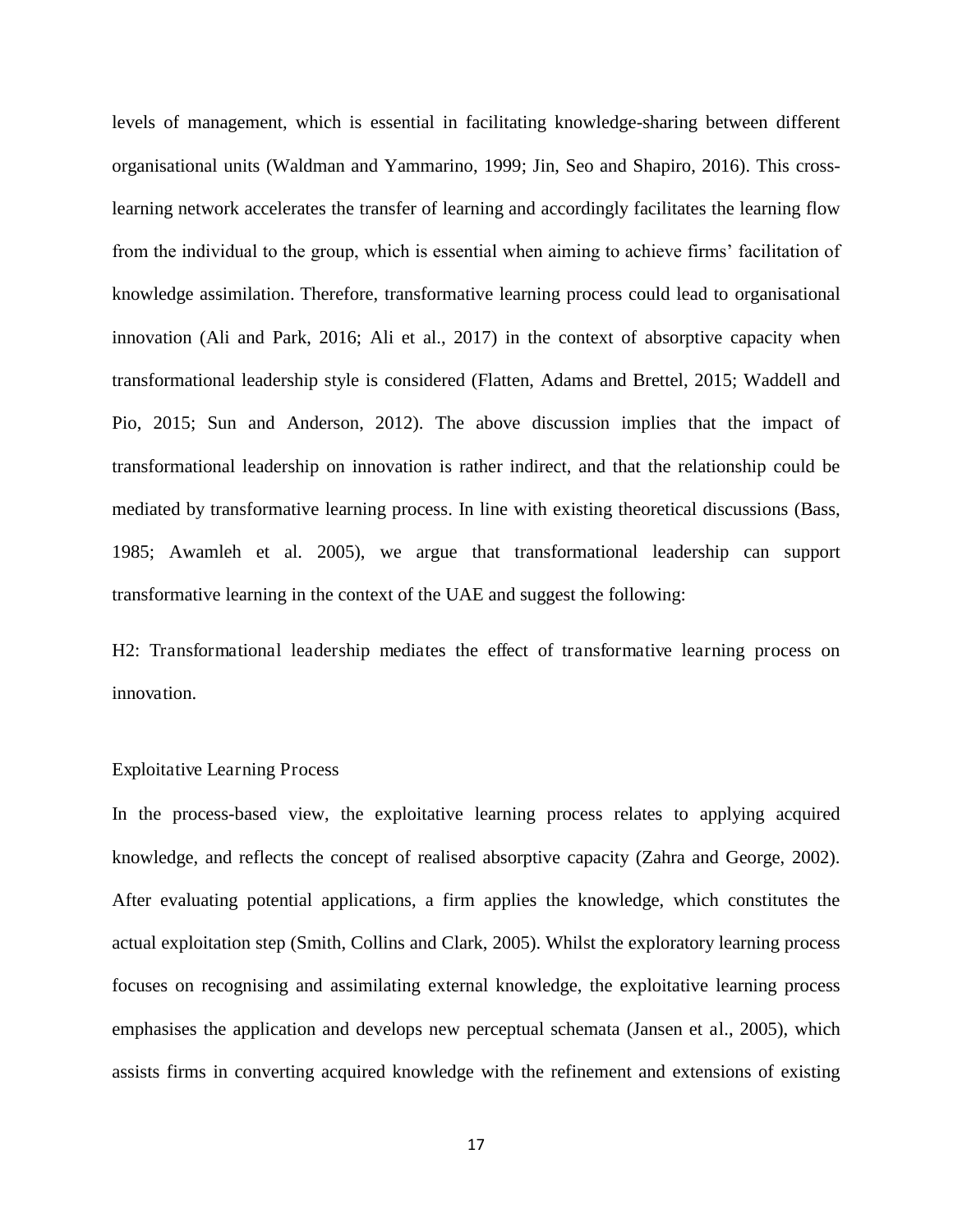product or service (Tsai, 2001). Firms demonstrate a high level of exploitative learning as being positively linked with superior performance through the use of assimilated knowledge in the innovation process (Zahra and George, 2002). For example, research has shown that exploitative learning institutionalizes its behaviours of search, refinement and efficient execution over time which is desirable for knowledge assimilation process (Atuahene-Gima and Ko, 2001). Accordingly, there are two process stages of exploitative learning process in the context of absorptive capacity: transmuting the assimilated knowledge and applying this knowledge (Lane et al., 2006; Todorova and Durisin, 2007).

This field goes beyond recognising and assimilating external knowledge, and exploiting the learning process, but rather focuses on refinement, production, efficiency and execution (Jansen, Vera and Crossan, 2009). In order to successfully exploit the acquired knowledge, firms need to successfully combine existing knowledge with newly acquired external knowledge in order to innovate (Kogut and Zander, 1992; Tsai and Ghoshal, 1998). Repetition, replication, and incremental improvements in established practices and products result in both increased efficiency and proficiency in those activities (March, 1991). Whilst transformational leaders emphasise discovery and change, the essence of transactional leadership focus on motivate employees to reach agreed task goals and objectives by communicating expectations and rewarding people when they have met those objectives (Bass, 1985). Such refreshing and refining current learning enable transactional leaders play an instrumental role in motivating organisational members to use and take advantage of existing learning stored in the firm (Waldman et al., 2001; Deichmann and Stam, 2015). By doing so, transactional leadership not only promotes exploitative learning by motivating organizational members to use and take advantage of existing learning stored in the firm's culture, structure, strategy, procedures, and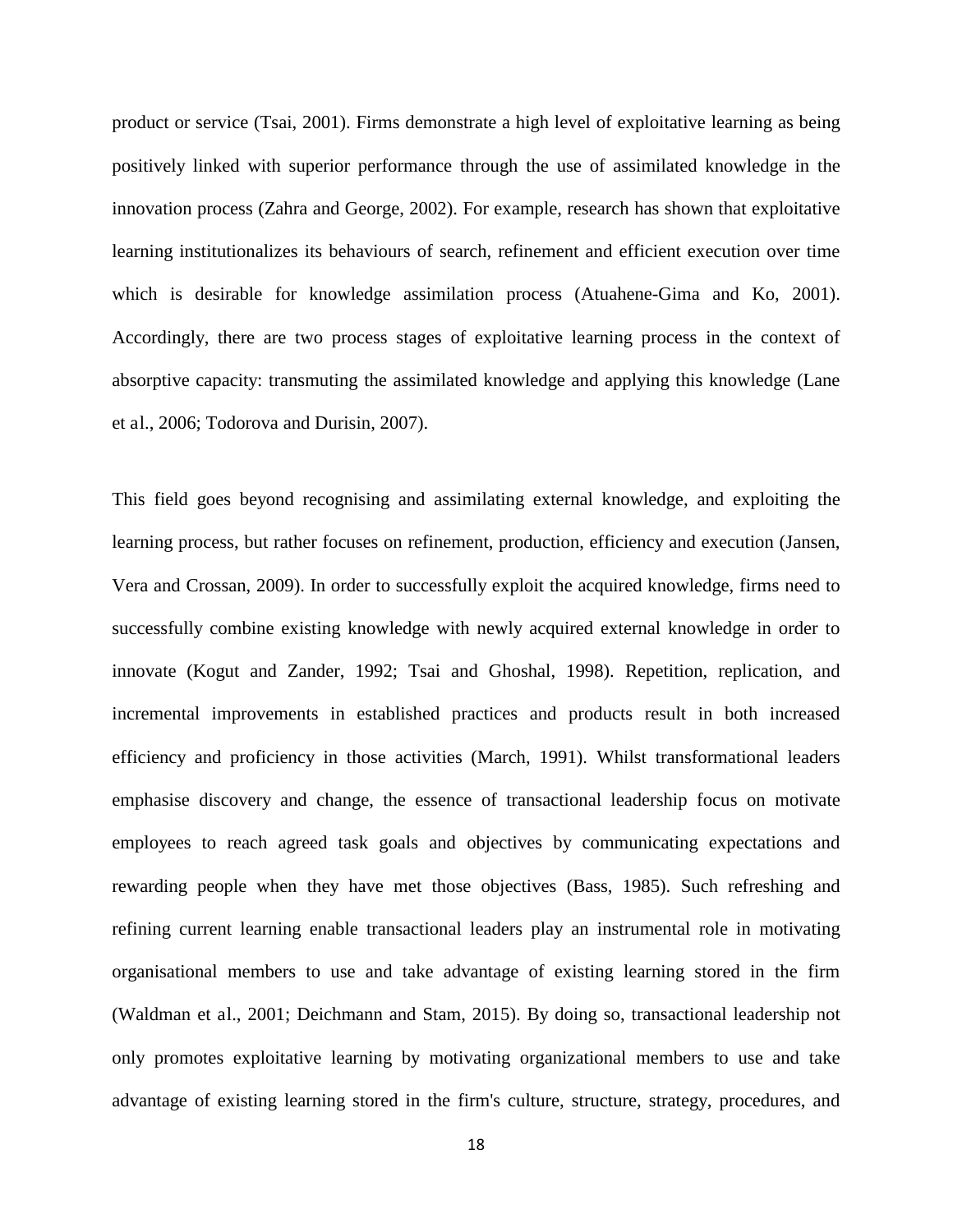systems (Vera & Crossan, 2004; Waldman et al., 2001), but also facilitates exploitative learning when they impose control over the implementation of knowledge (Waddell and Pio, 2015). These leaders exercise a maintenance role; and reinforce existing strategies, focus on increasing efficiency in current practices, and communicate the benefits of incremental refinements to existing innovation trajectories. Contingent reward and active management by exception behaviours provide the focus and discipline individuals need to concentrate on efficiency and to become consistently better at performing current routines (see Podsakoff et al., 1984; Bass 1985; Mackenzie et al, 2001).

In addition to assist employees to understand that organization-focused ideation is an important work goal, a transactional leader may also be effective in explaining how that goal may be reached. They stimulate the learning flow across organisations by assigning a strong value to organisational rules, procedures and past experiences, and also by providing training programmes that disseminate existing learning in an effort to guide actions and decisions (Shrivastava, 1983). Individuals and groups also will be rewarded for devising new ways of exploiting current products, services and markets (Jansen et al., 2005). Under these conditions, exploitative learning is more likely to be positively linked with a better firm innovation performance. Focusing on the rule-based ways of getting the work done, highlighting the importance of efficiency, consistency, getting tasks done, and achieving convergent thinking, transactional leaders can be positively linked with the execution and application of the exploitative learning process (Deichmann and Stam, 2015; Flatten et al., 2015; Waddell and Pio, 2015; Sun and Anderson, 2012; Jansen et al., 2009). Such task-focused leadership not only encourages disseminate existing learning to guide future actions and decisions (Schrivastava,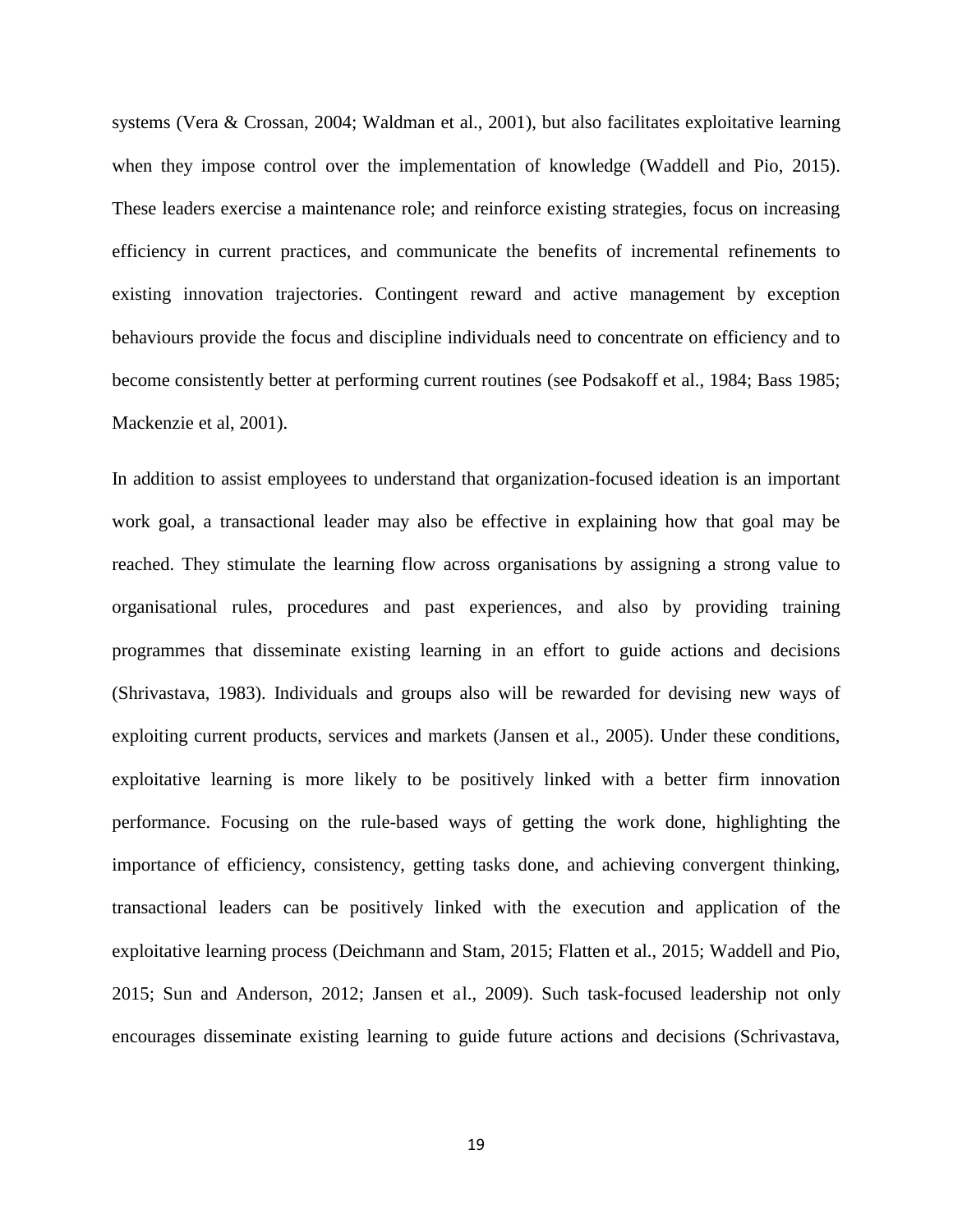1983) but also champions the advantages of incremental change, efficiency and continuity (Bass, 1985).

Given the turbulent environment of the UAE, the impact of transactional leadership has a stabilizing and facilitating impact on exploitative learning process of absorptive capacity on innovation. For example the majority of the employees in the private sector are expatriates with a temporary employment contract and the resident visa is connected to their work contract, whereas, most of the nationals prefer to work in the public sector (Forstenlechner & Mellahi, 2011). Most recent research (see, for example, Haak-Saheem and Brewster, 2017) shows that financial incentives are the most important motivation for different groups of expatriates to relocate to the Gulf countries; in this sense, expatriates are highly mobile and move to new jobs, if the new offer is financially more rewarding. Hence, employee retention is a major challenge for many organizations in contexts like the one under study. Further, the cultural diversity connected to multiple languages act as a barrier to exploitative learning process; given these dynamics in the workforce, we argue that transactional can ensure stability and therefore we suggest that:

H3: Transactional leadership mediates the effect of exploitative learning process of absorptive capacity on innovation.

#### **Methods**

#### Sample, Procedure and Measures

The data for this study were drawn from a stratified random sample from employees in different sectors (education, banking; healthcare; hospitality; consultancy; and government entities) in the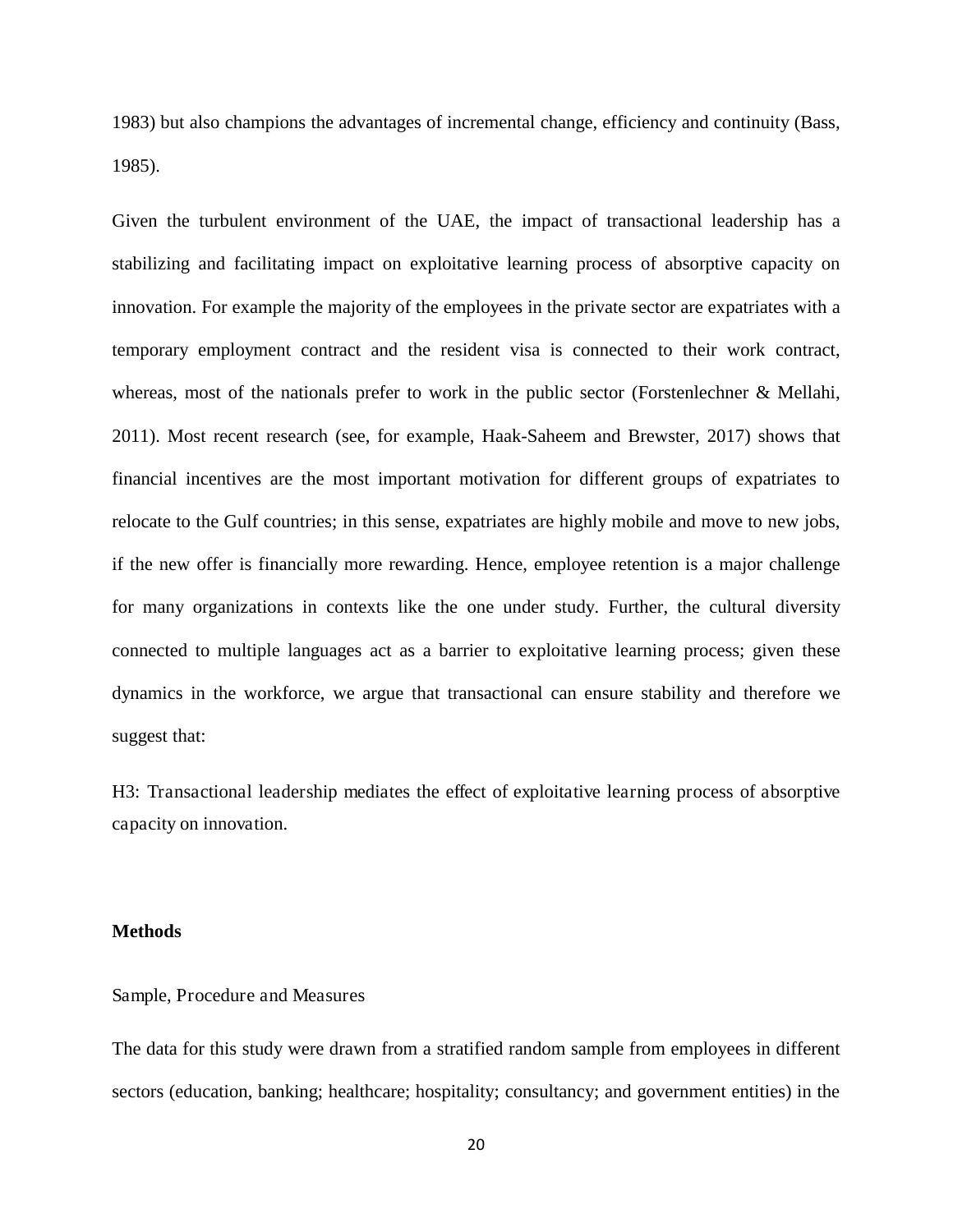UAE, as shown in Table 2. We were interested in drawing a random sample which would be representative of the population on some characteristic of interest. For example, we aimed to include employees with different nationalities, gender, educational background, and positions in the organizations or organizational sector.

After corporate approval had been gained via inter-organizational mailing systems, the selfadministered questionnaire was employed. Potential respondents were assured that participation was entirely voluntary. Discussions on the purpose and value of participation were held with the heads or managers of diverse units across the targeted organizations. Due to the collectivistic culture (Hofstede, 1983), personal interaction was an appropriate approach to encourage potential participants to complete the questionnaires. Completed questionnaires were collected by the researchers and a team of research assistants. The final sample size included 986 answers generated from 1,400 distributed questionnaires, providing a response rate of 70.4%. The targeted sample consisted of full time employees working across the different sectors in the country. We focus on the individual level as the unit of analysis because of the level of theory and nature of variables under consideration (see Rousseau, 1985; Piccolo and Colquitt 2006).

#### Measurement

Scales were built in order to measure the learning processes of absorptive capacity, leadership styles and innovation. These measures were developed based on the existing literature. We developed scales to measure the exploratory, transformative and exploitative learning processes of absorptive capacity, as based on the work of (Garud & Nayyar, 1994; Szulanski, 1996; Jansen et al., 2005; Smith et al., 2005; Marsh & Stock, 2006; Todorova & Durisin, 2007; Arbussa & Coenders, 2007). Questions were measured on a Likert scale ranging from  $1 =$  strongly disagree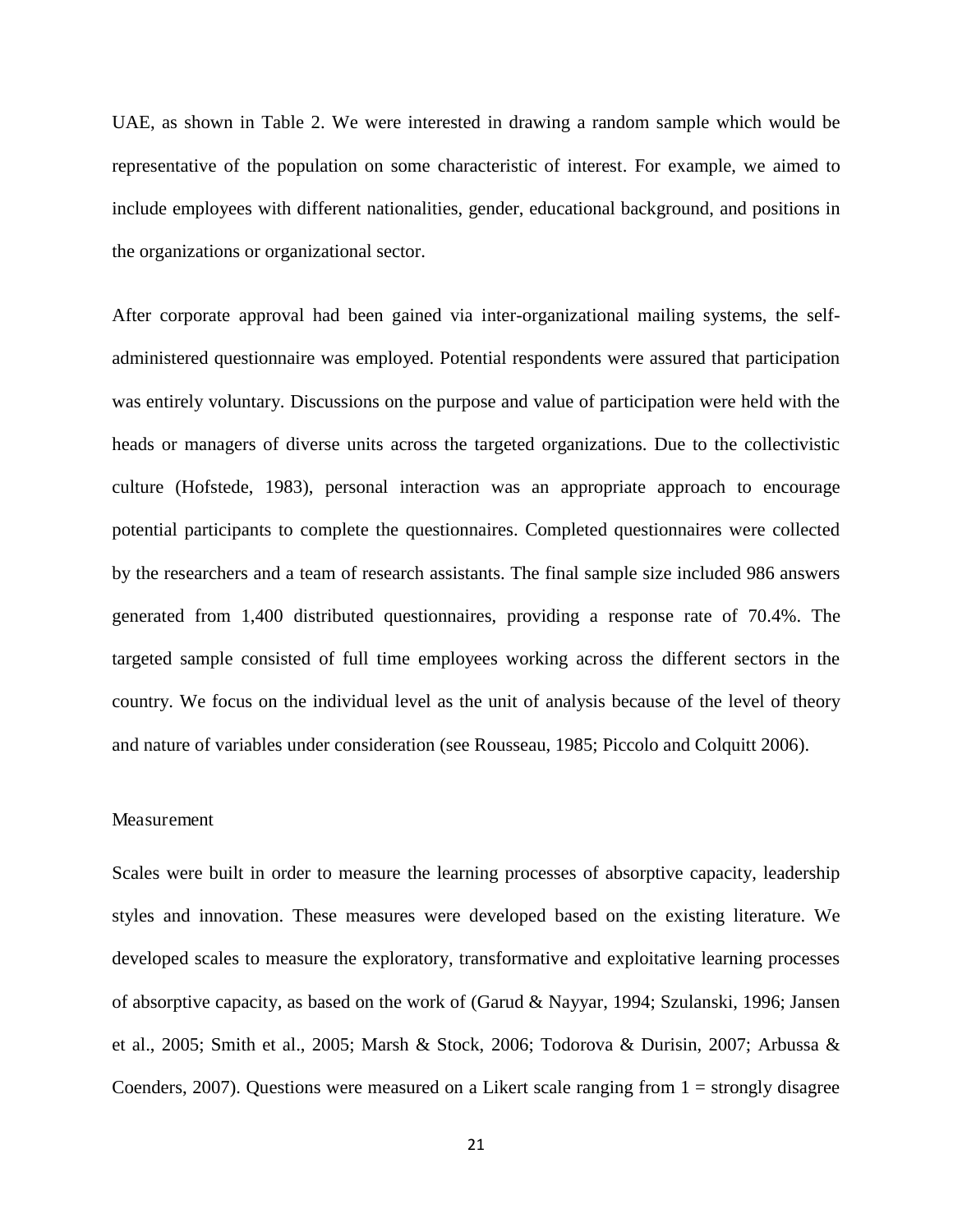to  $5 =$  strongly agree. In relation to leadership scales, we measured transformational leadership style by adopting the scale of Garcia-Morales, Llorens-Montes, and Verdu-Jover, (2008). Garcia-Morales et al. (2008) have established a scale of five items to measure transformational leadership based on the scales developed by Podsakoff, Mackenzie and Bommer (1996); transactional leadership, on the other hand, was measured based on the MLQ (Form 5X) scale, which was developed by Bass and Avolio (1995), and further used by other scholars (see, for example, Mackenzie et al, 2001). All leadership-related questions were measured on a Likert scale ranging from  $1 =$  strongly disagree to  $5 =$  strongly agree. Further, we used a three-item scale for measuring innovation, which was developed by Garcia-Morales et al., (2008); Garcia-Morales and colleagues have based their innovation scale on the work of Miller and Friesen (1983). Their scale was unidimensional with high reliability and validity (for more details, see Garcia-Morales et al. 2008). Innovation items were also measured on a Likert scale ranging from  $1 =$  strongly disagree to  $5 =$  strongly agree. In an effort to further attest to these measures, different types of reliability and validity were computed for the present measures, as shown in the next section. Finally, it is also suggested that firm size and age affect the development of the learning process of absorptive capacity (see Lane et al., 2006). Hence, firm size and age are used as control variables, measured respectively in natural logs (see: Kimberly, 1976; Darwish, Singh, and Wood, 2015) by the number of employees in each company and the number of years the company has been in operation.

#### **INSERT TABLE 2 ABOUT HERE**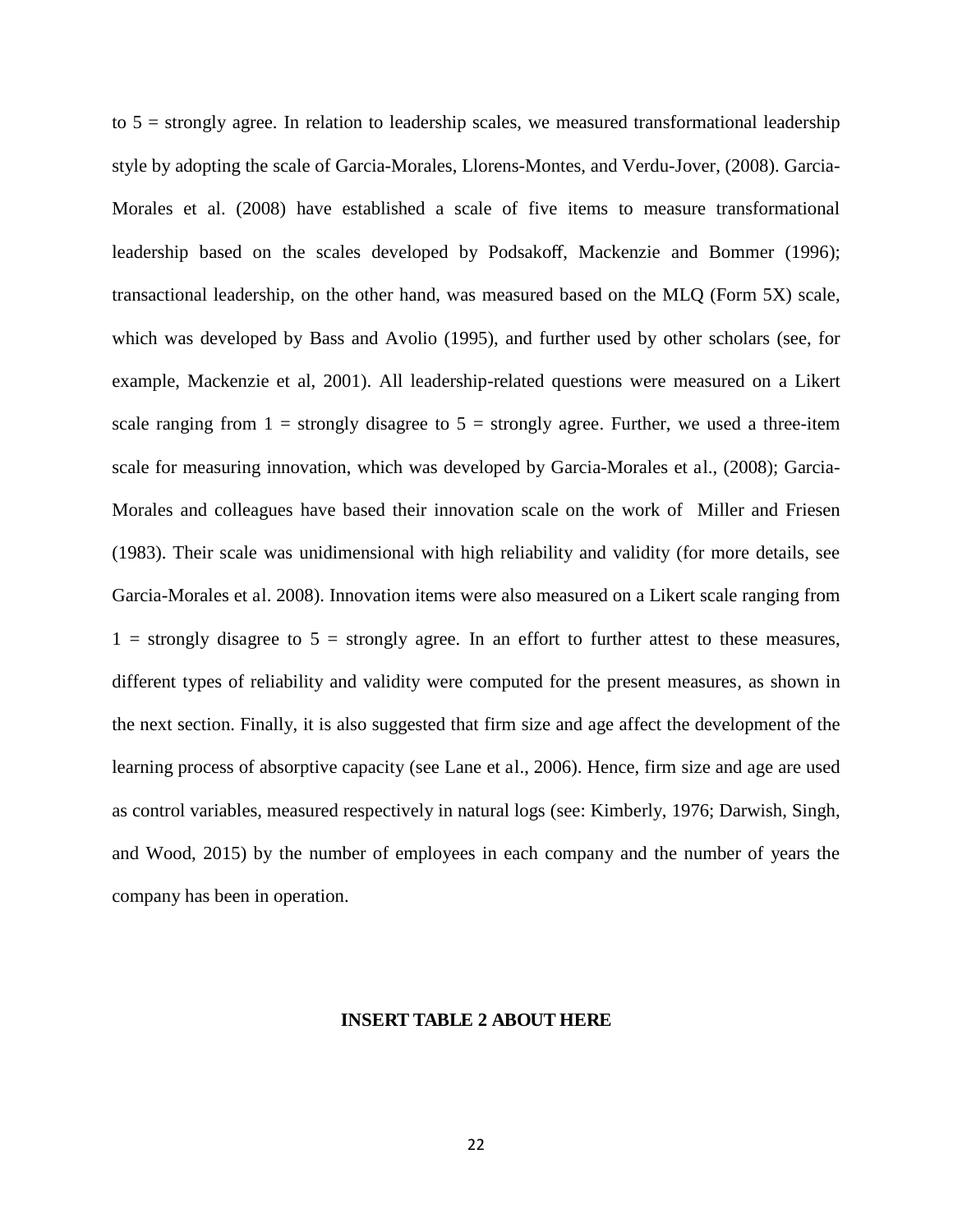#### Data Analysis

The present study employed the partial least squares-structural equation modelling (PLS-SEM) in an effort to test the proposed hypotheses. PLS-SEM is a component-based estimation procedure. In comparison to covariance-based SEM, PLS-PM requires less stringent assumptions related to the measurement levels of the manifest variables, multivariate normality, and sample size (see Hulland, 1999; Chin et al., 2003). In testing the SEM, the two-stage approach suggested by Hulland (1999) was adopted. Hulland's (1999) approach suggests the valuation of the measurement model in the first stage and the assessment of the structural models in the second stage. The former assesses the reliability and validity of the study measurements, whilst the latter illustrates the statistical support provided for the hypothetical relationships amongst constructs.

To address the adequacy of the measurement model, this study evaluates the reliability, convergent validity and discriminant validity of the constructs (Hulland, 1999). As shown in Table 3, the measures have shown convergent validity since the item loadings are statistically significant and greater than the 0.5 threshold (Hair et al., 2009; Kock, 2015); the average variance extracted (AVE) for each construct is greater than the .5 cut-off (Fornell and Larker, 1981), whilst the composite reliability and Cronbach's alpha are greater than the .7 cut-off (Nunnaly, 1978; Fornell & Larcker, 1981; Nunnally & Bernstein, 1994), except for innovation and transactional leadership with Cronbach's Alpha of .657 and .621, respectively, which still fall within the acceptable range based on the more relaxed threshold of .60 (see, for example: Nunnally and Bernstein, 1994). On the other hand, the measures, as a whole, have discriminant validity based on the Fornell & Larker (1981) criterion since the square roots of the AVE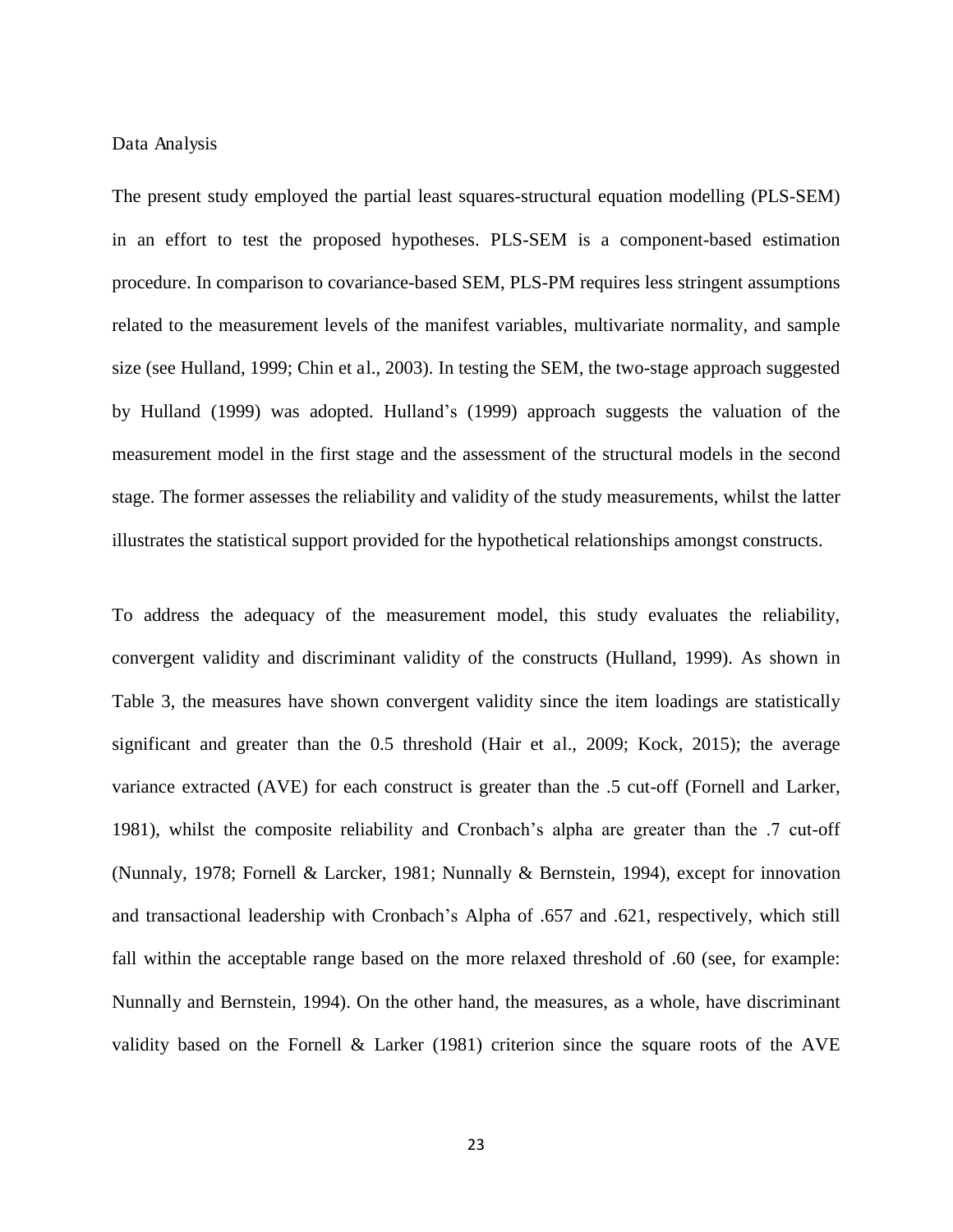(diagonal elements in Table 4) are larger than the correlations of the constructs (off-diagonal elements).

#### **INSERT TABLE 3 ABOUT HERE**

#### **INSERT TABLE 4 ABOUT HERE**

Overall, the convergent validity, discriminant validity and reliability statistics reveal that the construct measurements are sufficiently strong to enable subsequent structural model estimation. In addition, the goodness of fit and quality indices of the structural equation model as a whole show strong statistical evidence that the estimates of the structural equation model are acceptable. Based on the criteria discussed in Kock (2015), the following goodness of fit and quality indices of the model are within the acceptable range: Average path coefficient (APC)  $=$ .199(p<.001), Average R-squared (ARS) = .225 (p<.001), Average adjusted R-squared (AARS)  $=$ .223 (p<.001), Average block VIF (AVIF) = 1.467 (acceptable if  $\le$ =5, ideally  $\le$ =3.3), Average full collinearity VIF (AFVIF) =1.473 (acceptable if  $\leq$ =5, ideally  $\leq$ =3.3) and Tenenhaus GoF  $(GoF) = .345$  (small  $>= 0.1$ , medium  $>= 0.25$ , large  $>= 0.36$ ).

The results of the structural model in Table 5 reveal that the total effect of Exploratory Learning Process (ELP) on innovation is positively significant ( $\beta$ =.203, p<.001,  $\beta$ <sup>2</sup>=.075). Moreover, the direct effect of ELP on innovation is positively significant ( $\beta$ =.117, p<.001,  $\beta$ <sup>2</sup>=.043). Notably,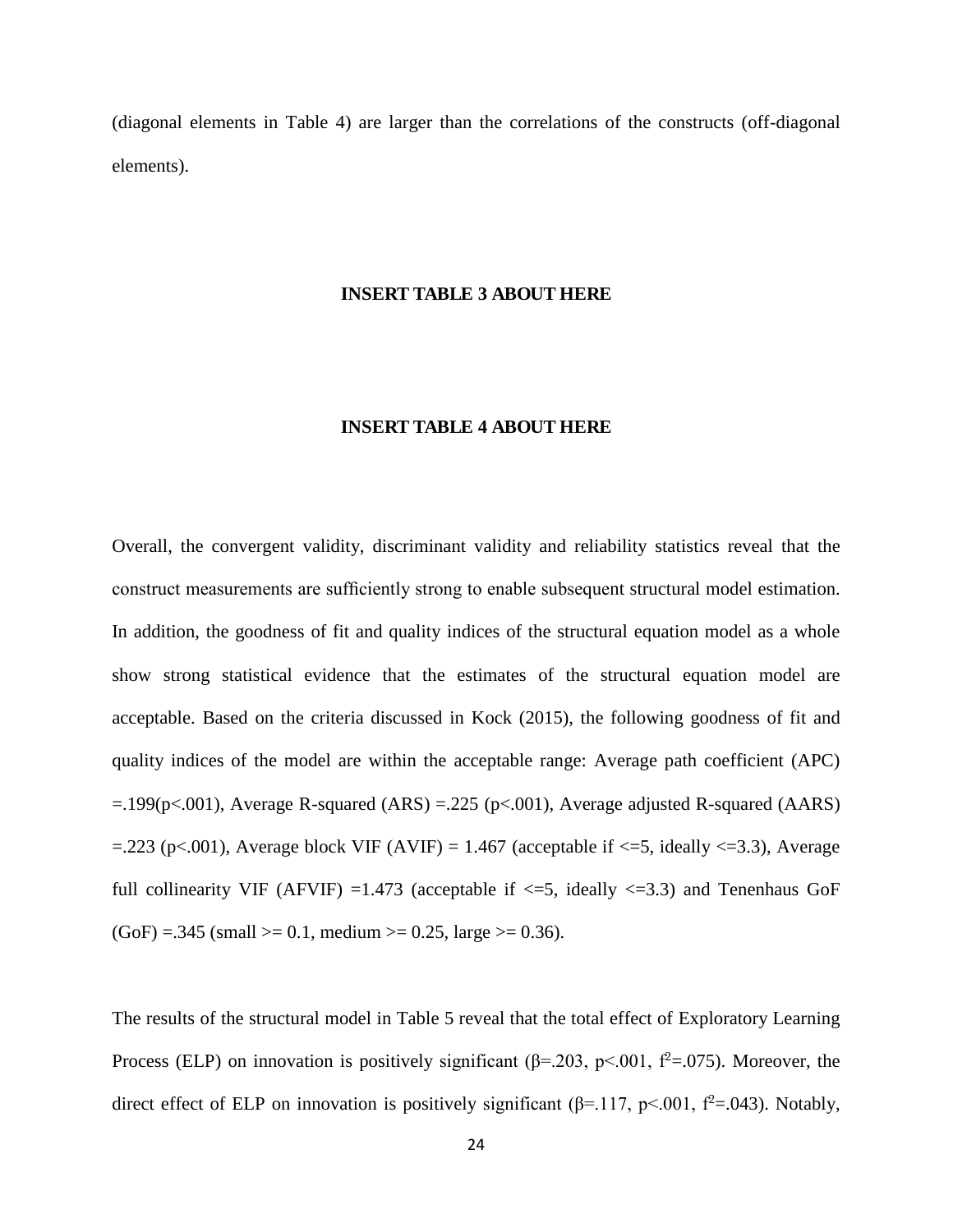the indirect effect of ELP on innovation—which is the difference between the total effect and direct effect—is also positively significant ( $\beta$ =.086, p<.001,  $f^2$ =.032). The beta coefficient associated with this indirect effect can be also calculated as the product of the two direct effects' beta coefficients for the two path segments making up the indirect effects (Bollen and Stine, 1990; Kock, 2015). Further, our findings indicate that the effect of ELP on innovation is mediated by transformational leadership; thereby, H1 is supported. Based on the rule of thumb of Cohen (1988), the extent of mediation effect of transformational leadership on the exploratory learning process and innovation is small  $(f^2=0.032)$ . In social sciences, effect sizes are often seen as very small (Rosnow & Rosenthal, 2003). The latter has led to difficulties in the interpretation of the effect sizes (Ferguson, 2009). Research limitations and failure to control for other relevant predictors could be two of the main reasons why researchers may have such a small effect size (see Ferguson, 2009). This small effect size, although significant, encouraged us to attempt to understand what factors might account for the difference. The latter is further discussed in the last section of the paper.

The analysis of the data for H2 on the same table (Table 5) reveals that the total effect of Transformative Learning Process (TLP) on innovation is positively significant ( $\beta$ =.218, p<.001,  $f^2$ =.086), whilst its direct effect is also positively significant ( $\beta$ =.128, p<.001,  $f^2$ =.050). Further, the indirect effect of TLP on innovation is positively significant ( $\beta$ =.090, p<.001,  $\beta$ <sup>2</sup>=.035). Taken together, these findings imply that transformational leadership mediates the effect of TLP on innovation; thereby, H2 is supported.

In regard to the data for H3 in Table 5, it is shown that the total effect of Exploitative Learning Process (EVLP) on innovation is positively significant ( $\beta$ =.132, p<.001,  $\beta$ <sup>2</sup>=.052), whilst its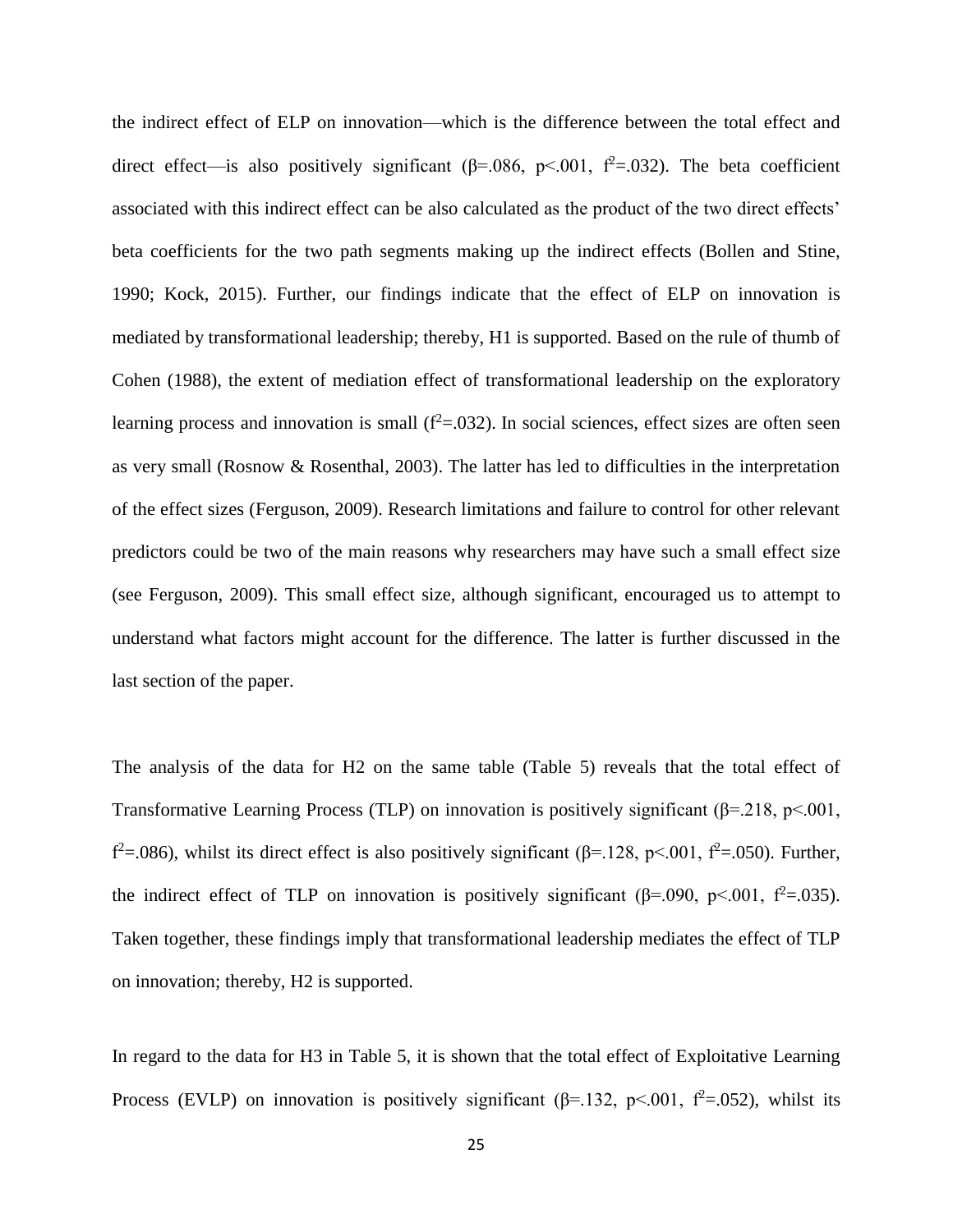direct effect is also positively significant ( $\beta$ =.118, p<.001,  $\beta$ <sup>2</sup>=.016). In addition, the indirect effect of EVLP on innovation is non-significant ( $\beta$ =.015, p>.05, f<sup>2</sup>=.016). These findings imply that transactional leadership does not mediate the effect of exploitative learning process on innovation, which further implies that H3 is rejected. The results of the proposed model are also shown in the mediation model in Figure 1. We further discuss all results in the next section.

#### **INSERT TABLE 5 ABOUT HERE**

#### **INSERT FIGURE 1 ABOUT HERE**

#### **Discussion and Conclusions**

Understanding the relationship between different learning processes of absorptive capacity and innovation is complicated when taking into account the need to consider multiple levels of analysis. An understanding of the process by which learning processes lead to firm-level outcomes must incorporate constructs at the level of the individuals and relationship amongst them. It was held that micro-level theories are valuable and provide better explanations in the context where individual behaviours influence organisational actions (see, for example: Staw 1991; House et al., 1995). Hence, this study has tested the indirect relationship between different learning processes of absorptive capacity and innovation; the relationship was mediated by the transformational and transactional leadership styles. The results support that transformational leadership mediates the effect of exploratory and transformative learning processes of absorptive capacity on innovation. As noted earlier, in the traditional tribal based society of the UAE, the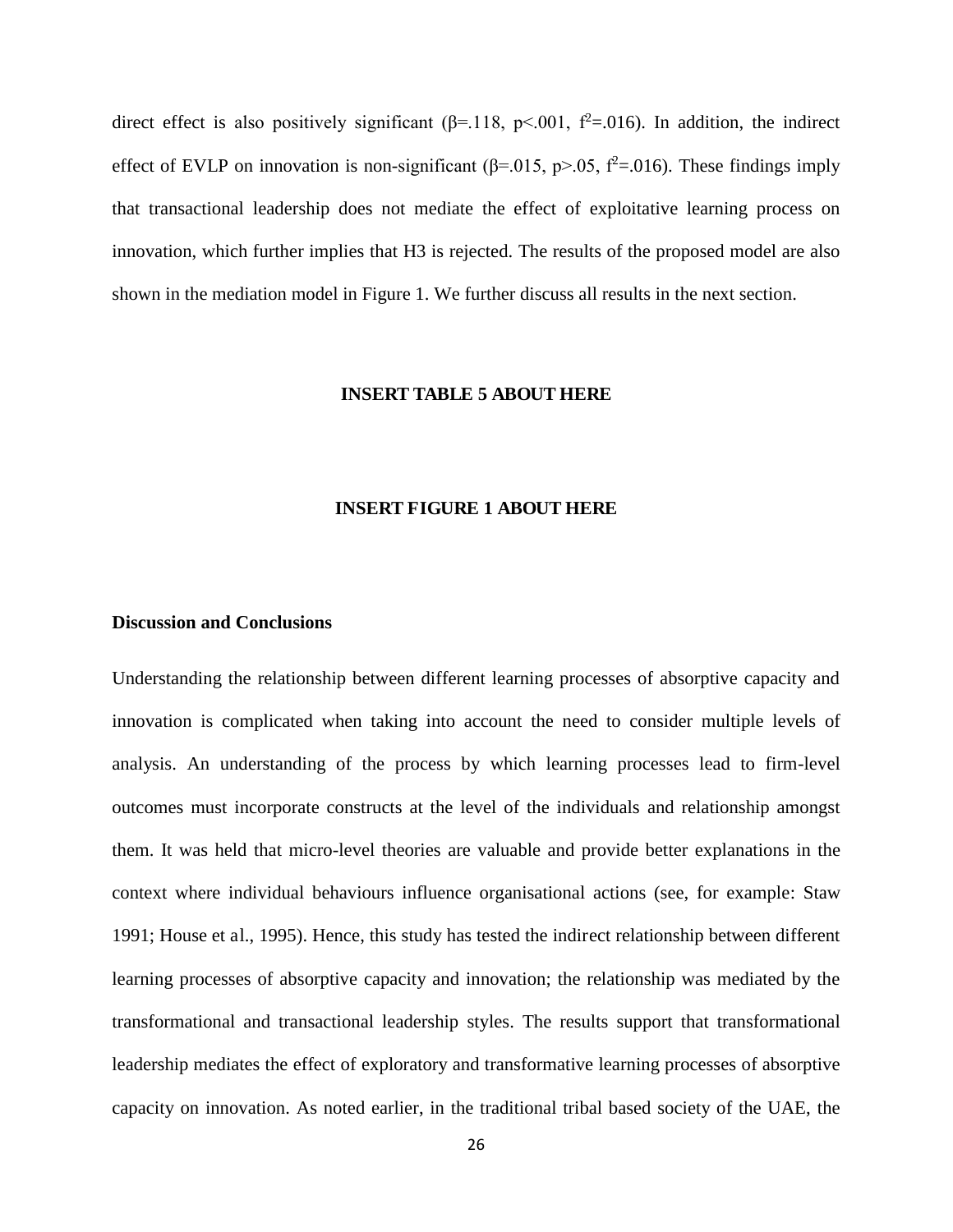leaders are role models which reflects the importance of idealised influence of transformational leadership in the UAE. Moreover, individuals in such a context rely on the guidance and support of their leaders. However, our results show that transactional leadership does not mediate the effect of exploitative learning process of absorptive capacity on innovation.

This study adds to the growing body of research examining the relationship between absorptive capacity and innovation, and makes a unique contribution to the existing literature in three important ways. First, the central contribution of this work connects a theoretical link between different learning processes of absorptive capacity, leadership and innovation. Whilst there is an underlying assumption concerning the role of different leadership styles in absorptive capacity, in this paper, we offer insights into how specific leadership styles, such as transformational and transactional leaders, facilitate and promote the development of stocks and flows of different learning processes of absorptive capacity on innovation. The findings suggest that the transformational leadership primarily enhances exploratory and transformative learning, and subsequently leads to better innovation outcomes. This finding is valuable for several reasons: for instance, although several studies have examined the relationship between leadership and firm-level outcomes, to the best of our knowledge, this is the first study to examine the mediating role of leadership style—albeit using the traditional measures of transformational and transactional leadership in the relationship between different learning processes of absorptive capacity and innovation. In addition, it is held by scholars that there is a need to develop a better theoretical understanding of the mechanisms explaining the interplay between absorptive capacity and innovation (see, for example, Cockburn et al., 2000; Zollo and Winter, 2002; Martinkenaite and Breunig, 2016); hence, this work fills this gap and provides a mechanism for understanding how the pattern of relationships within an organisation affects individual and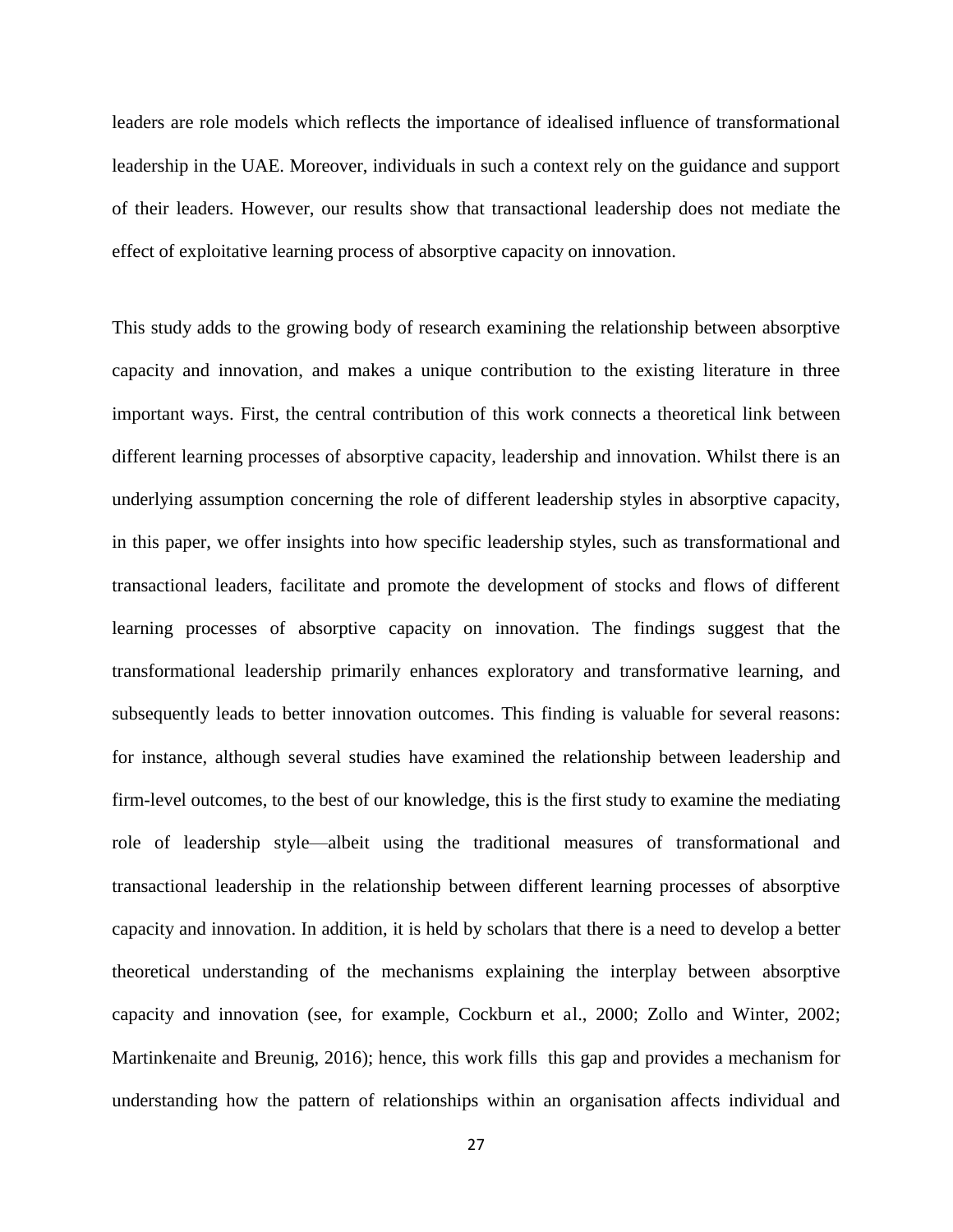organisational outcomes by supporting the indirect and positive effect of transformational leadership and how these primarily enhance exploratory and transformative learning, subsequently leading to better innovation performance. This is in line with research advocating that transformational leadership is significant in shaping firms' potential to generate innovation by nurturing the organisational environment encouraging innovative behaviour (Bass, 1998; Lenox and King, 2004; Arbussa and Coenders, 2007). Further, this insight is particularly useful in light of an increasing interest in enablers and barriers fundamental to the successful acquisition of external knowledge, and keeps the knowledge institutionalised over time. Thus, our research underscores the desirability of placing the empirical analysis of transformational leadership in its organisational context in an effort to understand how they affect organisations' culture and structure, ultimately affecting the different learning processes of absorptive capacity, rather than analysing absorptive capacity and innovation in isolation.

Secondly, contrary to our expectations, the results show that the last hypothesis postulating transactional leadership to mediate the effects of internal exploitative learning process of absorptive capacity on innovation is rejected. This result contributes to scholars' understanding as to why certain firms are able to explore and transform new external knowledge, but are unable to exploit it successfully. In fact, having transactional leaders who accentuate the importance of efficiency, consistency, getting tasks done and convergent thinking may be counterproductive for exploitative learning, which leads to unsatisfactory innovation outcome. This is inconsistent with the previous research, which highlights the importance of such task-focused leadership style as being positively linked with the execution and application part of the exploitative learning process (for example: Jansen et al., 2005; Jansen et al., 2009; Deichmann and Stam, 2015). This finding is rather surprising given that our sample companies are from the UAE, where cultural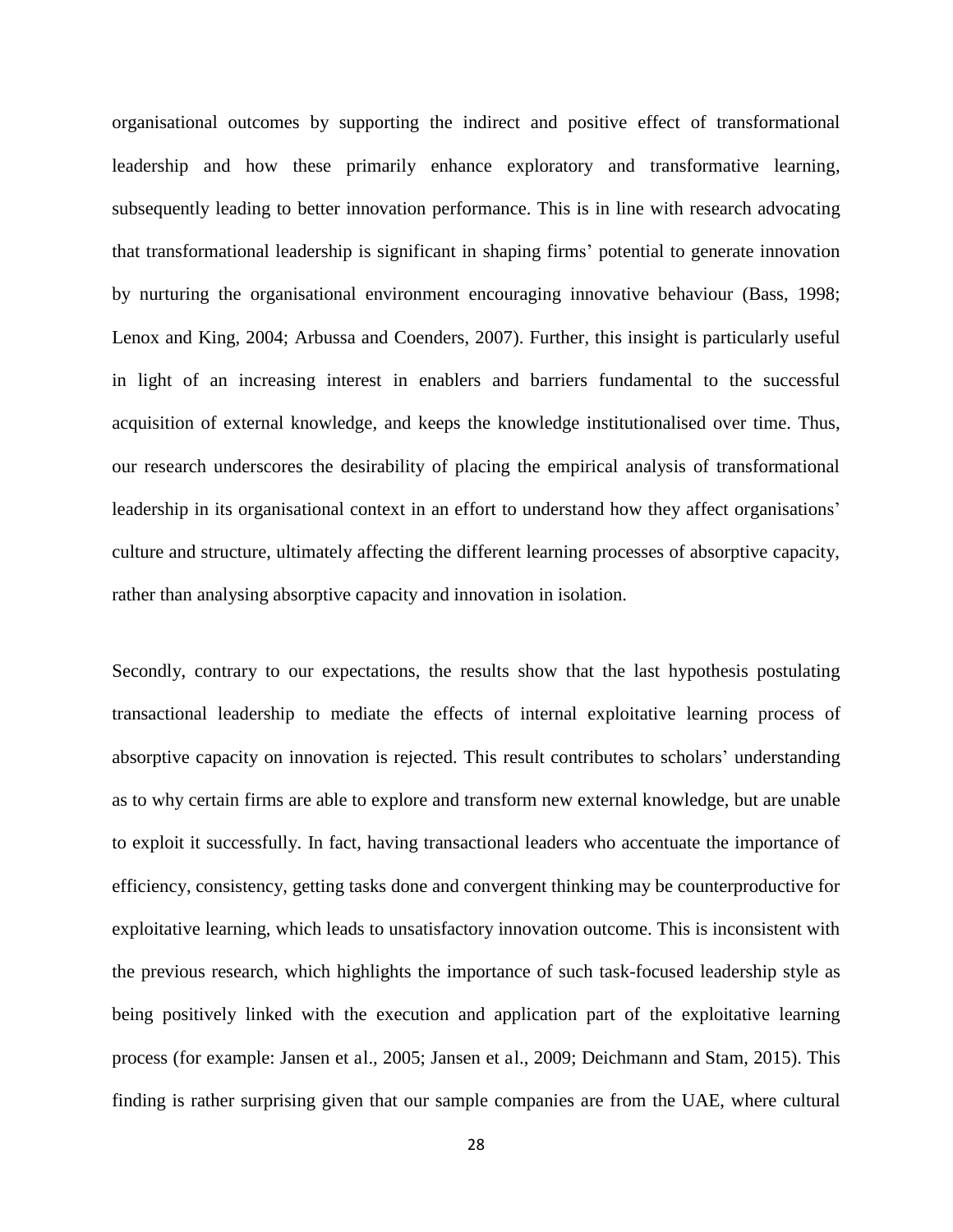values within such contexts are significantly high in power distance (Hofstede, 1983; Darwish and Singh, 2013). Within this culture, it is generally believed that employees tend to prefer having managers take a more transactional leadership management approach, such as control, and leading by example (Shrivastava, 1983; Bass, 1985). One explanation potentially helping to explain this finding in the context of our study is that the ratio of nationals to expatriates in the UAE is amongst the most disproportionate in the world (see, for example: Harry, 2007; Forstenlechner & Mellahi, 2011; Haak-Saheem and Darwish, 2014). As mentioned earlier, almost 99% of the jobs in the private sector are staffed by expatriates (Al Waqfi & Forstenlechner, 2014). Hence, it could be argued that the characteristics of the existing workforce in the UAE context contributed in adapting a more Western-oriented approach to people management and leadership style, which, as a result, minimises the potential impacts of institutions and local culture. Like many other countries of a similar status, the country is a fastgrowing micro- and petro-state, characterised by a relatively strong presence of foreign multinationals and a large expatriate workforce, both encompassing skilled professionals who may experience difficulties in adjusting to local cultural norms, but bringing with them new skills, capabilities and insights. Another explanation could be that the level of autonomy and discretion are necessary in order for innovation behaviours to emerge (Graen and Scandura, 1987; Scott and Bruce, 1994). Therefore, transactional leaders focusing on control and rules could be negatively associated with the exploitative learning process of absorptive capacity, thus leading to unsatisfactory innovation outcome.

Our third theoretical contribution captured absorptive capacity's multi-dimensional nature (Jansen et al., 2005) by examining the relationship between different learning processes of absorptive and innovation. The data supported the distinction of three learning processes within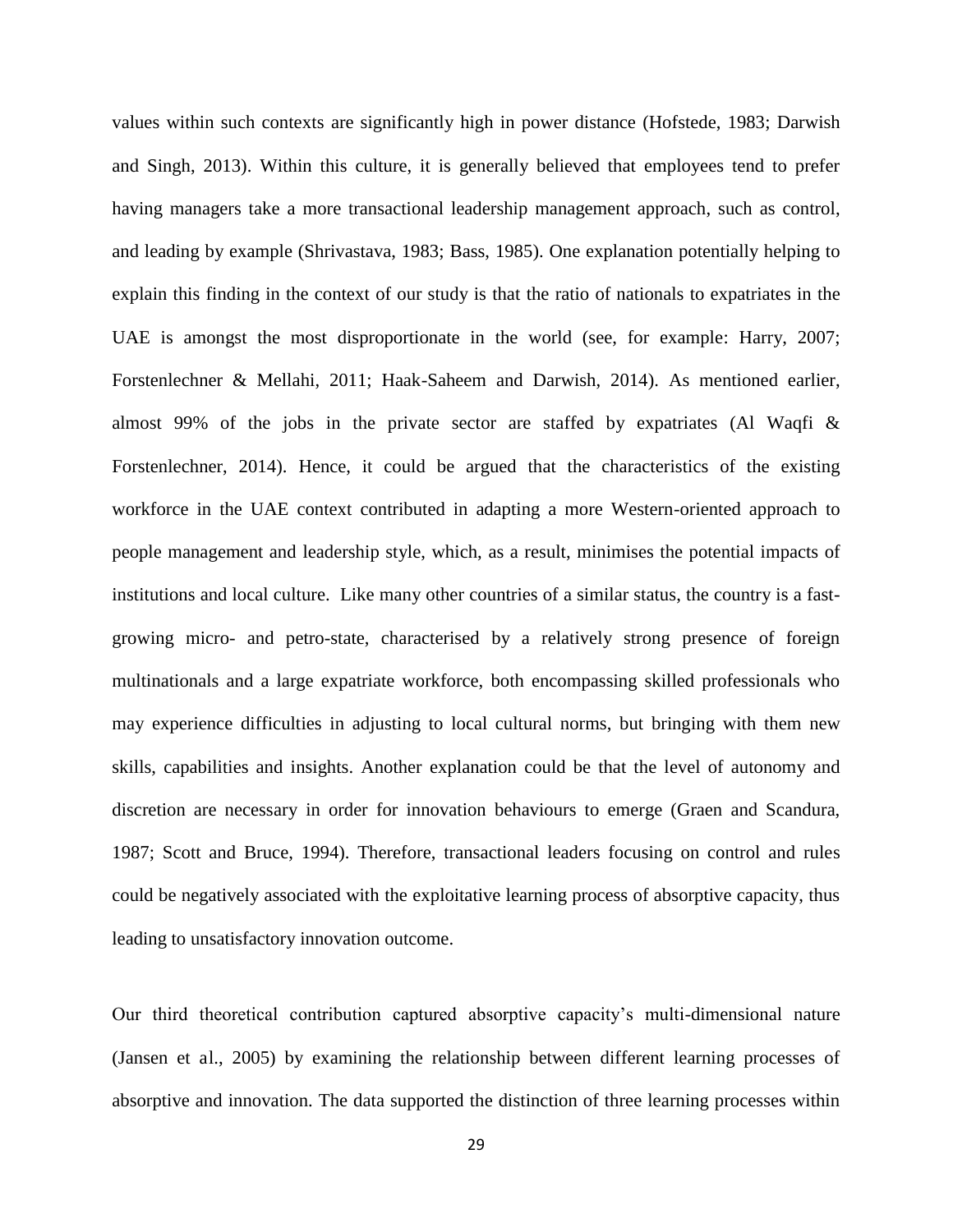absorptive capacity (Lane et al., 2006). Thus, different levels of learning process may help to explain which innovation activities reside within or beyond firms' boundaries. Therefore, our research emphasises the need for specific measures to understand the boundary conditions on the implications of empirical absorptive capacity research. Notably, our results revealed that leadership style differentially drive firm's absorptive capacity. The present study contributes to our understanding as to why some firms are able to acquire and assimilate new external knowledge, but are not able to transform and exploit it successfully. Our results revealed that leaders differ in their abilities to manage different learning processes of absorptive capacity and differ in their ability to create vale from their absorptive capacity, therefore they have different impact on firm's innovation performance.

#### Implications for Practice

Taken together, these findings have two important implications that not only enhance and refine conceptualisations of the link between leadership, absorptive capacity and innovation, but also offer useful and specific guideline for management practices. First, our findings show that transformational leadership is one important enabler of such an outcome. Whilst several aspects of leadership can be learnt or adjusted (Kirkbride, 2006), our results suggest that, in order to actively develop the exploratory and transformational learning processes, firms need to foster the presence of transformational leaders and leadership styles, providing a contextual support to inspiring followers to pursue a shared vision and coaching them to take greater responsibility for their development (Bass, 1999). This includes encouraging a more modern organisational structure and culture that stimulates knowledge-transfer and disseminates the learning process at all levels of the firm (Argote et al., 2003; Camison and Forbes, 2010). Organisations that neglect such leadership styles are unlikely to realise the potential of their employees to enhance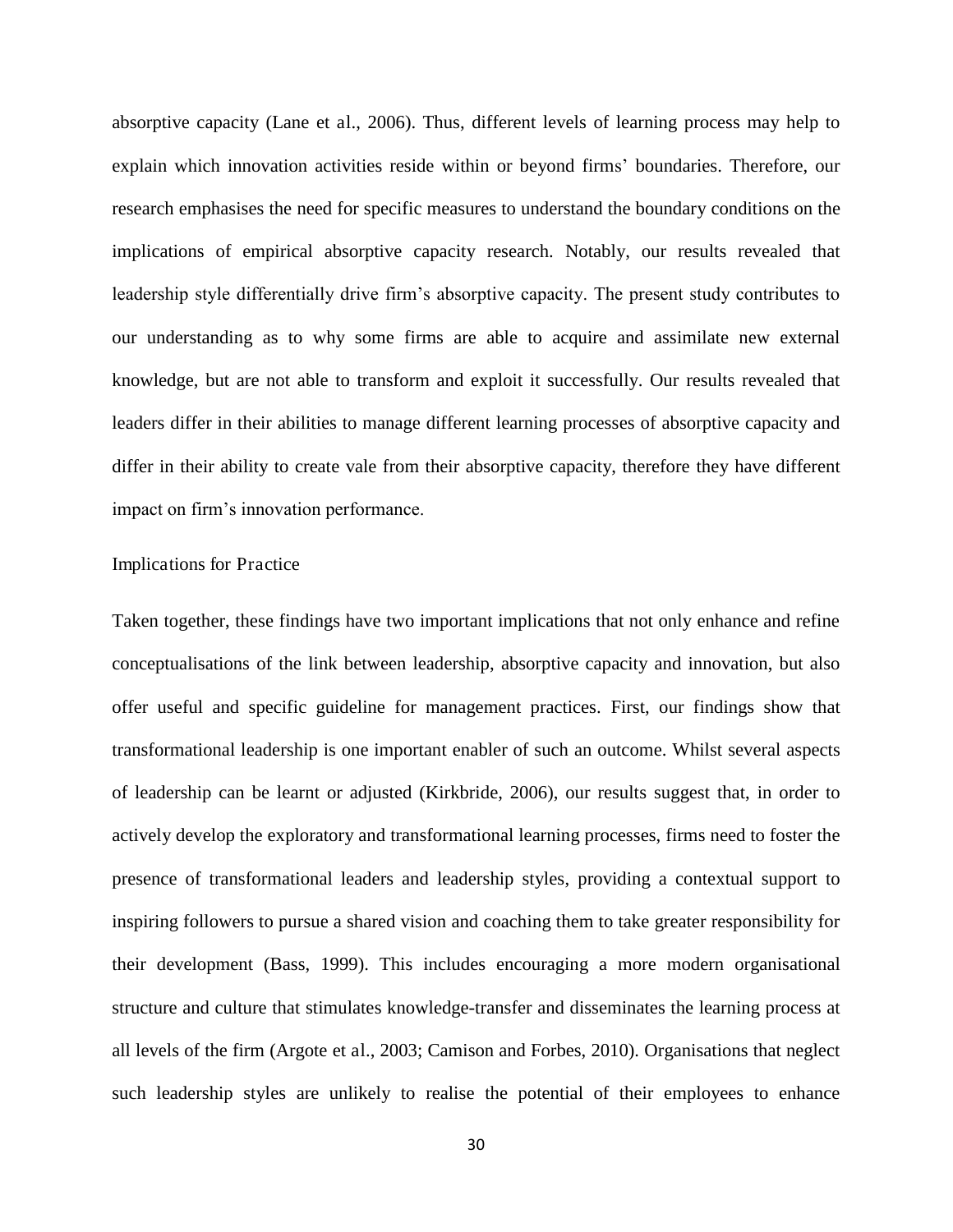organisational innovation capabilities. Thus, an organisation's own efforts to hire, train and develop managers that have demonstrated a set of transformational leadership qualities is vital to driving their innovative performance. The latter is to some extent evidenced in the context under investigation. As noted earlier in the paper, the government of the UAE emphasises the role of both, the public and private sector, for the overarching strategy of building leadership skills as a national priority, and a pragmatic approach of the availability of skilled jobs in a working environment suitable to the nationals of the country. Hence, transformational leadership turns out to be very important in the context of the UAE, and perhaps in other comparable settings. The latter has significantly helped to further push the developmental agenda of the private and public sectors, and the entire country by initiating and encouraging change. The latter can already be seen from the current growth and development prominence of the country. Also, as suggested by Boehm et al., (2015), this type of leadership is vital in such a vibrant and highly cultural diverse workforce which requires the leadership style that facilitates the intra-organisational integration, and the level of cohesiveness between organisational members and the organisational unit. In addition, current results could explain the unrecognized role of transformational leadership in the process of Emiratization; the latter is considered as a top national policy to further develop knowledgeable and skilled nationals. Second, transactional leaders appear to be the hindrance to exploitative learning, thus leading to negative innovation results. Given that exploitative learning is the key to converting the acquired knowledge with the refinement and extensions of existing product or service (Tsai, 2001), organisations need to avoid transactional leadership behaviours that focus on control, standardisation, formalisation and efficiency (Bass, 1985), all of which are negatively associated with exploitative learning.

Limitation and Avenues for Future Research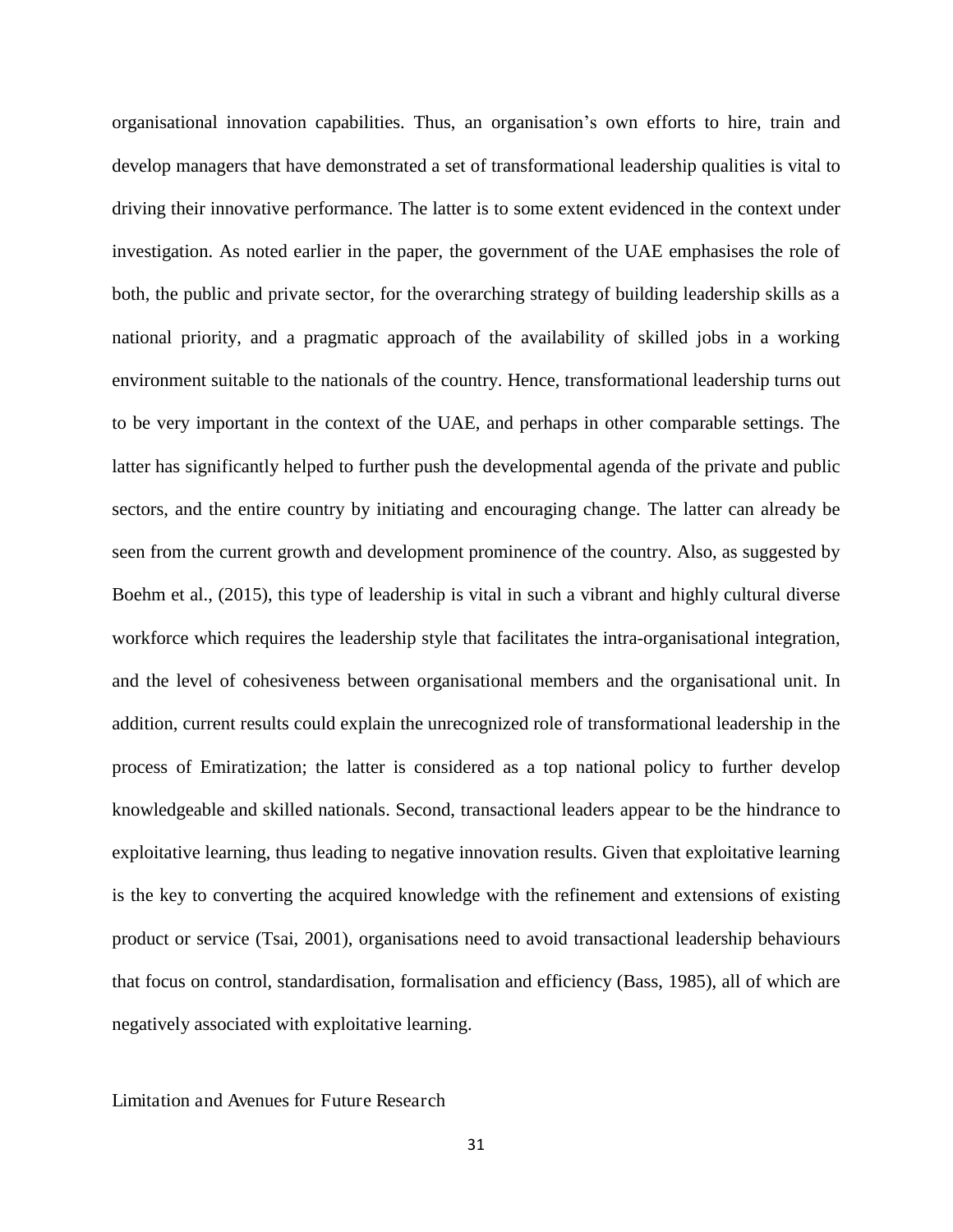This study was motivated by the desire to develop a finer-grained understanding of the mediating role of transformational and transactional leadership in the relationship between the different learning processes of absorptive capacity and innovation. Several features of this study further bolster confidence in our results, including the rich data, which were collected from a large and heterogeneous sample. We have also employed advanced and rigour statistical techniques to attest to the unidimensionality of our measures and further test our stated hypotheses. However, in order to delve more deeply into specific findings of this study, there is room for expanding the scope of inquiry. Evidence represented here suggests that transactional leadership makes no contribution in terms of mediating the relationship between the exploitative learning processes of absorptive capacity and innovation; hence, it will be fruitful for future studies to test whether the alternative leadership styles, such as servant leadership or creative leadership, have different mediating effect in this particular relationship. Again, this would help in providing theoretical explanations of the underlying mechanism of relationship between absorptive capacity and innovation within different organisations. In addition, although significant, the meditation effect of transformational leadership was small; this could be explained by the fact that there may be a number of predictors and control variables that might account for the difference such as organisational culture, resource allocation, organisational strategy and structure. Further, methods besides cross-sectional surveys, such as interviews and field observations, permit further study of the processes, means and mechanisms by which different leadership styles can be transformed into the key mechanisms driving absorptive capacity.

As innovation can occur in the processes through how people work, tapping into these aspects of organisation mechanism can further increase the completeness and richness of our understanding. Another direction for further research is ascertaining the generalisability of our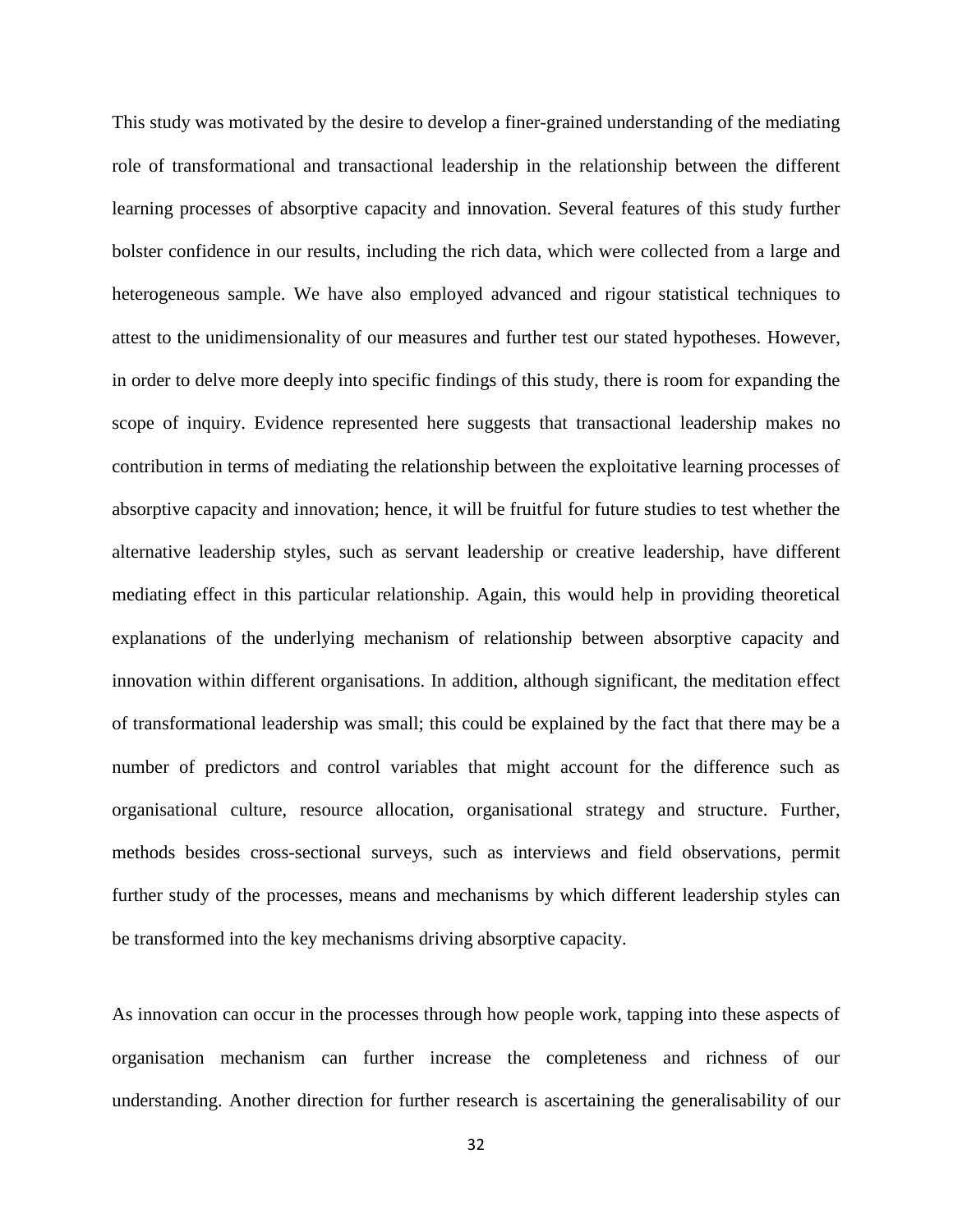findings in a different country. The descriptive findings reflect the current situation is in the country context of the UAE. Thus, it would be worthwhile to conduct a similar study in a different institutional context. Whilst the relationships in our model were tested and partially supported, in a different cultural context, the same hypotheses could yield different results. Moreover, researchers have lamented the lack of theoretical integration of the plethora of leadership theories that exist in the literature (Lord, Brown, Harvey and Hall, 2001; Avolio, 2007). Future research can address this issue by conducting an integration work in the area of transformational and trait-based approaches in order to gain further understanding of which traits are able to enhance firms' absorptive capacity, thus leading to better innovation outcomes. Although our results are partially consistent with the theoretical predictions, further longitudinal research should aim at empirically establishing the casual claim of our model. Finally, innovation has been measured based on self-reported measures and single respondents. It would be more rewarding to use multiple respondents or employ objectives measures in future work; the latter could reduce the probability of common method variance (Wall and Wood, 2005) and thereby avoid misleading normative and descriptive theory-building (Lumpkin and Dess, 1996; Darwish et al., 2015).

#### **References**

Arbussa, A., and Coenders, G. (2007). Innovation activities, use of appropriation instruments and absorptive capacity evidence from Spanish firms. Research policy, 49, 4, 571-582.

Al Waqfi, M. A., and Forstenlechner, I. (2014). Barriers to Emiratization: the role of policy design and institutional environment in determining the effectiveness of Emiratization. The International Journal of Human Resource Management, 25, 2, 167-189.

Ali, M., & Park, K. (2016). The mediating role of an innovative culture in the relationship between absorptive capacity and technical and non-technical innovation. Journal of Business Research, 69, 1669- 1675.

Ali, M., Seny Kan, K. A., & Sarstedt, M. (2017). Direct and configurational paths of absorptive capacity and organizational innovation to successful organizational performance. Journal of Business Research, 69, 5317-5323.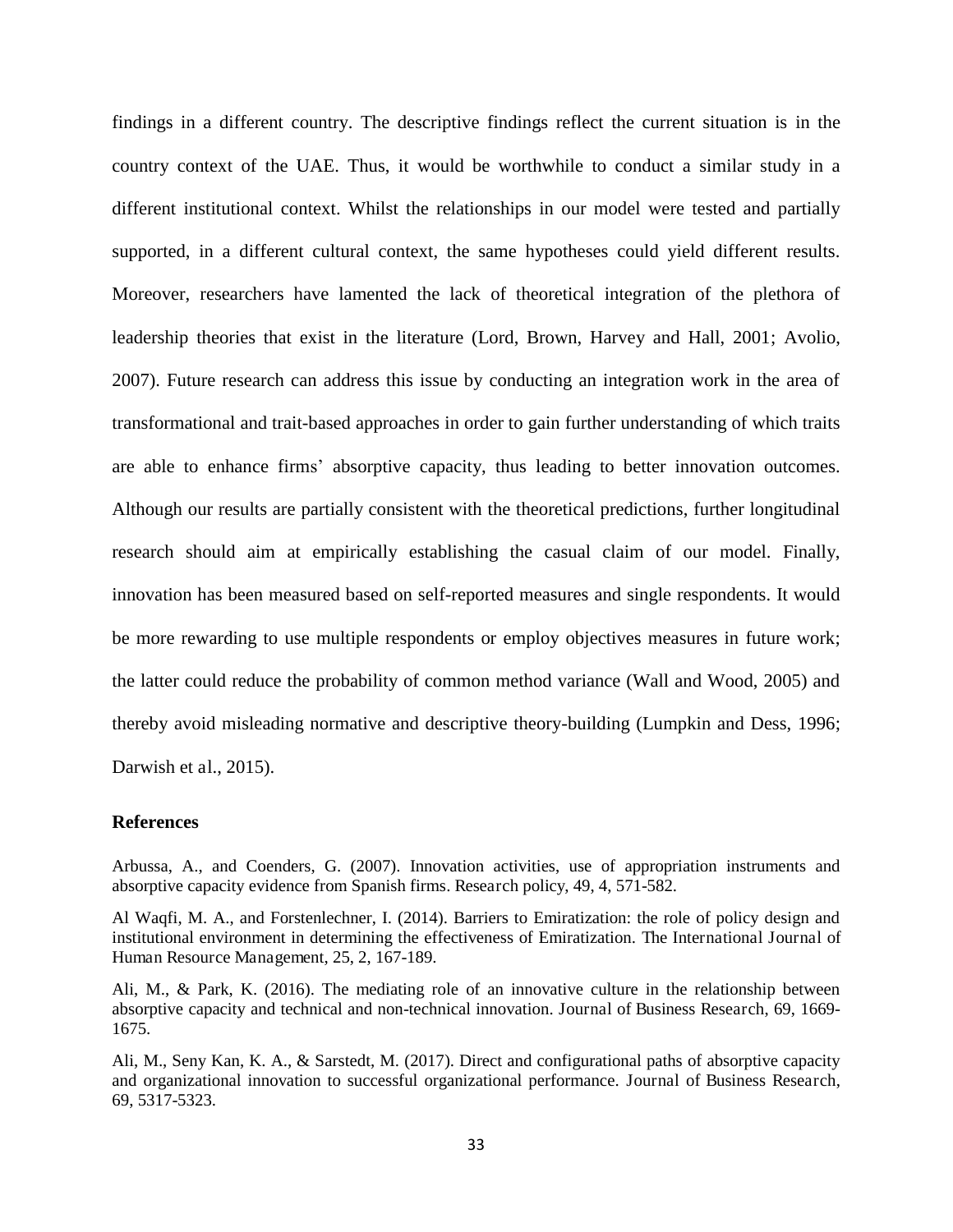Amabile, T. M., Conti, R., Coon, H., Lazenby, J., & Heron, M. (1996). Assessing the work environment for creativity. Academy of Management Journal, 39, 1154−1184.

Awamleh, R., Evans, J., & Mahate, A. (2005). A test of transformational and transactional leadership styles on employees' satisfaction and performance in the UAE banking sector. Journal of comparative international management, 8, 1, 3-19.

Argote, L., McEvily, B., & Reagans, R. (2003). Managing knowledge in organizations: An integrative framework and review of emerging themes. Management Science, 49, 571–582.

Atuahene-Gima, K. & A. Ko (2001). An empirical investigation of the effect of market orientation and entrepreneurship orientation alignment on product innovation. Organization Science, 12, 1, 54–74.

Aulakh, P. S., & Kotabe, M. (2008). Institutional changes and organizational transformation in developing economies. Journal of International Management, 14, 209–216.

Avolio, B. J. (2007). Promoting more integrative strategies for leadership theory-building. American Psychologist, 62, 25– 33.

Baker, W. E. and Sinkula, J.M. (2002). Market orientation, learning orientation and product innovation: Delving into the organization's black box. Journal of Market-Focused Management, 5, 5-23.

Bamberger, P. (2008). Beyond contextualization: Using context theories to narrow the micro–macro gap in management research. Academy of Management Journal, 51, 839-846.

Barrett, P., & Sexton, M. (2006). Innovation in small, project-based construction firms. British Journal of Management, 17, 4, 331–346.

Bass, B. M. (1985). Leadership and Performance Beyond Expectations. New York: Free Press.

Bass, B. M. (1998). Transformational leadership: Industry, military, and educational impact. Mahwah, NJ: Lawrence Erlbaum Associates.

Bass, B. M. and Avolio, B. J. (1995). MLQ: Multifactor Leadership Questionnaire, (2nd ed.). Redwood City, CA.

Bass, B.M. and Avolio, B.J. (2000). Multifactor Leadership Questionnaire. Mind Garden, Redwood City, CA.

Behling, O., & Eckel, N. L. (1991). Making sense out of intuition. Academy of Management Executive, 5, 1, 46−54.

Berson, Y., Nemanich, L.M., Waldman, D.A., Galvin, B.M., & Keller,R.T. (2006). Leadership and organizational learning: A multiple levels perspective. The Leadership Quarterly, 17, 577-594.

Boehm, S.A., Dwertmann, D.J.G, Bruch, H and Shamir, B (2015). The missing link? Investigating organizational identity strength and transformational leadership climate as mechanisms that connect CEO charisma with firm performance. The Leadership Quarterly, 26, 2 156-171.

Bollen, K. A., & Stine, R. (1990). Direct and indirect effects: Classical and bootstrap estimates of variability. Sociological Methodology, 20, 2, 115–140.

Bongsun, K., Kim, E., & Foss, N. J. (2016). Balancing absorptive capacity and inbound open innovation for sustained innovative performance. European Management Journal, 34, 1, 80-90.

Bruni, D. S. and Verona, G. (2009). Dynamic marketing capabilities in science-based firms: An exploratory investigation of the pharmaceutical industry, British Journal of Management, 20, 101-117.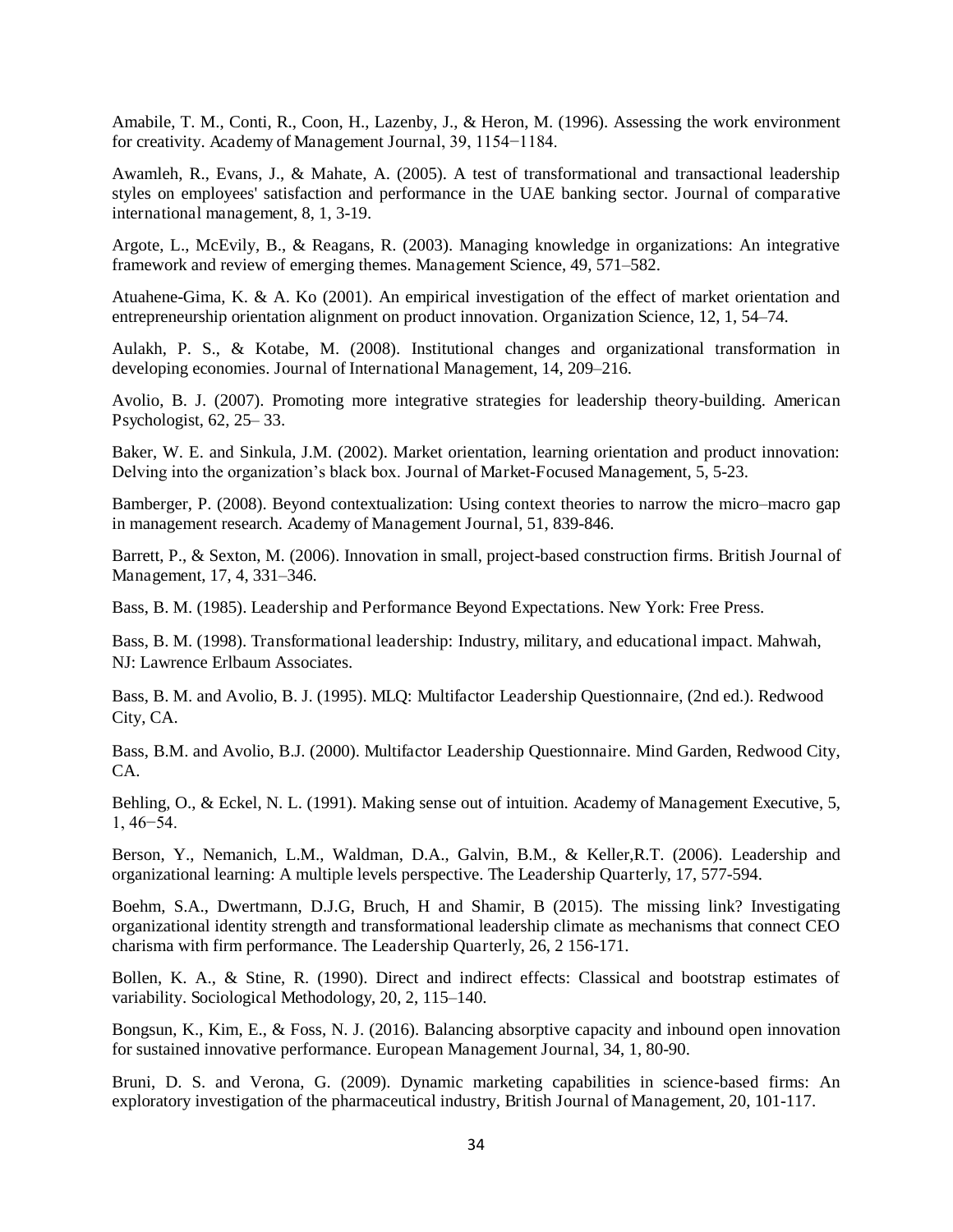Camisón, C., & Forés, B. (2010). Knowledge absorptive capacity: New insights for its conceptualization and measurement. Journal of Business Research, 63, 7, 707–715.

Crossan, M.M.; Lane, H.W.; White, R.E. (1999). An organizational learning framework: From intuition to Institution. Academy of Management Review, 24, 522-537.

Carroll, J.S. (1998), Organizational learning activities in High-hazard industries: the logic underlying selfanalysis. Journal of Management Studies, 35, 699-717.

Chang, J., Bai, X., & Li, J. J. (2015). The influence of leadership on product and process innovations in China: The contingent role of knowledge acquisition capability. Industrial Marketing Management, 50, 18-29.

Chang, R.D., & Cho, H. (2008). Organizational memory influences new product success. Journal of Business Research, 61, 1, 13–23.

Chen, A. S-H & Hou, Y-H. (2016). The effects of ethical leadership, voice behavior and climates for innovation on creativity: A moderated mediation examination. The leadership quarterly, 27, 1, 1-13.

Chesbrough, H., and Appleyard, M. (2007). Open Innovation and Strategy. California Management Review, 50, 1, 57-76.

Cockburn, I., Henderson, R., & Stern, S. (2000). Untangling the origins of competitive advantage. Strategic Management Journal, 21, 1123–1145.

Cohen, W., & Levinthal, D. (1990). Absorptive Capacity: A new perspective on learning and innovation. Administrative Science Quarterly, 35, 128-152.

Darwish, T., & Singh, S. (2013). Does strategic human resource involvement and devolvement enhance organisational performance? Evidence from Jordan. International Journal of Manpower, 34, 6, 674-692.

Darwish, T., Singh, S., & Wood, G. (2015). The impact of human resource practices on actual and perceived organisational performance in a Middle-Eastern emerging market. Human Resource Management, 55, 261–281.

Deichmann and Stam (2015). Leveraging transformational and transactional leadership to cultivate the generation of organization-focused ideas. The Leadership Quarterly, 26, 2, 204-219.

Elenkov, D.S (1997). Strategic uncertainty and environment scanning: the case for institutional influences on scanning behaviour. Strategic Management Journal, 18, 287-302.

Epitropaki, O and Martin, R (2005). The moderating role of individual differences in the relation between transformational/transactional leadership perceptions and organizational identification. The Leadership Quarterly, 16(4), 569-589.

Ferguson, C. (2009). An effect size primer: A guide for clinicians and researchers. Professional Psychology: Research and Practice, 40, 5, 532–538.

Fiol, M.C and Lyles, M (1985), organizational learning, Academy of Management Review, 10, 803-813

Flatten, T., Adams, D., & Brettel, M. (2015). Fostering absorptive capacity through leadership: A crosscultural analysis. Journal of World Business, 50, 519-534.

Fornell, C., & Larcker, D.F. (1981). Evaluating structural equation models with unobservable variables and measurement error. Journal of Marketing Research, 18(1), 39-50.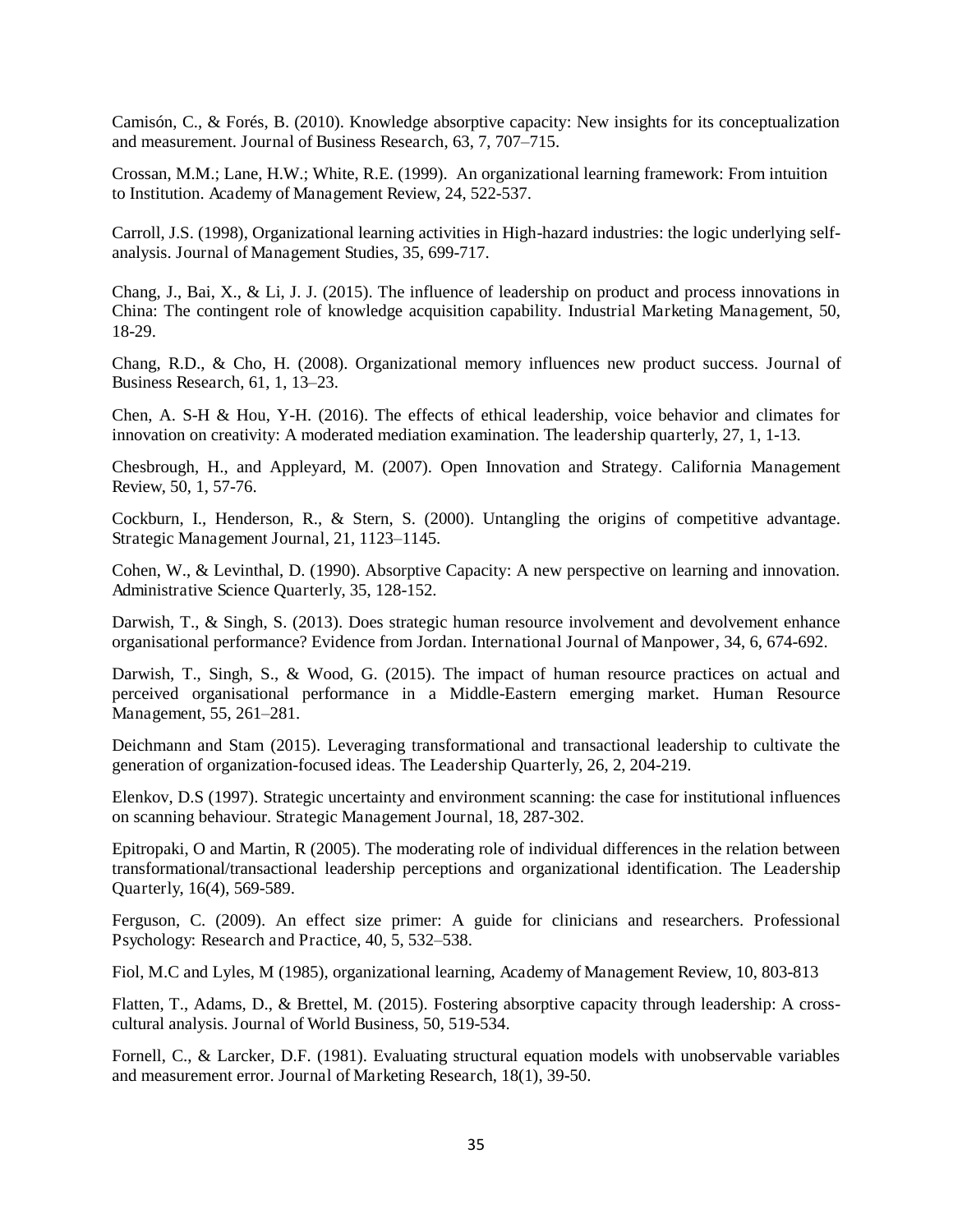Garcia-Morales, V.J., Llorens-Montes, F.J. and Verdu-Jover, A.J. (2008), The effects of transformational leadership on organizational performance through knowledge and innovation, British Journal of Management. 19, 4, 299-319.

Garud, R., & Nayyar, P. R. (1994). Transformative capacity: Continual structuring by intertemporal technology transfer. Strategic Management Journal, 15, 365– 385.

George, J. M. (2007), Creativity in organizations, Academy of Management Annals, 1, 439-477.

Gold, A. H., A. Malhotra and A. H. Segars (2001). Knowledge management: an organizational capabilities perspective, Journal of Management Information Systems, 18, 1, 185–214.

Goleman, D., Boyatzis, R., & McKee, A. (2001). Primal leadership: The hidden driver of great performance. Harvard Business Review, 79, 6, 42–51.

Graen, G and Scandura, T (1987). Toward a psychology of dyadic organization. In L.L Cumming & B.M Staw (Eds), Research in Organizational Behaviour, 9, 175-208

Grant, R. M. (1996). Prospering in dynamically-competitive environments: Organizational capability as knowledge integration. Organization Science, 7, 4, 375–387.

Haak-Saheem, W. (2016). The notion of expatriation in the United Arab Emirates: A contextual perspective. International Journal of Cross Cultural Management, 16, 3, 301-320.

Haak-Saheem, W. & Festing, M. (2017). Human Resource Management in Dubai - A National Business System Perspective. International Journal of Human Resource Management (forthcoming).

Haak-Saheem, W., & Brewster, C. (2017). Hidden expatriates: International mobility in the United Arab Emirates as a challenge to current understanding of expatriation. Human Resource Management Journal, DOI: 10.1111/1748-8583.12147.

Haak-Saheem, W., Festing, M., & Darwish, T. K. (2017). International human resource management in the Arab Gulf States–an institutional perspective. The International Journal of Human Resource Management, 28, 18, 2684-2712.

Haak-Saheem, W., & Darwish, T. (2014). The role of knowledge management in creating a culture of learning: The case of Dubai Municipality. Management Decision, 52,9, 1611-1629.

Hair, J.F., Black, W.C., Babin, B.J., & Anderson, R.E. (2009). Multivariate data analysis. Upper Saddle River, NJ: Prentice Hall.

Hambrick, D (1989), Guest editor's introduction: putting top managers back in the strategy picture. Strategic Management Journal, 10, 5-15

Hofstede, G. (1983). The cultural relativity of organizational practices and theories. Journal of international business studies, 14, 2, 75-89.

House, R., Rousseau, D. M., & Thomashunt, M. (1995). The meso paradigm: A framework for the integration of micro and macro organizational theories. Research in organizational behaviour: An annual series of analytical essays and critical reviews, 17, 71-114.

Hulland J (1999) Use of partial least squares (PLS) in strategic management research: a review of four recent studies. Strategic Management Journal, 20, 195–204.

Hurley, R. F., & Hult, G. T. (1998). Innovation, market orientation, and organizational learning: An integration and empirical examination. Journal of Marketing, 62, 42–54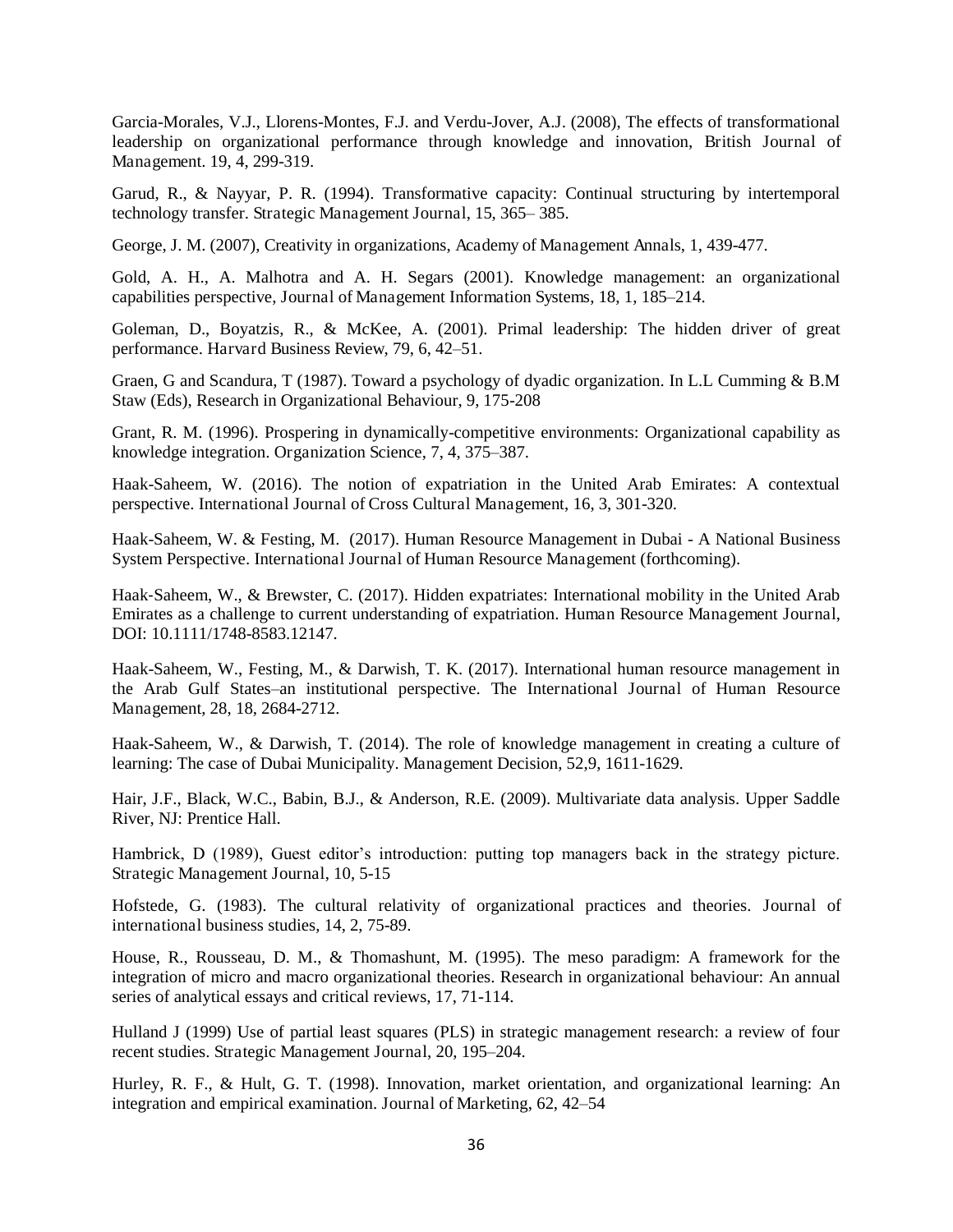Hvidt, M. (2009). Economic and Institutional Reforms in the Arab Gul Countries. Middle East Journal, 65, 1, 85-102.

Ireland, R. D., Hitt, M. A., & Vaidyanath, D. (2002). Alliance management as a source of competitive advantage. Journal of Management, 28, 413-446.

Jansen J.P, Vera D and Crossan M (2009) Strategic leadership for exploration and exploitation: The moderating role of environmental dynamism. The Leadership Quarterly 20, 1, 5–18.

Jansen, J.P., Van Den Bosch, J and Volberda, H. W. (2005), Managing potential and realized absorptive capacity: how do organizational antecedents matter? Academy of Management Journal, 48, 999-105

Jin, S., Seo, M-G & Shapiro, D. L (2016). Do happy leaders lead better? Affective and attitudinal Jones, O. (2006). Developing absorptive capacity in mature organizations: the change agent's role. Management Learning, 37, 355–376.

Kavanagh, M.H. and Ashkanasy, N.M. (2006) The impact of leadership and change management strategy on organizational culture and individual acceptance of change during a merger, British Journal of Management, 17, 81–103.

Kimberly, J. (1976). Organisational size and the structuralist perspective. Administrative Science Quarterly, 21, 4, 571–597.

Kirkbride, P, (2006). Developing transformational leaders: the full range leadership model in action. Industrial and Commercial Training, 38, 1, 23-32.

Kock, N. (2015). WarpPLS 5.0 User Manual. Laredo, TX: ScriptWarp Systems

Kogut B, Zander U. (1992). Knowledge of the Firm, Combinative Capabilities, and the Replication of Technology. Organization Science 3, 3, 383-397.

Lahteenmaki, S., Toivonen, J. & Mattila, M. (2001). Critical Aspects of Organizational Learning Research and Proposals for Its Measurement. British Journal of Management, 12, 113–129.

Lane, P. J. and Lubatkin, M. (1998) Relative Absorptive Capacity and Interorganizational Learning. Strategic Management Journal, 19, 461-467.

Lane, P. J., Koka, B. R., & Pathak, S. (2006). The reification of absorptive capacity: A critical review and rejuvenation of the construct. Academy of Management Review, 31, 4, 833–863.

Lane, P. J., Salk, J. E., & Lyles, A. (2001). Absorptive capacity, learning, and performance in international joint ventures. Strategic Management Journal, 22, 1139–1161.

Lenox, M., & King, A. (2004). Prospects for developing absorptive capacity through internal information provision. Strategic Management Journal, 25(4), 331-345.

Lipshitz, R., Popper, M., & Friedman, V. (2002). A multi-faceted model of organizational learning. Journal of Applied Behavioral Science, 78-98.

Lipshitz, R., Popper, M.,& Oz, S. (1996). Building learning organizations: The design and implementation of organizational learning mechanisms. Journal of Applied Behavioral Science, 32, 292- 305.

Liu, S., Hu, J., Li, Y., Wang, Z & Liu, X. (2014). Examining the cross-level relationship between shared leadership and learning in teams: Evidence from China. The Leadership Quarterly, 25(2), 282-295.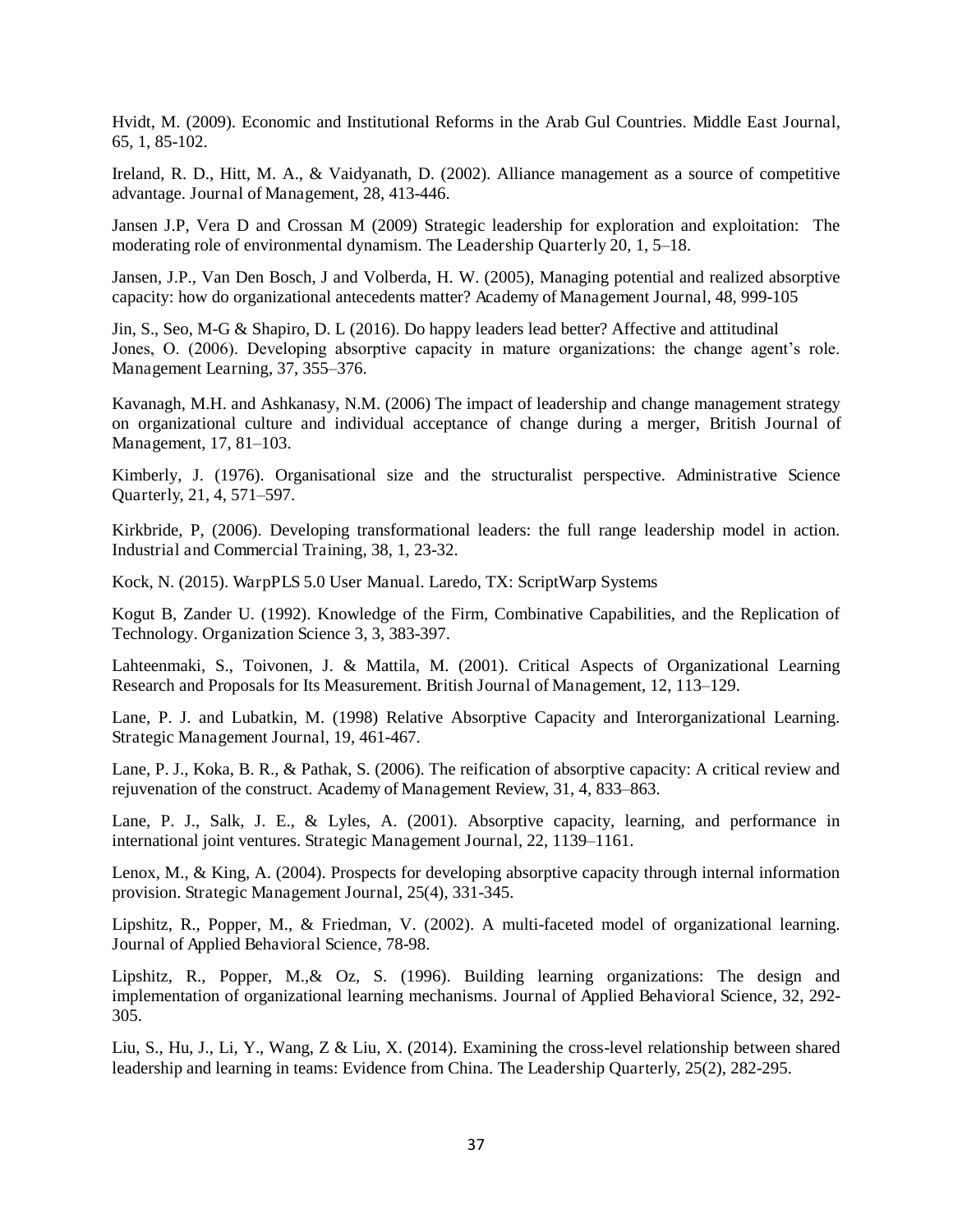Lord, R. G., Brown, D. J., Harvey, J. L., & Hall, R. J. 2001). Contextual constraints on prototype generation and their multilevel consequences for leadership perceptions. The Leadership Quarterly, 12, 311– 338.

Lowe, K. B., Kroeck, K. G., & Sivasubramaniam, N. (1996). Effectiveness correlates of transformation and transactional leadership: A meta-analytic review of the MLQ literature. The Leadership Quarterly, 7, 385-425.

Lumpkin, G.T., & Dess, G.G. (1996). Clarifying the entrepreneurial orientation construct and linking it to performance. Academy of Management Review, 21: 135-172.

Lynn, G.S., Reilly, R.R., & Akgün, A.E. (2000). Knowledge Management in New Product Teams: Practices and Outcomes. IEEE Transactions on Engineering Management, 47, 2, 221-231.

Lyon, D. and Ferrier W. (2002). 'Enhancing performance with product-market innovation: The influence of the Top Management Team', Journal of Managerial Issues, 14, 452-469.

MacKenzie, S. B. Podsakoff, P. A. and Rich, G. A. (2001). Leadership and salesperson performance. Journal of the Academy of Marketing Sciences, 29, 2, 115-134.

Marsh, S. J., & Stock, G. N. (2006). Creating dynamic capability: The role of intertemporal integration, knowledge retention, and interpretation. Journal of Product Innovation Management, 23, 422–436.

Martinkenaite, I., & Breunig, K. J. (2016). The emergence of absorptive capacity through micro–macro level interactions. Journal of Business Research, 69, 700-708.

McGill, M. E., & Slocum, J. W., Jr. (1993). Unlearning the organization. Organizational Dynamics, 22, 2, 67–79.

McGrath, R. G. (2001). Exploratory learning, innovative capacity, and managerial oversight. Academy of Management Journal, 44, 118−131.

Méndez, J. Valle, R., & Alegre, J. (2017). Transformational leadership and absorptive capacity: An analysis of the organisational catalysts for this relationship. Technology Analysis & Strategic Management, (in print: available at: [http://dx.doi.org/10.1080/09537325.2017.1299859\)](http://dx.doi.org/10.1080/09537325.2017.1299859).

Meyer, K. E., & Peng, M. W. (2016). Theoretical foundations of emerging economy business research. Journal of International Business Studies, 4, 1, 3-22.

Miller, D. and Friesen, P. H (1983). Strategy-making and environment: The third link. Strategic Management Journal, 4, 221–235.

Mumford, M.D., Scott, G.M., Gaddis, B., Strange, J.M. (2002). Leading creative people: Orchesterating expertise and relationships, The Leadership Quarterly, 13, 6, 705-750.

Nahapiet, J. and Ghoshal, S. (1998) Social Capital, Intellectual Capital, and the Organizational Advantage, Academy of Management Review, 23, 20, 42-66.

Nahavandi, A. (1993). Integrating leadership and strategic management in organizational theory. Canadian Journal of Administrative Science, 10, 297–307

Nemanich, L. A., & Vera, D. (2009). Transformational leadership and ambidexterity in the context of an acquisition. The Leadership Quarterly, 20, 19−33.

Nonaka, I. & Takeuchi, H. (1995). The knowledge-creating company. New York: Oxford University Press.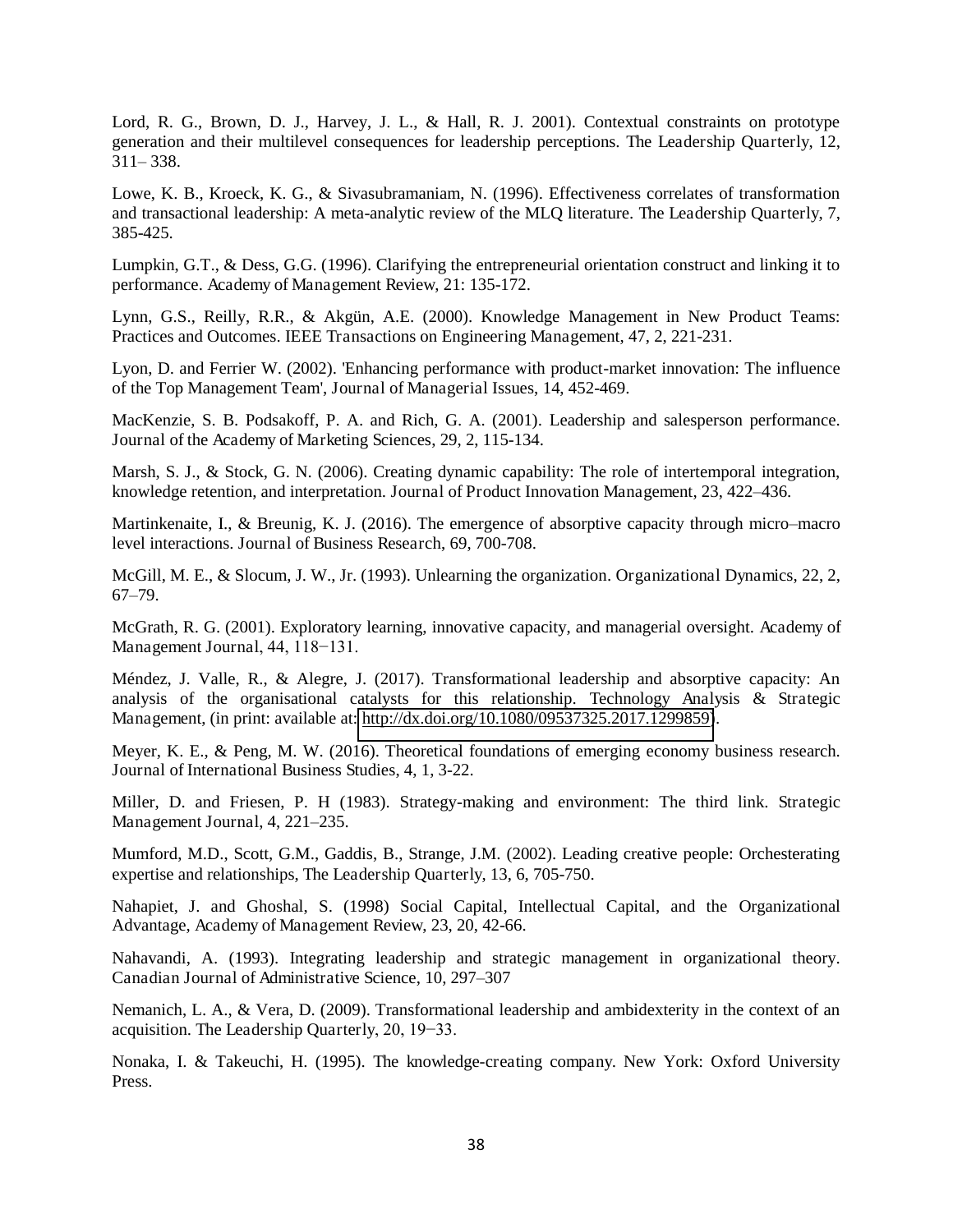Nonaka, I., & Von Krogh, G. (2009). Perspective—Tacit knowledge and knowledge conversion: Controversy and advancement in organizational knowledge creation theory. Organization science, 20, 3, 635-652.

Nooteboom, B, Haverbeke, W.V, Guysters, G, Gilsing, V and Oord, A.V.D (2007). Optimal cognitive distance and absorptive capacity, Research Policy, 36, 7, 1106-1034.

Nunnally, J.C. (1978). Psychometric theory. New York, NY: McGraw Hill.

Nunnally, J.C., & Bernstein, I.H. (1994). Psychometric theory. New York, NY: McGraw-Hill

Pfeffer, J. (1993). Barriers to the advance of organisational science: Paradigm development as a dependent variable. Academy of Management Review, 18, 599–620.

Podsakoff, P. M., Todor, W. D. Gover, R. A. and Huber, V. L. (1984). Situational moderators of leader reward and punishment behaviors: Fact or fiction? Organizational Behavior and Human Performance, 34, 21-63.

Podsakoff, P. M., Mackenzie, S. B. and Bommer, W. H. (1996). Transformational leader behaviors and substitutes for leadership determinants of employee satisfaction, commitment, trust and organizational citizenship behaviors. Journal of Management, 22, 259–298.

Popper, M.,& Lipshitz, R. (2000).Organizational learning: Mechanisms, culture and feasibility. Management Learning, 31, 181-196.

Piccolo, R. F., & Colquitt, J. A. (2006). Transformational leadership and job behaviors: The mediating role of core job characteristics. Academy of Management Journal, 49, 2, 327-340.

Qu, R. Janssen, O. & Shi, K. (2015). Transformational leadership and follower creativity: The mediating role of follower relational identification and the moderating role of leader creativity expectations. The Leadership Quarterly, 26(2), 286-299.

Rettab, B., Brik, A. B., & Mellahi, K. (2009). A study of management perceptions of the impact of corporate social responsibility on organisational performance in emerging economies: The case of Dubai. Journal of Business Ethics, 89, 3, 371-390.

Rezaei-Zadeh, M., & Darwish, T. K. (2016). Antecedents of absorptive capacity: a new model for developing learning processes. The Learning Organization, 23, 77-91.

Rosing, K., Frese, M., & Bausch, A. (2011). Explaining the heterogeneity of the leadership-innovation relationship: Ambidextrous leadership. The Leadership Quarterly, 22, 5, 956-974.

Rosnow, R., & Rosenthal, R. (2003). Effect sizes for experimenting psychologists. Canadian Journal of Experimental Psychology, 57, 221–237.

Rothaermel, F. T., & Deeds, D. L. (2004). Exploration and exploitation alliances in biotechnology: A system of new product development. Strategic Management Journal, 25, 201–221.

Rousseau, D. M. (1985). Issues of level in organizational research: Multi-level and cross-level perspectives. Research in Organizational Behavior, 7, 1, 1-37.

Scott, S.G and Bruce, R.A (1994). Determinants of innovative behaviour: a path model of individual innovation in the workplace. 37, 3, 580-607

Senge, P. M. (1990), The Fifth Discipline, Doubleday: New York, NY.

Shalley, G.E., Gilson, L.L. (2004). What leaders need to know: a review of social and contextual factors that can foster or hinder creativity. The Leadership Quarterly, 15, 1, 33-53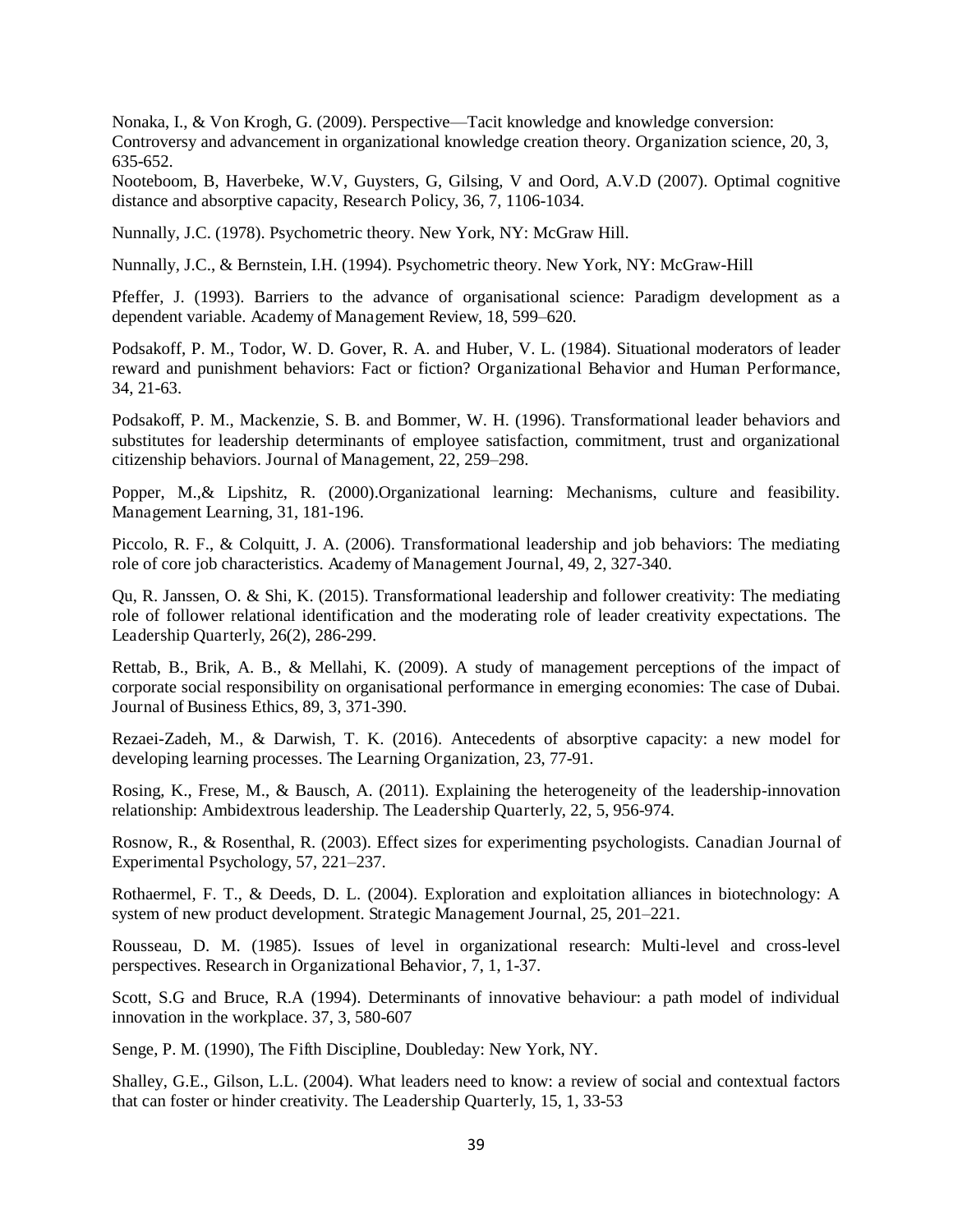Shrivastava, P. (1983). A typology of organizational learning systems. Journal of Management Studies, 20, 7–28.

Shrivastava, P., & Nachman, S. (1989). Strategic leadership patterns. Strategic Management Journal. 10, 51-66.

Slater, S. and J. Narver (1995), Market Orientation and the Learning Organization, Journal of Marketing, 59, 3, 63-74.

Smith, K. G., Collins, C. J., & Clark, K. D. (2005). Existing knowledge, knowledge creation capability, and the rate of new-product introduction in high-technology firms. Academy of Management Journal, 48, 346– 357.

Staw, B. M. (1991). Dressing up like an organization: When psychological theories can explain organizational action. Journal of Management, 17, 4, 805-819.

Sun, P. Y. T. & Anderson, M. H. (2012). The combined influence of top and middle management leadership styles on absorptive capacity. Management Learning, 43, 25–51.

Szulanski, G. (1996). Exploring internal stickiness: Impediments to the transfer of best practice within the firm. Strategic Management Journal, 17(winter special issue): 27–43.

Tichy, N. M., & Ulrich, D. O. (1984). SMR forum: The leadership challenge—a call for the transformational leader. Sloan Management Review, 26, 59–68.

To, M. L., Tse, H. Ashkanasy, N. M. (2015). A multilevel model of transformational leadership, affect, and creative process behavior in work teams. The Leadership Quarterly, 26, 4, 543-556.

Todorova, G., Durisin, B., (2007). Absorptive Capacity: Valuing a reconceptualization, Academy of Management Review, 27, 3, 774-786.

Tödtling, F., & Trippl, M. (2005). One size fits all? Towards a differentiated regional innovation policy approach. Research policy, 34, 8, 1203-1219.

Trantopoulos, K., Krogh, G. V., Wallin, M., & Woerter, M. (2017). External knowledge and information technology: Implications for process innovation performance. Management Information Systems Quarterly. 41, 1, 287-300.

Tsai W. and Ghoshal S. (1998). Social capital and value creation: The role of intrafirm networks. Academy of Management Journal, 41, 4, 464-477.

Tsai, W. (2001). Knowledge transfer in intra-organizational networks: Effects of network position and absorptive capacity on business unit innovation and performance. Academy of Management Journal, 44, 996-1004.

Tzokas, N. and Saren, M. (1997). On strategy, typologies and the adoption of technological innovations in industrial markets, British Journal of Management, 8, 91-105.

UAE Vision 2021. https://www.vision2021.ae/en (accessed 02/01/2017).

Van de Ven, A.H. (1993). The development of an infrastructure for entrepreneurship, Journal of Business Venturing, 8, 3, 211-230.

Van Den Bosch, F. A. J., Volberda, H. W., & De Boer, M. (1999). Coevolution of firm absorptive capacity and knowledge environment: Organizational forms and combinative capabilities. Organization Science, 10, 551–568.